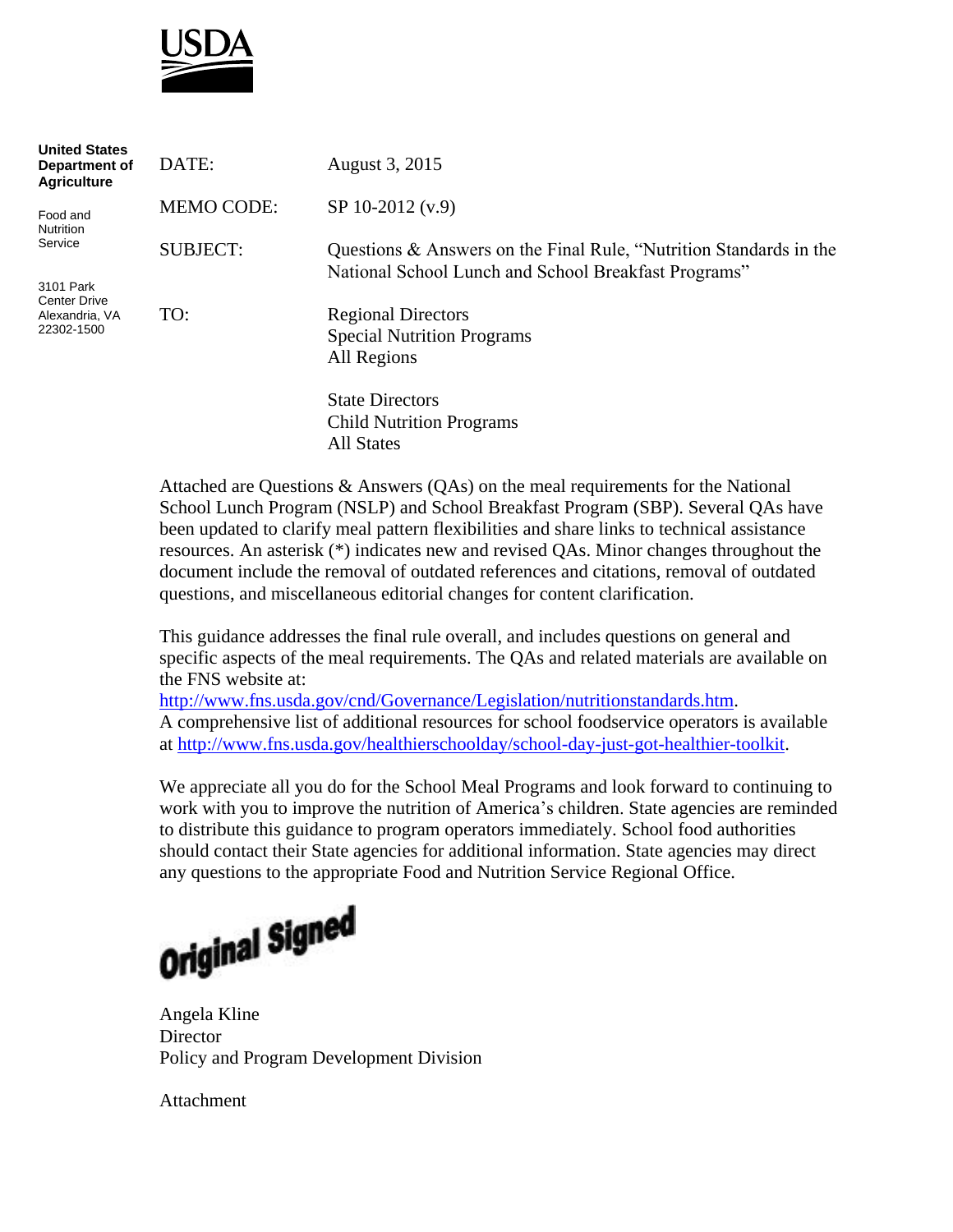Final Rule "Nutrition Standards in the National School Lunch and School Breakfast Programs"

*QUESTIONS & ANSWERS FOR PROGRAM OPERATORS*

Revised July 2015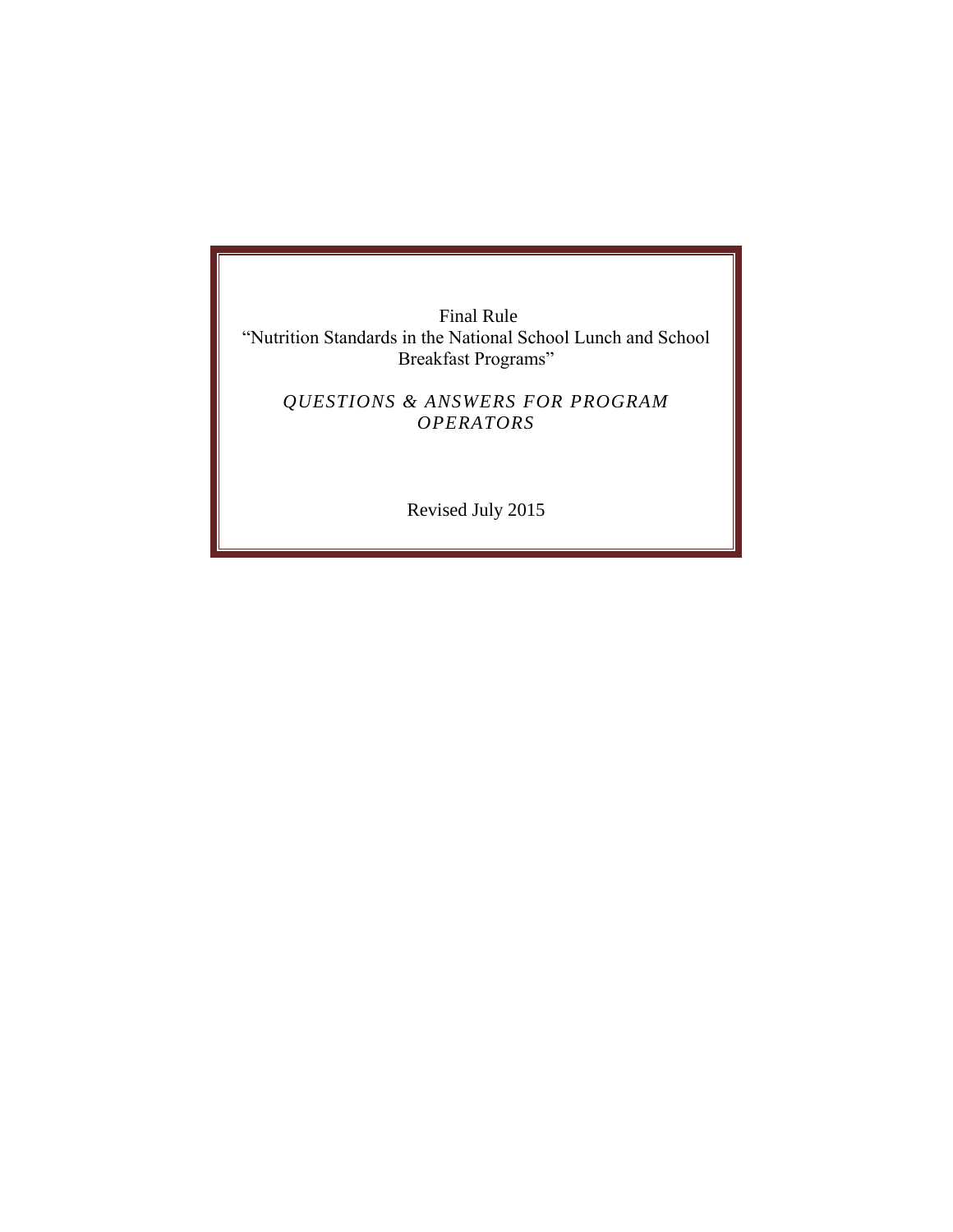# TABLE OF CONTENTS

| PROCUREMENT AND FOOD SERVICE MANAGEMENT COMPANIES (FSMCS)59 |  |  |  |  |
|-------------------------------------------------------------|--|--|--|--|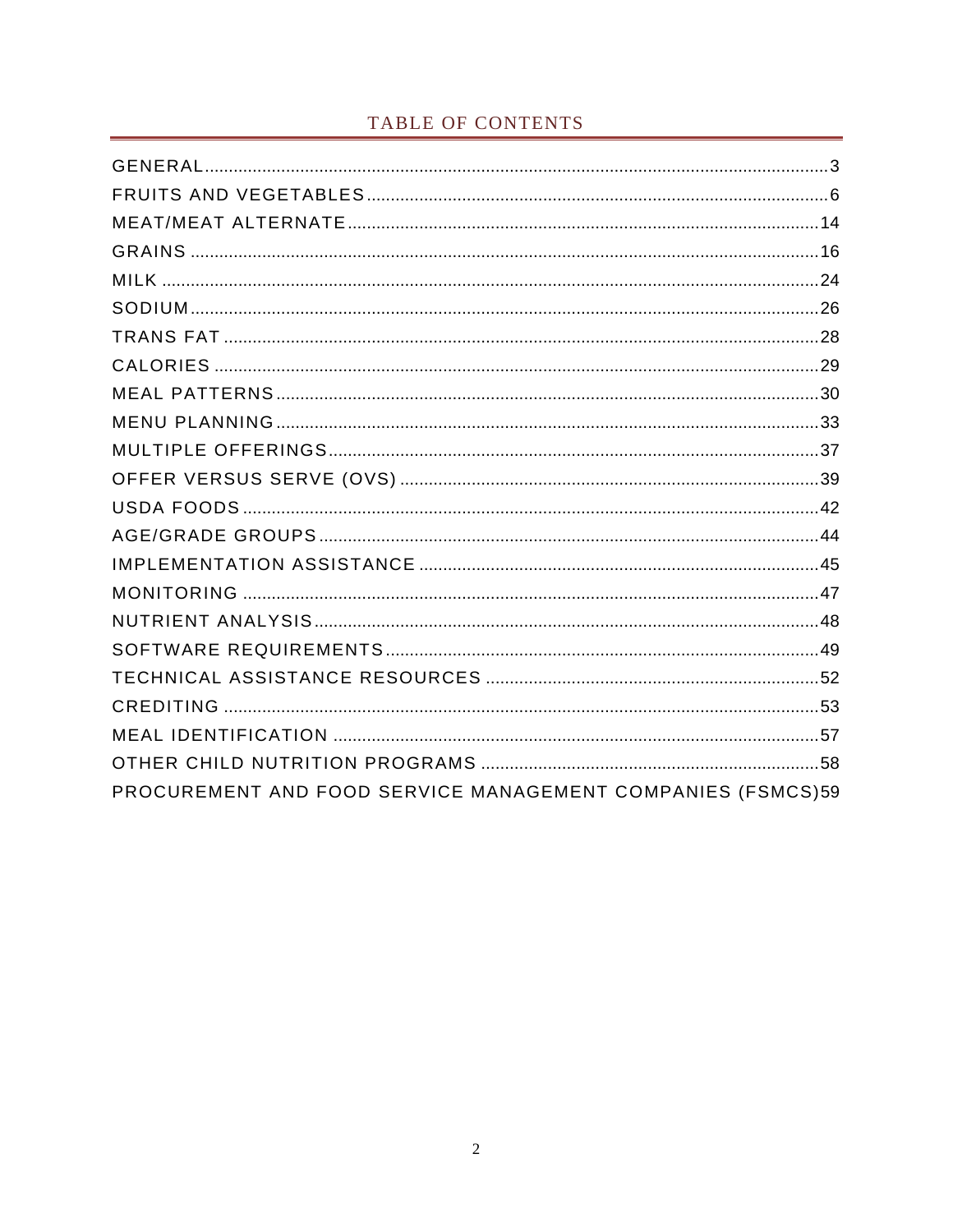### GENERAL

# <span id="page-3-0"></span>PURPOSE, DIFFERENCES FROM PREVIOUS AND PROPOSED MEAL PATTERNS, TIMELINE, CHILDREN WITH DISABILITIES

### **1. Why does USDA set meal patterns and dietary specifications for school meals?**

On December 13, 2010, President Obama signed into law Public Law 111-296, the Healthy, Hunger-Free Kids Act of 2010 (HHFKA). This historic legislation marked the most comprehensive changes to the school nutrition environment in more than a generation. The last update to school meals standards was in 1995. Since that time, tremendous advancements in our understanding of human nutrition have occurred. In response to that reality, the HHFKA required The Department of Agriculture (USDA) to update school meal nutrition standards to reflect the most current dietary science.

The timing of this legislation and USDA's standards are critically needed to help combat the epidemic of childhood obesity as well as the urgent problem of childhood hunger. Nearly one in three children are at risk for preventable diseases like diabetes and heart disease due to overweight and obesity. If left unaddressed, health experts tell us that our current generation of children may well have a shorter lifespan than their parents.

### **2. What are the main differences between the proposed and final rules?**

The final rule (77 FR 4088) makes significant improvements to school meals, while modifying several key proposed requirements to address public comments regarding cost, timing/implementation, food waste, and administrative burden. The final rule, in comparison to the proposed rule:

- Phases-in changes to the breakfast program gradually over a three-year period
- Does not require a meat/meat alternate at breakfast daily
- Does not restrict starchy vegetables, and establishes weekly minimums for all vegetable subgroups
- Reduces the required weekly grains amounts at lunch
- Allows students to take smaller portions of the fruits and vegetables components (at least ½ cup of either) under Offer Versus Serve (OVS)
- Provides an additional year for the implementation of the second sodium target
- Requires State agencies to assess compliance with the meal requirements based on the review of a one week menu cycle (instead of two weeks as proposed)
- Allows schools to continue to use the tomato paste crediting practice of crediting by whole food equivalency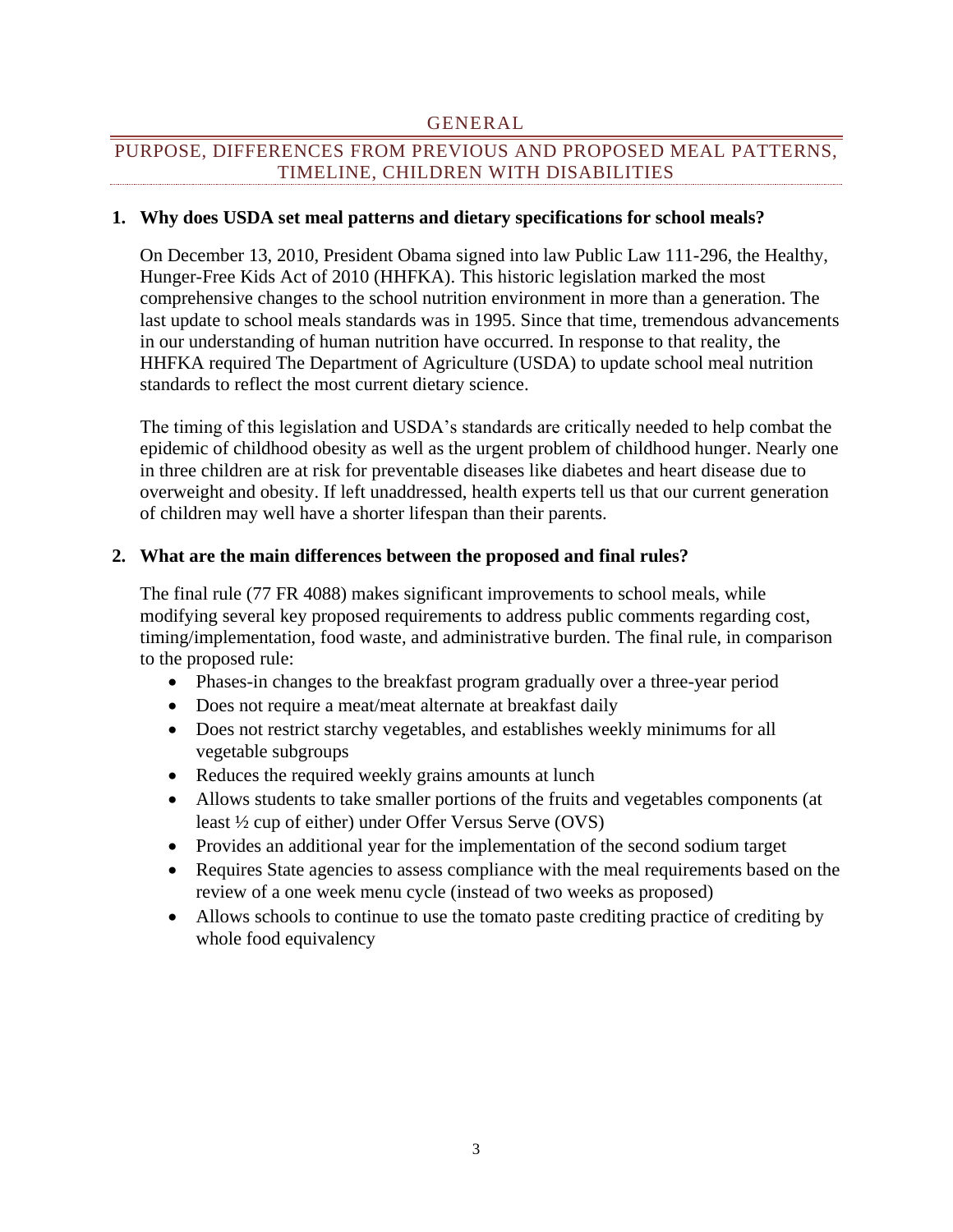# **3. \*How are the meal patterns and dietary specifications different from previous requirements?**

The key changes to the meals for children in grades K and above are as follows. Exceptions to the meal requirements are noted in the subject-specific Q&As.

# National School Lunch Program (NSLP)

- A daily serving of fruits
- A daily serving of vegetables plus a weekly requirement for dark green, red/orange, beans/pea (legumes), starchy, and "other" vegetables; increased quantity of combined fruits and vegetables
- Daily and weekly minimum requirements for meat/meat alternates and grains

# School Breakfast Program (SBP)

- Meat/meat alternate may be offered after daily minimum grains requirement is met
- 1 cup of fruit is required at breakfast effective School Year (SY) 2014-2015
- Breakfast is included in administrative reviews

# NSLP and SBP

- One food-based menu planning approach and same age/grade groups
- Fruits and vegetables are two separate food components
- Daily fruits requirement
- Under OVS, students must select at least 1/2 cup of the fruits and/or the vegetables component as part of the reimbursable meal
- Daily and weekly minimum requirements for grains
- All grains offered must be whole grain-rich (50% of the product must be whole grains; remaining grains must be enriched) effective SY 2014-2015
- Fat-free (unflavored or flavored) and unflavored low-fat milk only
- Calorie minimum and maximum levels
- Intermediate (Target 1 and Target 2) and final sodium reductions
- *Trans fat* limit
- Limit on saturated fat only (not on total fat)
- 3-year administrative review cycle

# **4. When were the changes introduced?**

The updated lunch meal pattern became effective July 1, 2012, the beginning of SY 2012- 2013. With the exception of the milk requirement, which took place following enactment of HHFKA, changes to the breakfast program were phased-in beginning July 1, 2013 (SY 2013- 2014). See the implementation chart in the FNS website:

<http://www.fns.usda.gov/cnd/Governance/Legislation/nutritionstandards.htm>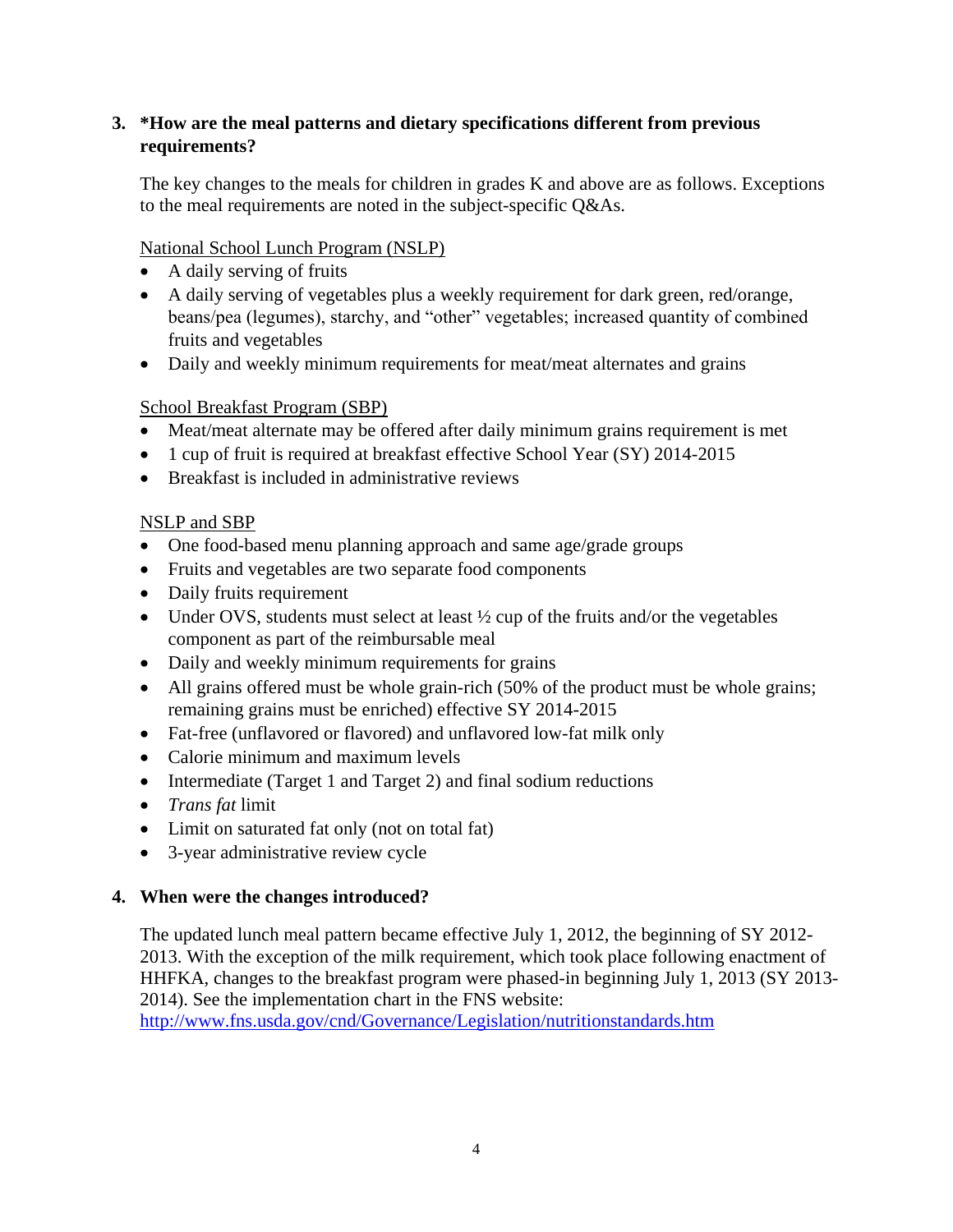#### **5. \*Does this rule impact the meals for children with disabilities?**

The meal accommodations under the Child Nutrition Programs for children whose medical disability restricts their diet are not affected by the changes to the meal patterns and dietary specifications. These meal accommodations continue to be based on a medical statement from a licensed physician. At the discretion of a State agency, the meal accommodations can also be based on a medical statement from other State recognized medical authorities and must include recommended alternate foods as set forth in the program guidance listed below. A State recognized medical authority for this purpose is a State licensed health care professional who is authorized to write medical prescriptions under State law. If a licensed doctor or State recognized medical authority determines that a child has a disability that restricts their diet (such as a milk allergy), then the meal prescribed is reimbursable even though it may not meet the meal pattern.

FNS is working to update its accommodations guidance in order to reflect this update and other issues currently under review.

### **6. Do the meal requirements apply to meals served to Pre-K children in schools?**

No. School Food Authorities are not required to apply the meal requirements to Pre-K meals. The meal pattern for Pre-K students is being updated through the rule making process intended to update the CACFP meal patterns to ensure that meal requirements for preschoolers are the same across the Child Nutrition Programs. Until a final rule is published, schools serving Pre-K children can continue to use existing meal patterns for this age group in 7 CFR 210.10(p) and 7 CFR 220.8(o). However, those who wish to serve the pre-K students using the (K-5) meal pattern may do so.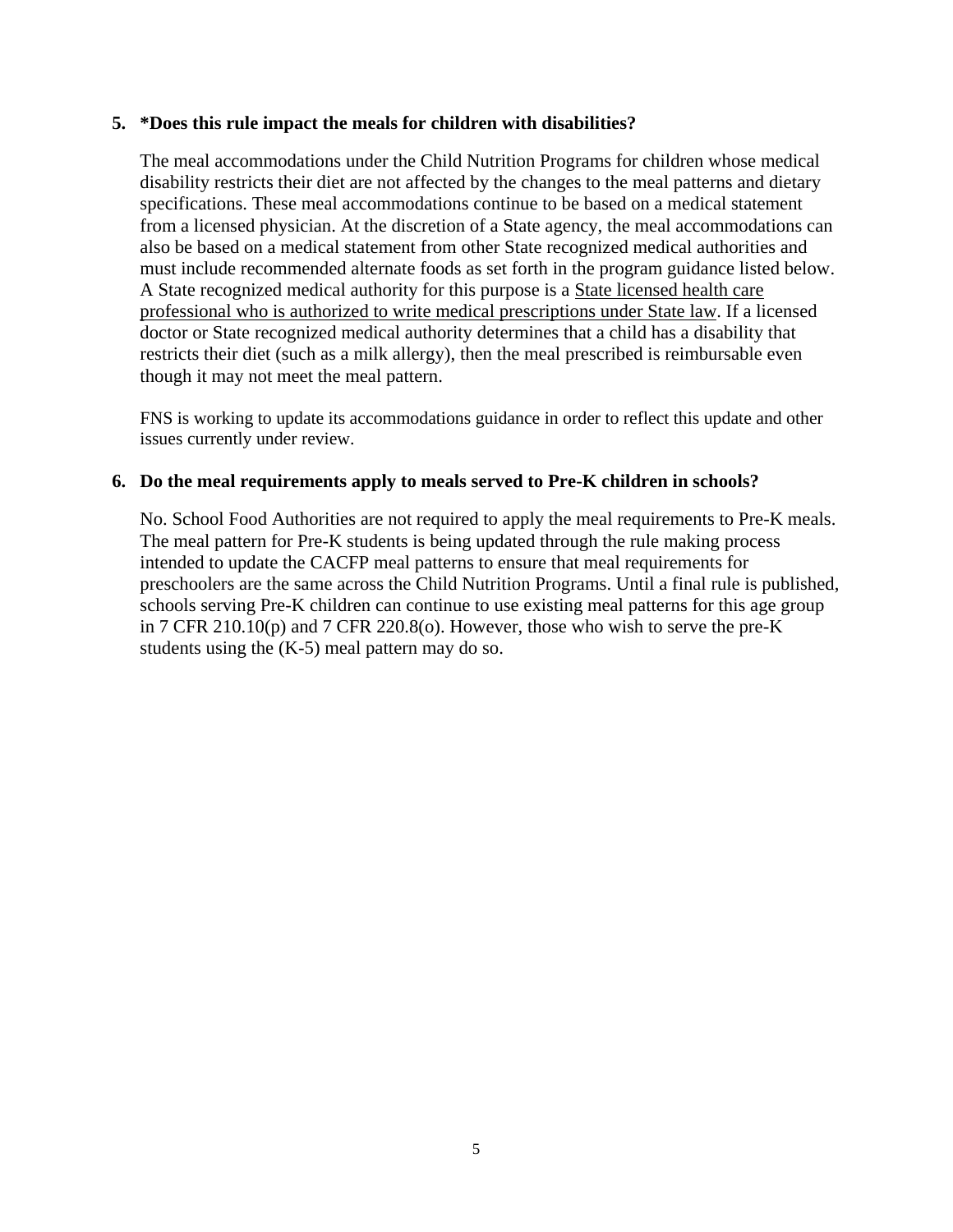### FRUITS AND VEGETABLES

# <span id="page-6-0"></span>FORMS AND TYPES, CREDITABLE AMOUNTS, FRUIT/VEGETABLE COMBINATIONS, JUICE CREDITING, FROZEN FRUIT, SALAD BARS, AND VEGETABLE SUBGROUPS

#### **1. What forms of fruits are required?**

Schools may offer fruits that are fresh; frozen; canned in light syrup, water or fruit juice; or dried. Pasteurized, full-strength (100%) fruit juice may also be offered in either liquid or frozen form (it is credited to meet no more than one-half of the fruits component offered over the week). Required quantities are established in the meal patterns for lunch and breakfast.

#### **2. What types of vegetables are required?**

Schools may offer fresh, frozen, or canned vegetables; and dry beans and peas (legumes). Over the course of the week, schools must offer all vegetable subgroups established in the 2010 Dietary Guidelines for Americans: dark green, red/orange, dry beans/peas (legumes), starchy, and "other" vegetables (as defined in the Dietary Guidelines). Required minimum weekly quantities for each subgroup are established in the lunch meal pattern. Pasteurized, full-strength vegetable juice is also allowable (it is credited to meet no more than one-half of the vegetables component). Vegetables are an option for breakfast.

#### **3. Where are the required vegetable subgroups identified?**

Section 210.10(c) (2) (iii) of the regulations identifies the required vegetable subgroups. The Food Buying Guide for School Meal Programs identifies each vegetable by subgroup [\(http://www.fns.usda.gov/tn/food-buying-guide-school-meal-programs\)](http://www.fns.usda.gov/tn/food-buying-guide-school-meal-programs). Note that the term "other vegetables" refers to a specific vegetable subgroup that is listed in the 2010 Dietary Guidelines for Americans, as well as online under [http://www.ChooseMyPlate.gov.](http://www.choosemyplate.gov/)

#### **4. \*How can schools minimize plate waste while requiring students to take a fruit or a vegetable as part of the meal?**

Schools may use several strategies to minimize plate waste. The Offer versus Serve (OVS) policy allows students to take smaller portions of the fruits and vegetables components, if desired. Under OVS, students can select only ½ cup daily of the fruits or the vegetables components as part of the reimbursable lunch or breakfast, even if larger portions are offered. Other strategies to reduce plate waste include: tasting tests before introducing foods on the menu, creative marketing/presentation of foods, and self-service salad bars. It is also important that schools produce only the amount of food needed to serve students based on past selection history, and allow students enough time to eat their meals. For additional tips, see:

- *Fruits and Vegetables Galore: Helping Kids Eat More* [\(http://www.fns.usda.gov/tn/fruits](http://www.fns.usda.gov/tn/fruits-vegetables-galore-helping-kids-eat-more)[vegetables-galore-helping-kids-eat-more\)](http://www.fns.usda.gov/tn/fruits-vegetables-galore-helping-kids-eat-more)
- *Kid-Friendly Veggies and Fruits* [\(http://www.choosemyplate.gov/food](http://www.choosemyplate.gov/food-groups/downloads/TenTips/DGTipsheet11KidFriendlyVeggiesAndFruits.pdf)[groups/downloads/TenTips/DGTipsheet11KidFriendlyVeggiesAndFruits.pdf\)](http://www.choosemyplate.gov/food-groups/downloads/TenTips/DGTipsheet11KidFriendlyVeggiesAndFruits.pdf)
- *Smarter Lunchrooms* strategies [\(http://smarterlunchrooms.org/resources\)](http://smarterlunchrooms.org/resources)
- 5. **Are schools required to offer the vegetable subgroups at lunch in any specific sequence during the week?**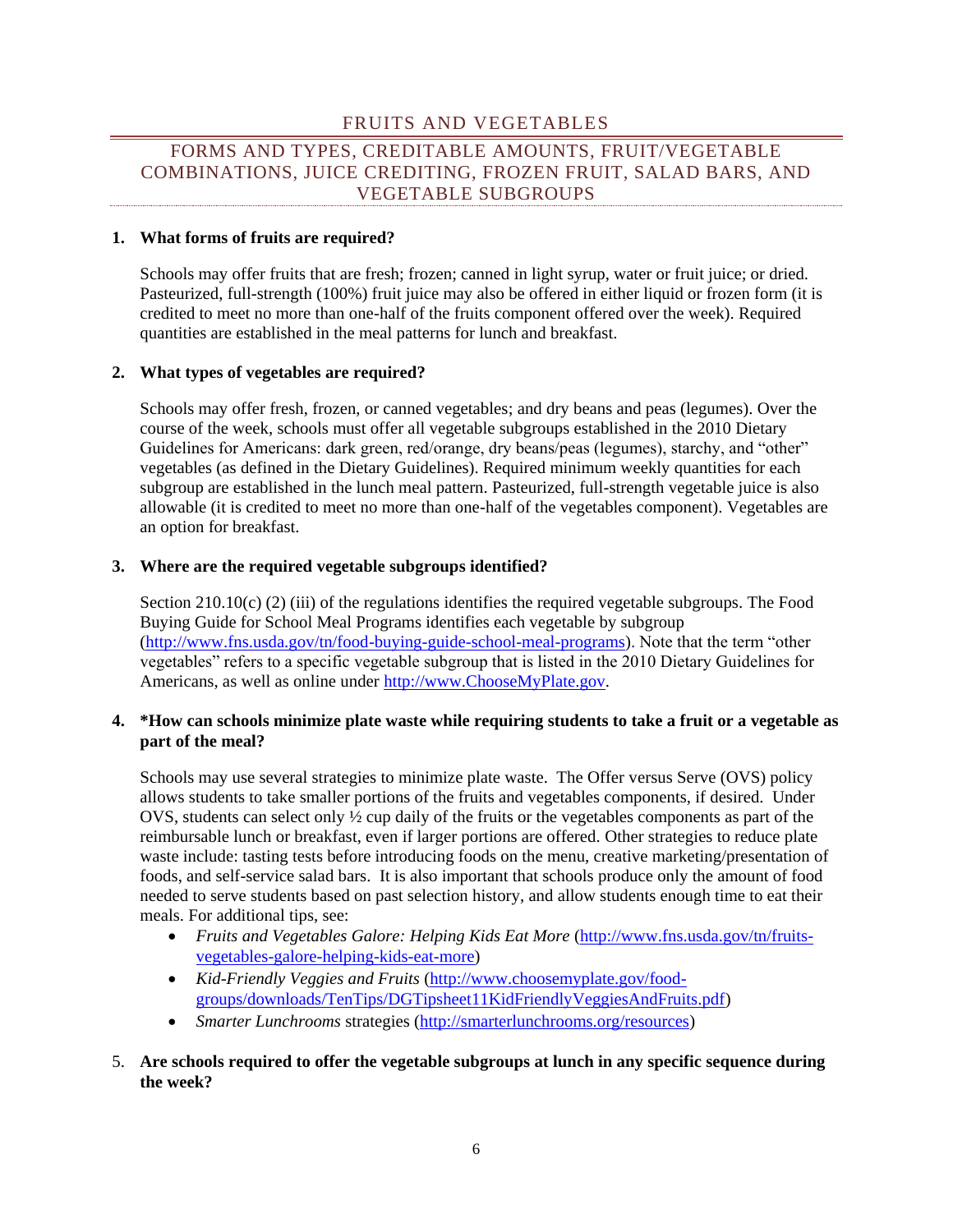No; the menu planner decides when and how to offer the required vegetable subgroups at lunch.

#### **6. Is a school that offers vegetables in place of fruits at breakfast required to offer the vegetable subgroups in any particular sequence to ensure that the first 2 cups of any such substitution are from the vegetable subgroups that are under-consumed?**

The School Breakfast Program (SBP) does not have a total vegetable or a weekly vegetable subgroups requirement. If a school chooses to offer vegetables in place of fruits, it must plan to incorporate the under-consumed vegetables in the weekly menu before the starchy vegetables are considered. Provided at least 2 cups of the red/orange, dark green, legumes, or "other" vegetable subgroups are offered over the course of the week, it does not matter what day of the week the starchy vegetables are included in the menu. The sequence of offering the under-consumed vegetables or the starchy vegetables is not significant.

#### **7. At breakfast, must the student select only one fruit or may the student select a combination of fruit choices to meet the required fruit component for the reimbursable meal?**

Students may select a single fruit type or a combination of fruits to meet the required fruit component. Under OVS, however, the student must select at least ½ cup of any fruit or combination of fruits to have a reimbursable meal.

#### **8. What is the minimum amount of a fruit or vegetable that can be credited toward the meal pattern?**

To meet the fruit and the vegetable components, the minimum creditable serving size is ⅛ cup (for example,  $1/4$  cup for raw, leafy greens and  $\frac{1}{8}$  cup for dried fruit). For clarification, this creditable serving size is different from the  $\frac{1}{2}$  cup of fruits or vegetables required for a reimbursable meal selected by a student under OVS.

#### **9. Can vegetable juice blends contribute toward a vegetable subgroup?**

Full-strength vegetable juice blends that contain vegetables from the same subgroup may contribute toward that vegetable subgroup. Vegetable juice blends containing vegetables from more than one subgroup contribute to the "additional" vegetable subgroup. For example, a full-strength carrot/tomato vegetable juice blend may credit toward the "red/orange" vegetable subgroup. However, a full-strength vegetable juice blend containing carrots, spinach, tomato and watercress, may only credit toward the "additional" vegetable subgroup. Only half of the weekly vegetables may be offered in the form of full- strength juice.

#### **10. How do leafy salad greens credit toward meal pattern requirements?**

Raw and cooked greens credit differently. Raw, leafy salad greens credit at half the volume served, which is consistent with the Dietary Guidelines for Americans. For example, a  $\frac{1}{2}$  cup of romaine lettuce contributes <sup>1/4</sup> cup toward the "dark green" vegetable subgroup. Cooked leafy greens such as sautéed spinach are credited by volume as served; for example,  $\frac{1}{2}$  cup of cooked spinach credits as  $\frac{1}{2}$ cup of dark green vegetables.

#### **11. How does dried fruit credit toward the meal pattern requirements?**

Whole dried fruit and whole dried fruit pieces credit at twice the volume served. For example, a 1/4 cup of raisins contributes  $\frac{1}{2}$  cup fruit toward the fruit requirement, as recommended by the Dietary Guidelines for Americans.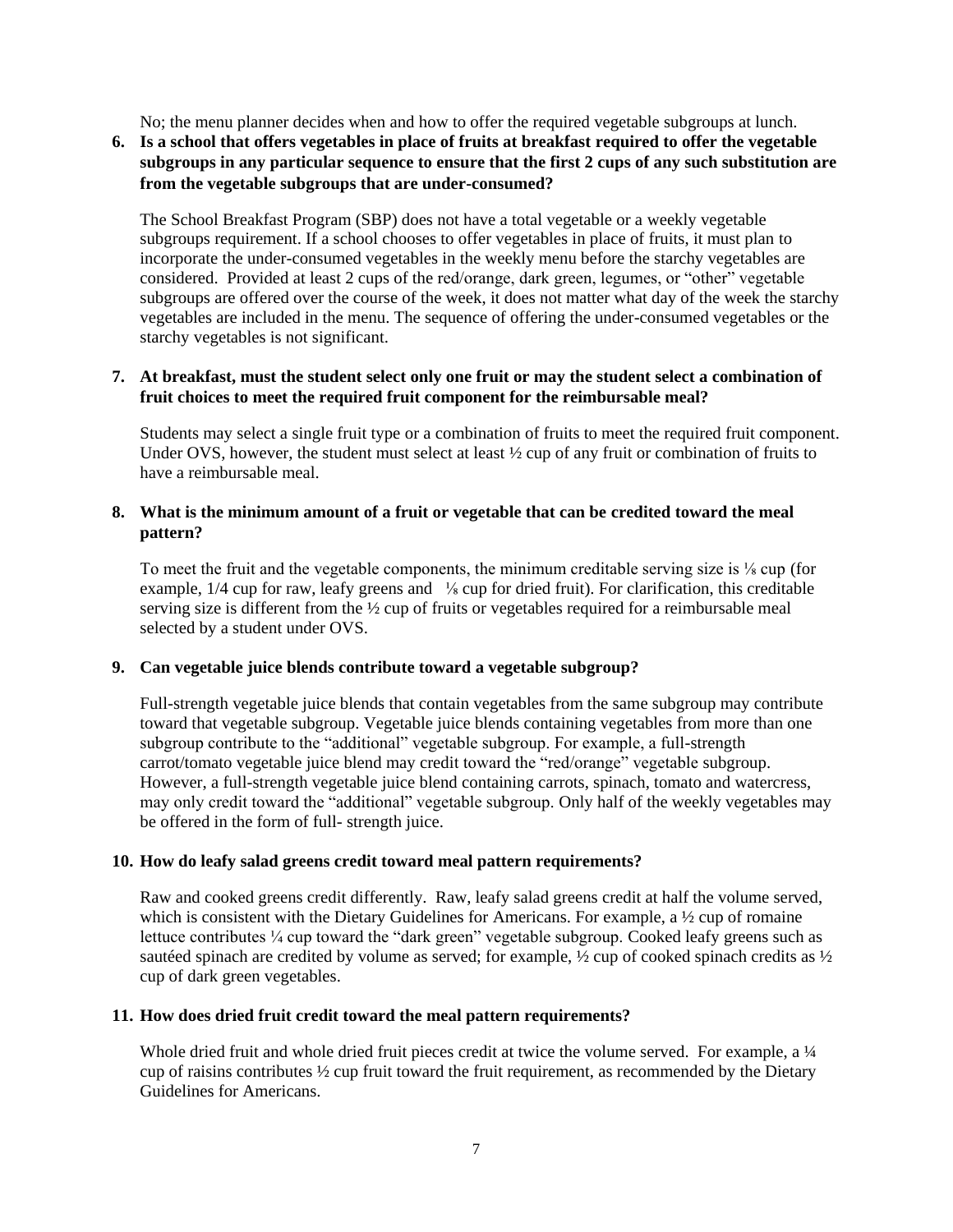#### **12. Do 100% fruit strips, fruit drops or other snack-type fruit or vegetable products contribute toward meal pattern requirements?**

No; only fresh, frozen or canned fruits and vegetables; dried fruits and vegetables; and full-strength juice may contribute toward the fruits and the vegetables components. Operators must not credit snack-type fruit and/or vegetable products toward reimbursable meals.

#### **13. Do Child Nutrition (CN)-Labeled Products that include vegetables provide crediting information for vegetable subgroups?**

Yes; CN Labels document the creditable amounts of dark green; red/orange; beans/peas (legumes); starchy; other and, when appropriate, additional vegetables.

#### **14. Is the limit on juice a daily or a weekly limit?**

Allowing juice in the NSLP and SBP within a weekly limit supports menu planning flexibility. No more than one-half of the weekly offering for the fruit component or the vegetable component may be in the form of full-strength juice**.**

#### **15. May a school serve ½ cup fruit pieces and ½ cup fruit juice?**

Yes; a school may serve  $\frac{1}{2}$  cup fruit pieces and  $\frac{1}{2}$  cup fruit juice on one or more days provided the total weekly juice offering does not exceed one-half of the total fruit offerings for the entire week.

#### **16. Can 100% fruit and vegetable juice blends contribute to the reimbursable meal?**

Yes; if the first ingredient in the 100% juice blend is fruit juice, then the 100% juice blend can contribute to the fruit requirement. If the first ingredient is a vegetable juice, then the 100% juice blend can contribute to the "additional" vegetable requirement.

#### **17. Since the fruit component for grades K-5 and 6-8 is ½ cup daily, does that mean that only ¼ cup juice can be served to comply with the juice limit?**

No; the provision that limits juice to no more than half of the fruits offered applies over the week. Therefore, schools may serve larger quantities of fruit juice on some days a week, provided the total weekly juice offering does not exceed one half of the total fruit offerings for the entire week.

#### **18. Does the limit on juice to half of the fruit component mean that if I serve 4 fluid ounces of juice to my elementary students I can only credit 2 ounces toward the fruit component?**

No; juice must be credited as the volume served, so 4 fluid ounces will credit as ½ cup. However, no more than one-half of the fruit or vegetable offerings over the week may be in the form of juice. Also, all juice must be 100% full-strength juice; diluted juice is no longer allowed.

#### **19. \*Is frozen 100% fruit juice with or without added sugar allowed in school meals?**

Yes; frozen 100% fruit juice with or without added sugar can be used. 100% juice (served liquid or frozen) may be used to meet up to half of the fruit component of the meal pattern requirements for school lunch or school breakfast. Frozen 100% juice meal contributions are based on the fluid volume prior to freezing. SFAs should request this information from manufacturers.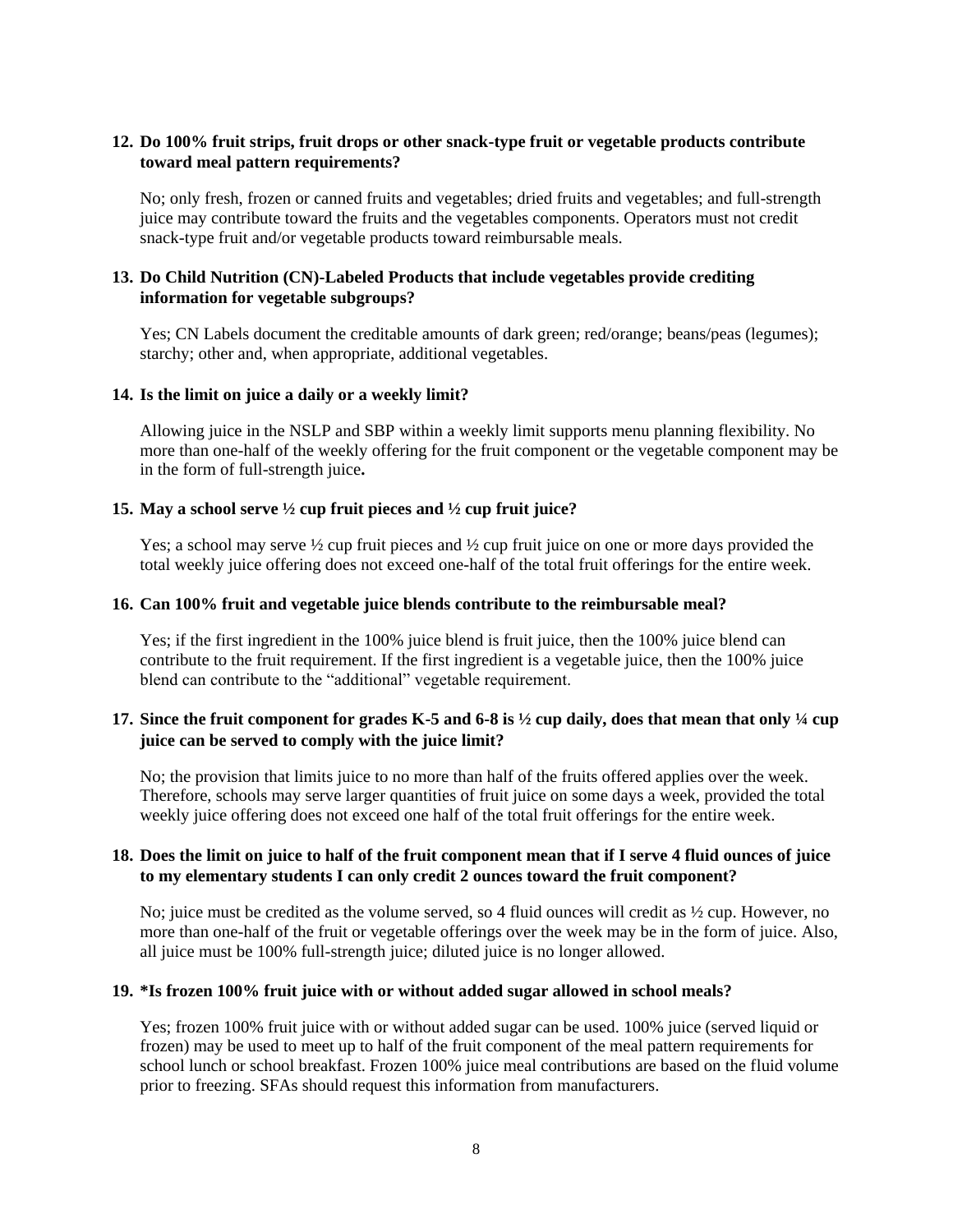#### **20. Is frozen fruit with added sugar allowed?**

Yes; the original restriction was removed permanently by an implementing regulation (79 FR 327) issued January 3, 2014. Frozen fruits with added sugar should be used in moderation to keep the average school meal within the weekly calorie ranges.

#### **21. Is dried fruit with sugar coating allowed?**

Yes; dried fruit is sometimes processed with sugar to keep the fruit pieces separated. Although these types of products are allowed, schools must be aware of the maximum calorie limits when offering any food with added sugar as part of the reimbursable meal.

#### **22. If a school meets the fruit requirement for breakfast, can they add a serving of hash browns as an "extra?"**

Yes; if a school meets the fruits requirement in the meal pattern, as well as all other component requirements, it may offer starchy vegetables as an extra if this fits within the weekly dietary specifications. The vegetables offered as extras (not as a substitute for fruits) are not covered by the School Breakfast Program (SBP) requirement to offer non-starchy vegetables first when substituting vegetables for fruits. In addition, vegetables that are offered as extras would not count for purposes of OVS. This means that students selecting hash browns as an extra item would need to have three other breakfast items on the tray, including at least  $\frac{1}{2}$  cup of fruits, to have a reimbursable meal.

#### **23. If the fruit requirement at breakfast is 1 cup, may ½ cup each of fruits and vegetables be offered at breakfast--for example: ½ cup juice and ½ cup beans?**

Yes; substitutions are allowed at breakfast provided the first 2 cups per week of vegetables substituted for fruit are from the dark green, red/orange, beans/peas (legumes) or ''other vegetables'' subgroups as defined in section  $210.10(c)(2)(iii)$  of the regulations.

#### **24. May a salad bar with fruits and vegetables offered as part of the reimbursable meal be located after the point of service (POS)?**

As stated in the memorandum on salad bars (SP 31-2013), the POS should be stationed after the salad bar. If a school is not able to position the salad bar in a location prior to the POS, State agencies may authorize alternatives to the POS lunch counts, such as stationing staff at the end of the salad bar to ensure each student leaves with a reimbursable meal. If the fruits and vegetables are located in an approved location beyond the POS, there must be a system in place to ensure that each reimbursable meal selected by the student includes a fruit or a vegetable, and that the total of any fruit or vegetable item selected under OVS equals at least 1/2 cup. Unmonitored salad bars after the POS are considered extra foods that do not contribute toward the reimbursable meal and need to be considered with regard to the weekly dietary specifications.

#### **25. Are schools that offer salad bars required to use specific size serving utensils to meet quantity requirements?**

Schools are not required to use specific serving size utensils but may do so to enable children to take the correct food amounts. However, regardless of the serving utensils used, food service staff must ensure that the portions on the student's tray meet the meal pattern requirements. This may be done by training the cashiers to visually identify the correct portions, or by pre-portioning the food items.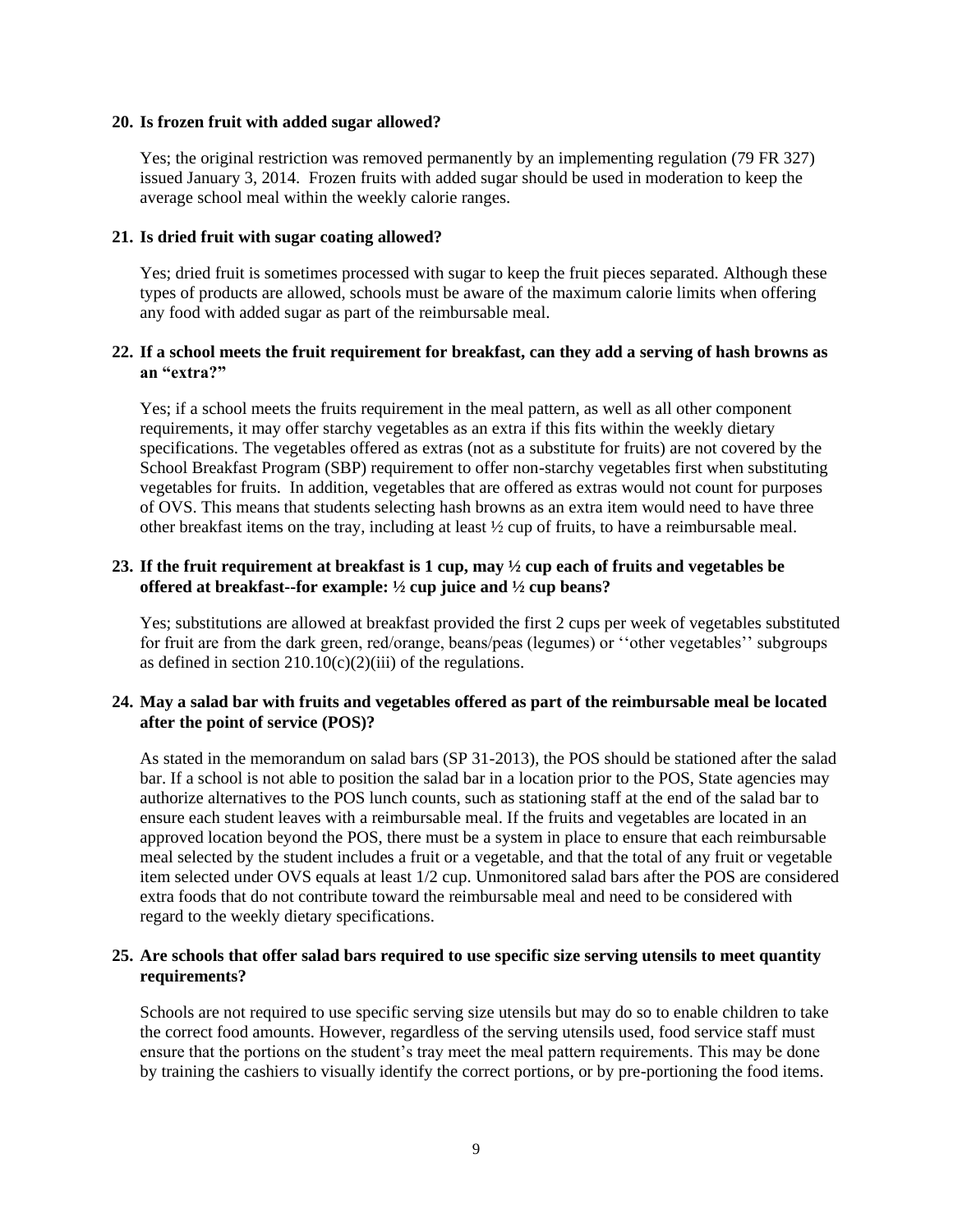#### **26. Is a mixed salad required to consist of all dark green vegetables or can iceberg lettuce be part of the mix?**

Iceberg lettuce is not considered a dark green vegetable, but a salad that consists of a variety of dark leafy greens (i.e., spinach or romaine lettuce) counts toward the dark green subgroup. If the mixed salad contains different vegetable subgroups and the quantities of each subgroup are known, they can be credited toward each subgroup. If the quantities are not known, a mixed salad counts toward the additional vegetables requirement. (Remember that uncooked, leafy greens count as half of the offering and ⅛ cup is the minimum creditable quantity that may be offered.)

#### **27. May a school offer a daily salad bar line that offers multiple vegetable subgroups every day as a way to meet the weekly vegetable subgroup requirement?**

Yes; this is acceptable if the salad bar is available to all children each day and offers all of the required weekly subgroups over the course of the week.

#### **28. Do the vegetable subgroups offered on a daily salad bar need to be itemized on the production records? Do all of these items need to be listed on the menu?**

Yes. Section 210.10(a)(3) of the regulations requires that production records and menu records for the meals show how the meals offered contribute to the required food components and food quantities. These records must be examined by the State agency during the administrative review to ensure the meals offered are reimbursable.

#### **29. If a school has multiple serving lines with different menu items, must each serving line offer all of the vegetable subgroups weekly?**

Yes, this ensures that all students have access to all of the vegetable subgroups throughout the week regardless of the serving line selected. For example, a child who picks the pizza line consistently would have access to all vegetable subgroups throughout the week. Another solution could be to offer a centrally located garden bar or salad bar that all students can access after they pass through the serving lines.

#### **30. Can the vegetable subgroups be offered a couple of different times over the week in small amounts that add up to the required amount for the full week?**

Yes, schools can break up the subgroup requirement across the week provided the week's menu as a whole meets the full subgroup requirements, AND each day the school offers the full daily vegetable minimum. Keep in mind that the minimum creditable amount is ⅛ cup. Example: one day a school offers a ½ cup of bean/corn salsa that includes ¼ cup of beans per serving and another day that week the school offers a bean burrito that supplies another ¼ cup of beans. This example assumes that the school is providing additional vegetables with each of these meals to meet the minimum daily requirement for vegetables (1 cup for grades 9-12 and ¾ cup for lower grades).

#### **31. Are there maximum limits on the amount of vegetable subgroups offered at lunch?**

No; schools must offer at least the minimum quantities of all the vegetable subgroups required in the NSLP meal pattern. There is only a maximum limit on the amount of juice that may be offered under the fruits and the vegetable components. No more than one-half of the fruits or vegetables offered over the week may be in the form of juice.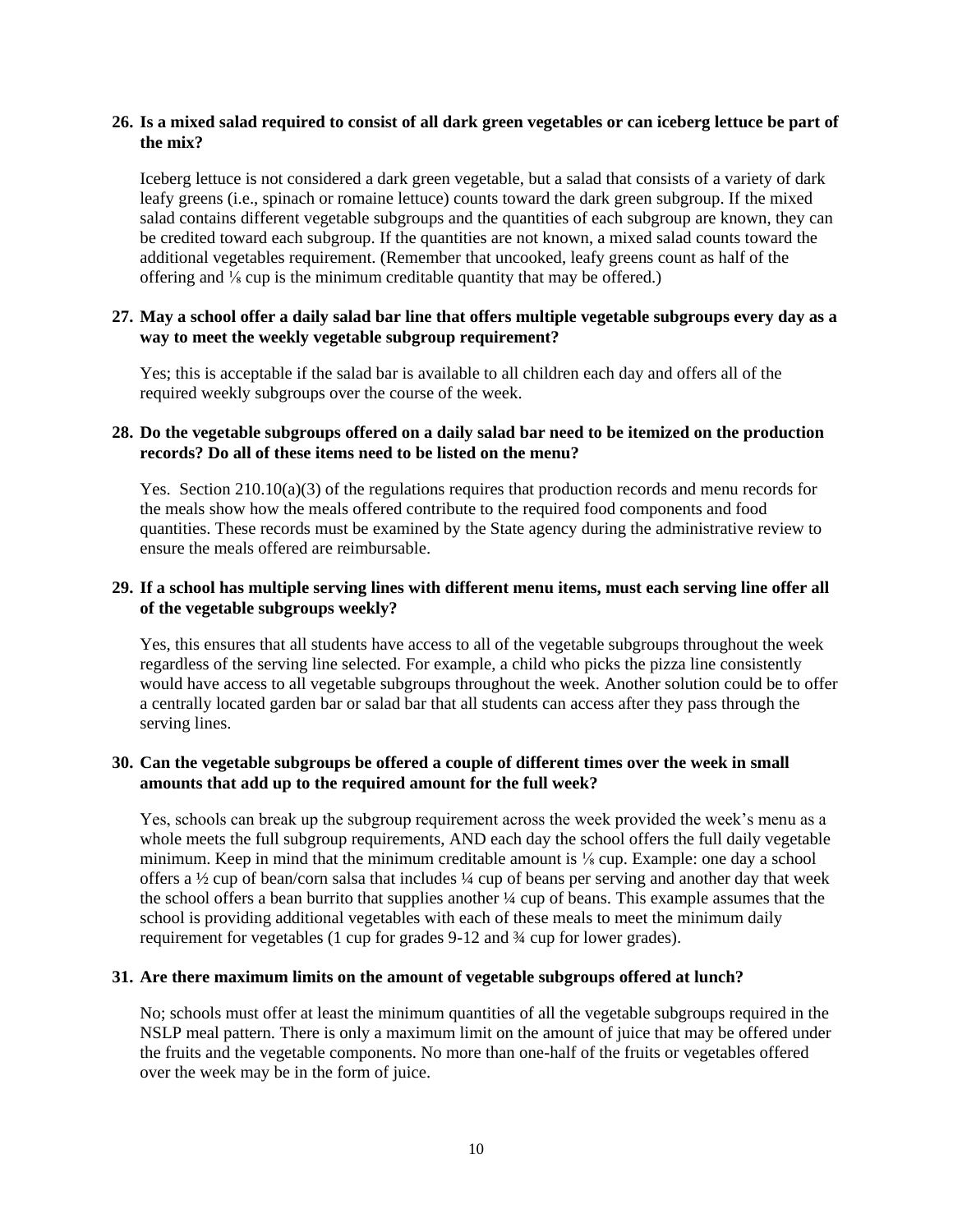#### **32. How may beans/peas (legumes) be used in school meals?**

Dry/mature beans and peas may be offered as either a meat alternate or as a vegetable, at the discretion of the menu planner. For example, one serving of refried beans can be offered as a vegetable in one meal and as a meat/meat alternate on another occasion. When refried beans are offered as a vegetable, that offering can count toward the weekly beans/peas requirement but cannot also count toward the meat/meat alternate daily and weekly requirement. Menu planners must determine in advance how to count beans/peas in a meal. For additional guidance on beans and peas, see:<http://www.choosemyplate.gov/food-groups/vegetables-beans-peas.html>

#### **33. May a school use a food product that contains a non-creditable amount of vegetables (less than ⅛ cup)?**

Yes; however the school must offer vegetables in the required amounts over the course of the week from other sources to meet the daily and weekly vegetable requirements.

#### **34. How should schools credit a vegetable mixture toward the vegetable subgroup requirements?**

Vegetable combinations from the same subgroup (e.g., carrots and sweet potatoes are red/orange vegetables) may count toward that single vegetable subgroup. Vegetable combinations that contain at least ⅛ cup each of different vegetable subgroups (e.g., carrots and corn) may each be credited toward the appropriate subgroups. If the quantities of the different vegetables are not known, the vegetable mixture counts as "additional vegetables."

#### **35. \*Where may I find information to help me categorize unusual vegetables?**

Please refer to the following websites for information on vegetable subgroups: <http://www.choosemyplate.gov/food-groups/vegetables.html> [http://www.cnpp.usda.gov/sites/default/files/usda\\_food\\_patterns/ItemClustersAndRepFoods.pdf](http://www.cnpp.usda.gov/sites/default/files/usda_food_patterns/ItemClustersAndRepFoods.pdf)

In addition, the following vegetables have been recently classified by the Center for Nutrition Policy and Promotion (CNPP):

- Orange peppers: Red/Orange
- Yellow peppers: Other
- Purple bell peppers: Other
- Broccoli rabe: Dark green
- Green or red leaf lettuce: Dark green
- Yams: Starchy (white yams only). (Note: yellow yams and sweet potatoes are both considered red/orange vegetables. The vast majority of products in the US are sweet potatoes, even if labeled "yams/sweet potatoes.")

#### **36. Will schools count the vegetable subgroups when determining the vegetable juice limit?**

Yes, the total vegetable offerings, including the subgroups, will be counted when determining the vegetable juice limit. No more than half of the total vegetables (including subgroups) offered over the week may be in the form of juice. Please note the vegetable juice limit is assessed independently of the fruit juice limit.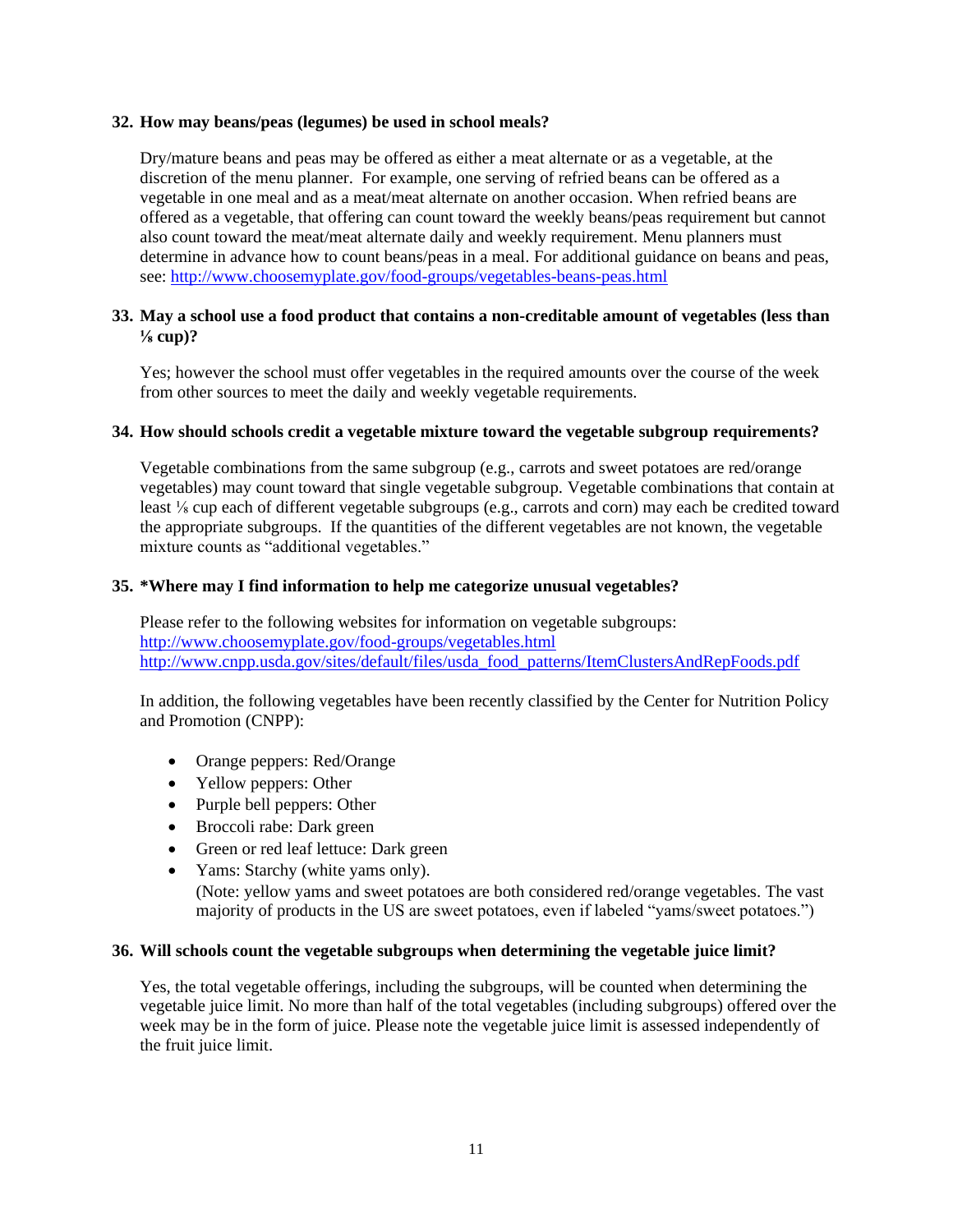#### **37. Since there is no maximum on the amount of vegetables, may a school serve the same vegetable everyday provided they meet all the other vegetable requirements and the dietary specifications?**

The meal pattern is intended to increase the variety of vegetables in the school menu. However, a school could offer the same vegetable every day (e.g., carrots) provided the weekly menu meets all other meal requirements, including all vegetable subgroups in at least the minimum amounts, over the week and meets the dietary specifications.

#### **38. If two servings of beans/peas (legumes) are served during one meal, can one serving count as a vegetable and one serving count as a meat/meat alternate?**

Yes. A school may offer two distinct servings of beans/peas (legumes) in one meal, if they are contained in two separate dishes. For example, legumes may be offered as part of a salad (vegetable component) and as part of chili/bean soup (meat/meat alternate component).

#### **39. May a school offer an unmonitored salad bar and count the vegetables toward meeting the subgroup requirements, if the student leaves the Point of Service (POS) with a reimbursable meal?**

Salad bars after the POS are acceptable in appropriate circumstances approved by the State agency. In this scenario, for the vegetable subgroups to count, the school has to establish some mechanism to ensure that students are getting the required components and amounts for a reimbursable meal. Otherwise, an un-monitored salad bar after the POS is considered extra food that is not part of the reimbursable meal, but counts toward the dietary specifications. The students must select all the components for a reimbursable meal, including vegetable subgroups, before the POS.

#### **40. For vegetable blends, are schools allowed to use the documented data provided by the manufacturer to credit towards the vegetable subgroups?**

Yes, schools may use the manufacturer's data provided the manufacturer clearly documents the ratio of vegetable mixture in the ingredients. For example, if a mixture provides 25% broccoli, 25% carrots, and 50% cauliflower, then a 1 cup serving of this blend provides ¼ cup broccoli, ¼ cup carrots, and ½ cup cauliflower. The service of this vegetable blend does not require monitoring that each portion contains the documented ratios.

#### **41. How is the juice limit assessed if multiple fruits/vegetables and juices are offered each day?**

For the purposes of assessing the juice limit, an "offering" of fruits or vegetables is defined as the amount a child is able to select at a given meal, regardless of the number of options/variety of fruits or vegetables. The total amount of juice available at all meals over the course of the week (separately for lunch and breakfast) is then divided by this total fruit offering to determine the weekly juice offering. No more than half of the total fruit offering may be in the form of juice.

For example, a school may offer  $\frac{1}{2}$  cup peaches,  $\frac{1}{2}$  cup applesauce,  $\frac{1}{2}$  cup oranges, and  $\frac{1}{2}$  cup grape juice every day and instructs the students to select a total of 1 cup of fruit (2 out of 4 choices). In this case, the daily fruit offering is 1 cup, and the weekly fruit offering is 5 cups. A  $\frac{1}{2}$  cup of juice is offered every day, the weekly juice offering is 2.5 cups. Since 2.5 divided by 5 is 50%, this school is within the weekly juice limit.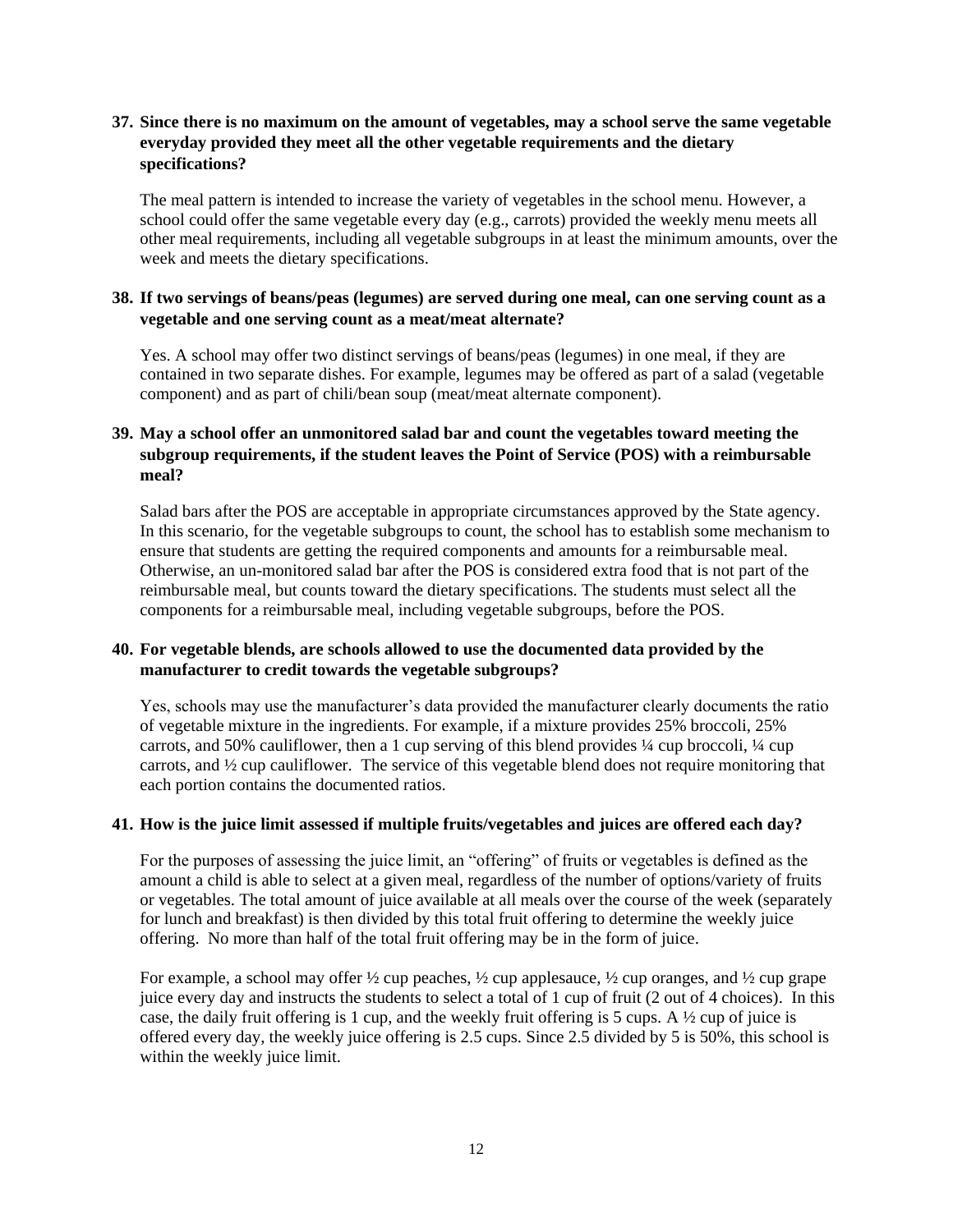#### **42. \*How can juice concentrate credit?**

There are four ways juice can credit toward the fruit requirements:

- 100% liquid juice not from concentrate,
- 100% frozen juice not from concentrate,
- 100% liquid juice reconstituted from concentrate, and
- 100% frozen juice reconstituted from concentrate.

Juice concentrates can be used only when reconstituted with water to 100% full-strength juice and can be credited in the forms of liquid, (including 100% carbonated juice), or frozen juice only. Therefore, juice cannot be credited when used as an ingredient in another food or beverage product with the exception of smoothies. See the Food Buying Guide for Child Nutrition Programs for additional crediting information. For example: One-quarter cup of gelatin made with 1 tablespoon of juice concentrate and water does not contribute as one quarter cup of juice since the fruit juice it is no longer in the form of liquid or frozen juice.

#### **43. Can locally-canned foods be used in school meals?**

As stated in the Food Buying Guide, home-canned products are not allowable in the school meal program, due to food safety concerns. However, if canned food items (including those produced locally) are produced and processed in an approved facility and meet all Federal, State and local food safety and health guidelines, these items may be used in school meals.

#### **44. At breakfast, could a school menu that offers ½ cup 100% vegetable/fruit juice blend and ½ cup potatoes every day fully meet the weekly fruit requirement?**

No, due to the type of vegetable juice offered. Vegetable juice blends (with or without fruit juice) that include a variety of vegetable subgroups contribute to the "additional" vegetable subgroup. To offer vegetables in place of fruits at breakfast, the first two cups of the vegetables offered must be from the dark green, red/orange, bean/peas, or other vegetable subgroups. In this example, another type of vegetable juice would need to be offered over four days for a total of 2 cups.

#### **45. \*How can bulk, roasted legumes such as chickpeas and edamame (immature soy beans), be used in school meals? What about individually wrapped, (snack-type), roasted chickpeas and edamame?**

Bulk roasted legumes such as chickpeas and edamame are good choices for adding texture to salad bars. They can be used similarly to nuts and seeds in meeting up to half of the daily meat/meat alternate requirement or can be offered as a way to meet the  $\frac{1}{2}$  cup weekly legume requirement (except for peanuts; peanuts are legumes that are limited to contributing to the meat/meat alternate component).

Individually wrapped (snack-type), roasted legumes may also be offered to meet meal requirements. However, menu planners should use discretion with offering snack-type legumes as part of the reimbursable meal. Menu planners may determine that the perception of the product undermines the overall healthfulness of the menu. These types of products may be better suited for bagged lunches during meals away from school. Either way, as long as the weekly dietary specifications are maintained, this option could be used in school meals.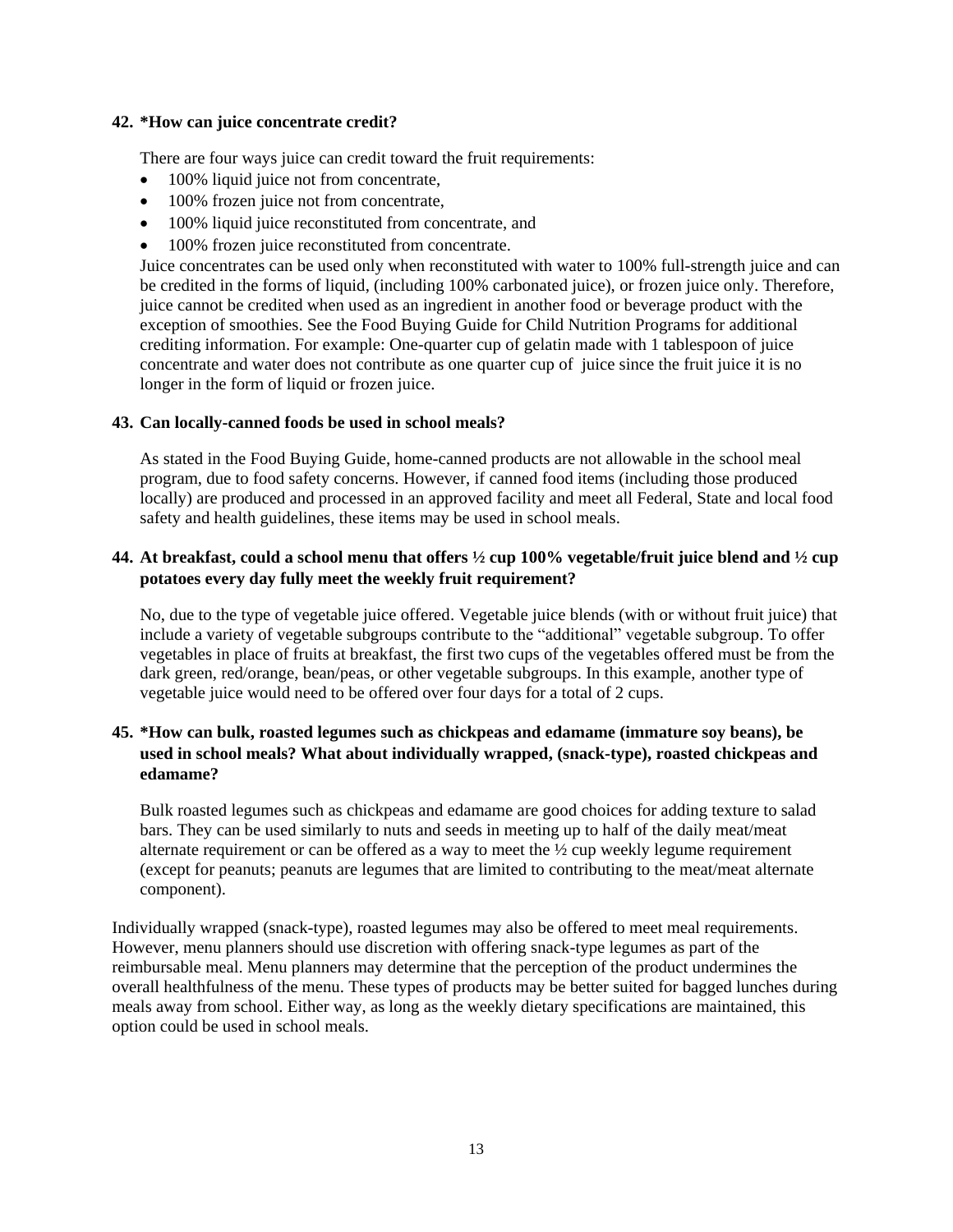# MEAT/MEAT ALTERNATE

# REQUIREMENTS, TOFU CREDITING

#### <span id="page-14-0"></span>**1. Is a daily meat/meat alternate required at breakfast?**

No. Schools have discretion to offer a meat/meat alternate in place of grains after the minimum daily grains requirement (1 ounce equivalent) is met. Schools may also offer a meat/meat alternate as an extra (not counting toward the weekly grains requirement) if it fits within the weekly dietary specifications.

# **2. May schools offer tofu as part of the lunch menu?**

The final rule allows schools the option to offer commercially-prepared tofu as a meat alternate.

### **3. Is regular yogurt creditable as a meat/meat alternate?**

Yes. There have been no crediting changes affecting the use of regular yogurt in the school meals.

### **4. Is soy yogurt or tofu yogurt creditable as a meat/meat alternate?**

Tofu yogurt is not creditable; however, ½ cup of soy yogurt (4.0 fluid ounces) may credit as 1.0 ounce equivalent meat alternate.

# **5. Is tofu creditable as a meat/meat alternate in the CACFP and SFSP?**

No. Currently, tofu credits in the NSLP and SBP only. In these school meal programs, 2.2 ounces (¼ cup) of commercially prepared tofu, containing at least 5 grams of protein, is creditable as 1.0 ounce equivalent meat alternate.

### **6. How does tofu credit in a combination dish?**

Firm tofu that meets FNS requirements for tofu can be diced into miso soup and credited toward the meat alternate component – it is recognizable as the meat substitute. The miso ingredient, dissolved into the broth of the miso soup, is a fermented soy product which does not credit – it is not tofu.

Similarly, a soft tofu, pureed into a soup, does not credit because it is not recognizable and does not represent a meat substitute. Therefore, the blended tofu is not creditable. Finally, noodles made from tofu do not represent a meat substitute and are not composed of grains. This explains why the noodles are not credited for either component.

# **7. Can a school food authority (SFA) rely on the nutrition facts panel alone to evaluate a meat analog, such as a soy burger or tofu sausage?**

When considering processed tofu products, such as links and sausages made from tofu, as meat alternates for the reimbursable meal, the tofu ingredient must contain the required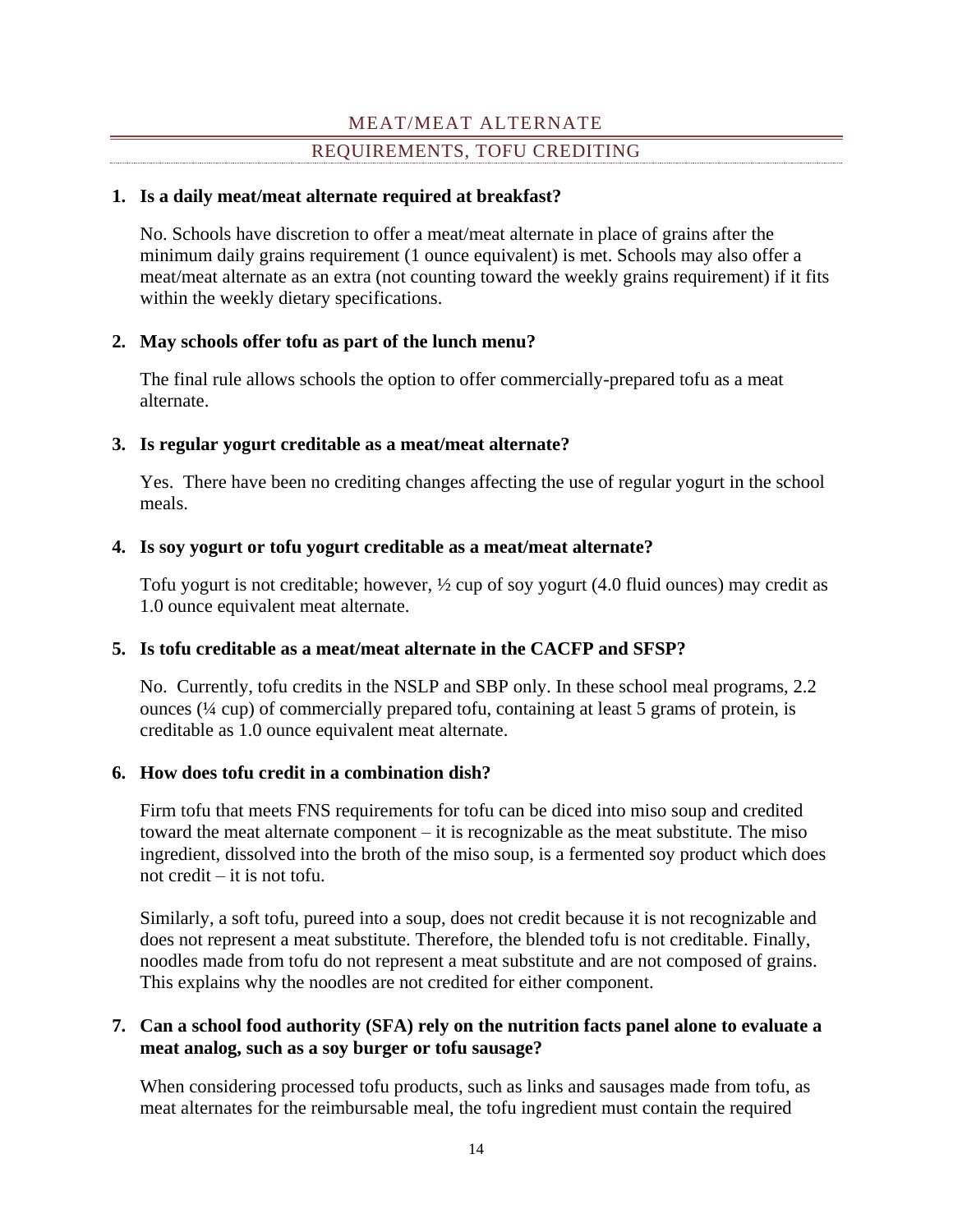5 grams of protein per 2.2 ounces by weight. However, the additional ingredients beyond the tofu in a meat substitute such as tofu sausage are also included on the nutrition label. Therefore, the protein amount listed on the label for the meat substitute does not necessarily indicate the protein of the tofu for verification of FNS tofu requirements. This information would need to be obtained from the tofu manufacturer.

# **8. \*Why does the lunch meal pattern have a weekly maximum for the meat/meat alternate and grains components?**

The lunch meal pattern established by Federal regulation includes weekly ranges (minimum and maximum levels) for the meat/meat alternate and grains components to help the menu planners offer age-appropriate and well-balanced meals. However, the weekly maximums for these food components are not enforced and State agencies determine compliance based on the required daily and weekly minimum quantities.

# **9. Is the daily minimum for meat/meat alternate (and grains) always 1 oz. eq. for grades K-8?**

The menu planner determines the daily amounts for meat/meat alternate and grains provided that *at least* 1 oz. eq. of each (i.e., the daily minimum) is offered daily to grades K-8. On some days, the school must offer more than 1 oz. eq. to meet the minimum *weekly* requirements for the grains and meat/meat alternate components. The menu planner has the flexibility to determine when to offer more than 1 oz eq. to meet the required weekly minimums. Through the use of meal identification signage, students are instructed on how much food to select from each component daily in order to have a reimbursable meal.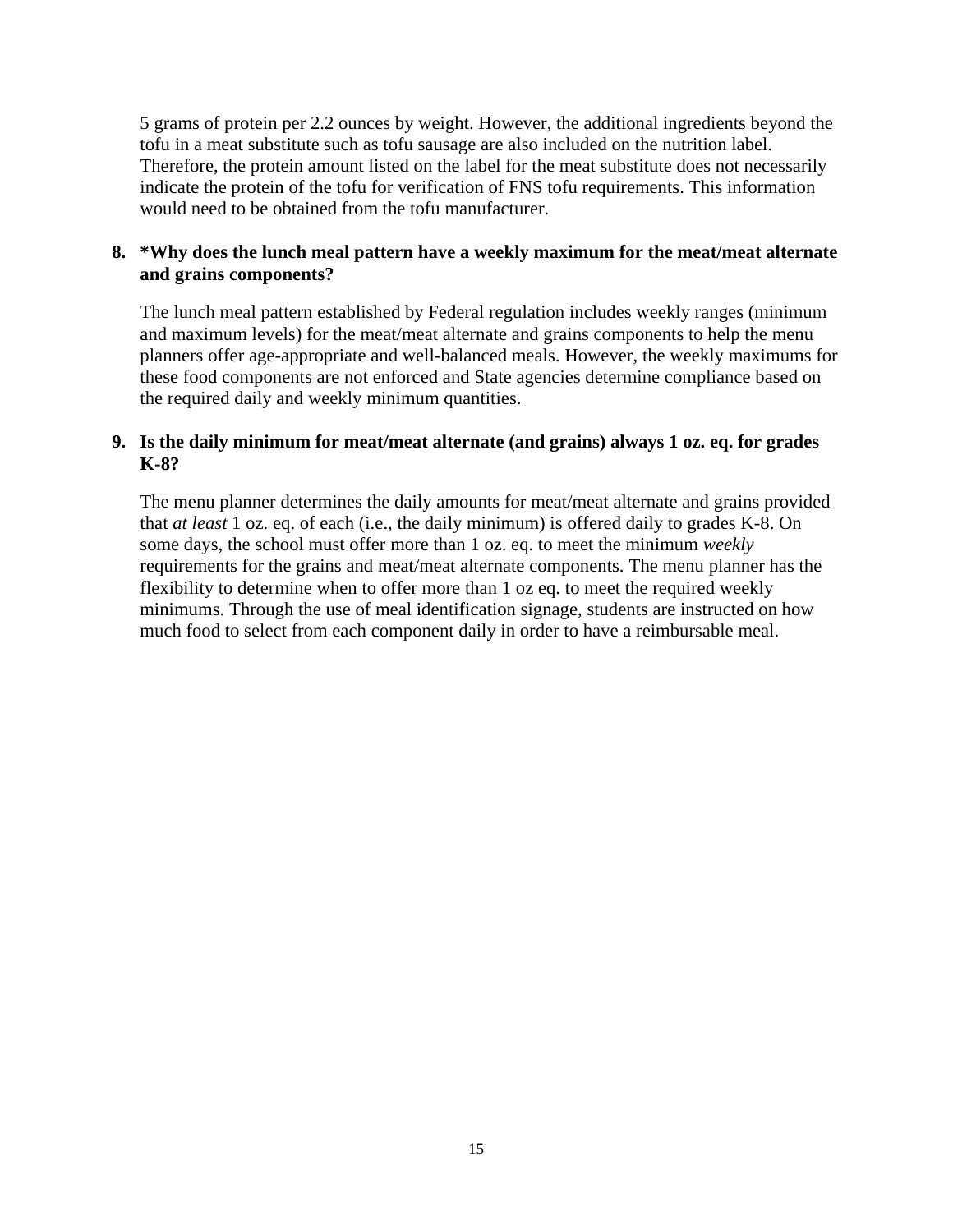#### GRAINS

# <span id="page-16-0"></span>WHOLE GRAIN-RICH, FORMULATED GRAIN-FRUIT PRODUCTS, DAILY REQUIREMENTS, BREADING, CREDITABLE AMOUNTS, GRAIN-BASED DESSERTS

#### **1. How will schools identify whole grain-rich products?**

Until the whole grain content of food products is required on a product label by the Food and Drug Administration (FDA), schools must evaluate a grain product using the two-element criterion developed by the Institute of Medicine and set forth in the final rule:

Element #1 A serving of the food item must meet portion size requirements for the grains/breads component as defined in FNS guidance.

AND

Element #2 Food must meet at least one of the following:

a) The whole grains per serving (based on minimum serving sizes specified for grains/breads in FNS guidance) must be  $\geq 8$  grams. This may be determined from information provided on the product packaging or by the manufacturer, if available. Also, manufacturers currently may apply for a CN Label for qualifying products to indicate the number of grains/breads servings that are whole grain-rich.

b) The product includes the following FDA-approved whole grain health claim on its packaging. "Diets rich in whole grain foods and other plant foods and low in total fat, saturated fat and cholesterol may reduce the risk of heart disease and some cancers."

c) Product ingredient listing lists whole grain first, specifically:

- Non-mixed dishes (e.g., breads, cereals): Whole grains must be the primary ingredient by weight (a whole grain is the first ingredient in the list)
- Mixed dishes (e.g., pizza, corn dogs): Whole grains must be the primary grain ingredient by weight (a whole grain is the first grain ingredient in the list).

The product ingredient listing (Element #2c of the above criterion) is a practical way for schools to identify whole grain-rich products because manufacturers are not required to provide information about the grams of whole grains in their products, and the FDA whole grain health claim is not mandatory. For an in-depth look at the whole grain-rich criteria for school meals, including calculation examples, please see the *Whole Grain Resource for the National School Lunch and School Breakfast Programs* at [http://www.fns.usda.gov/sites/default/files/WholeGrainResource.pdf.](http://www.fns.usda.gov/sites/default/files/WholeGrainResource.pdf)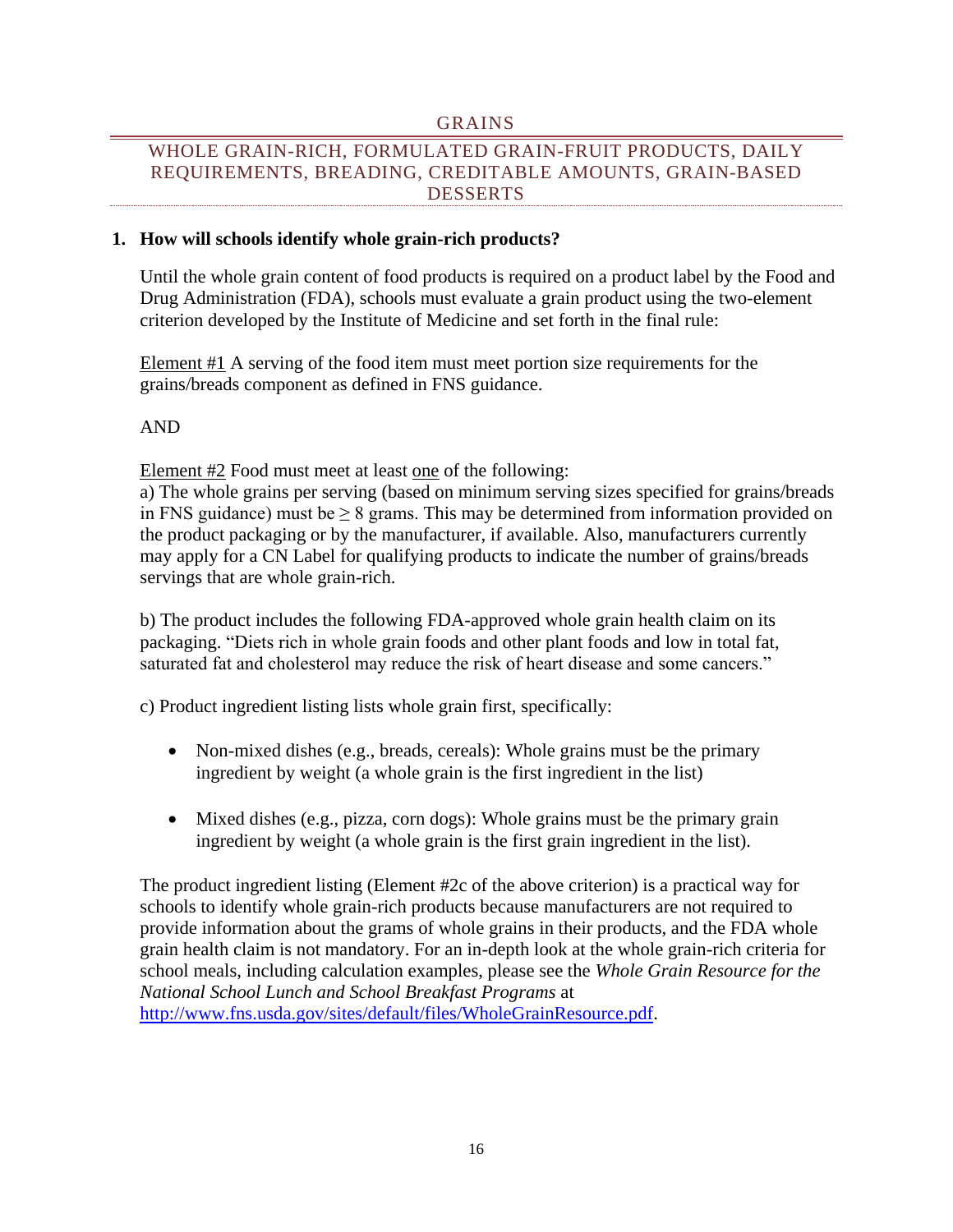## **2. \*Do grain products have to be 100% whole grain to meet the whole grain-rich criteria?**

No; the requirement is to offer only whole grain-rich products. Whole grain-rich products contain at least 50% whole grains and the remaining grain, if any, must be enriched.

FNS has granted a temporary flexibility that remains in effect in SY 2015-16. State agencies have the option to grant an exemption from the whole grain-rich requirement to school food authorities that demonstrate significant challenges in procuring and serving whole grain-rich products, provided that at least half of the grains offered weekly are whole grain-rich. See SP 20-2015, *Requests for Exemption from the School Meals' Whole Grain-Rich Requirement for School Years 2014-2015 and 2015- 2016*, issued February 10, 2015 [\(http://www.fns.usda.gov/requests-exemption-school-meals%E2%80%99-whole-grain-rich](http://www.fns.usda.gov/requests-exemption-school-meals%E2%80%99-whole-grain-rich-requirement-school-years-2014-2015-and-2015-2016)[requirement-school-years-2014-2015-and-2015-2016\)](http://www.fns.usda.gov/requests-exemption-school-meals%E2%80%99-whole-grain-rich-requirement-school-years-2014-2015-and-2015-2016).

# **3. Does the 50% whole grain-rich requirement apply to the grain content of the product or to the weight of the product?**

The requirement is that the grain content of a product contain 50% or more whole grains by weight, and the remaining grains, if any, be enriched. This may be identified if the whole grain is listed as the first ingredient on the label declaration. However, when the whole grain content comes from multiple ingredients, documentation must be provided showing that the whole grains are the primary ingredient by weight even though a whole grain is not listed as the first ingredient.

# **4. Will the CN Labeling program specify if whole grains are in a product?**

Yes. Products with a CN –Label specify the whole grain-rich contributions to the grains component. Whole grain-rich contributions are designated as "oz eq grains" on CN Labels.

### **5. \*Can schools exceed the upper range of the grains component?**

The meal patterns include weekly ranges (minimum and maximum levels) for the grains component to help schools plan and offer age-appropriate and well-balanced meals. FNS has provided flexibility in measuring compliance with the weekly grains ranges. Schools that exceed the weekly maximum limit for grains are considered compliant for certification and monitoring purposes, provided that the weekly dietary specifications are met. Only the daily and weekly minimum quantities are enforced.

# **6. \*Do the regulations require schools to offer a whole grain-rich item every day?**

Yes; the regulatory requirement that all grains offered in the NSLP and SBP each day must be whole grain-rich took effect in SY 2014-2015.\*\*

\*\*Note: See memorandum SP 47-2014, concerning the flexibility to offer enriched pasta in School Years 2014-2015 and 2015-2016; and memorandum SP 20-2015, regarding the whole grain-rich exemption available in School Years 2014-2015 and 2015-2016.

# **7. Are CN-labeled products now required to be whole grain-rich?**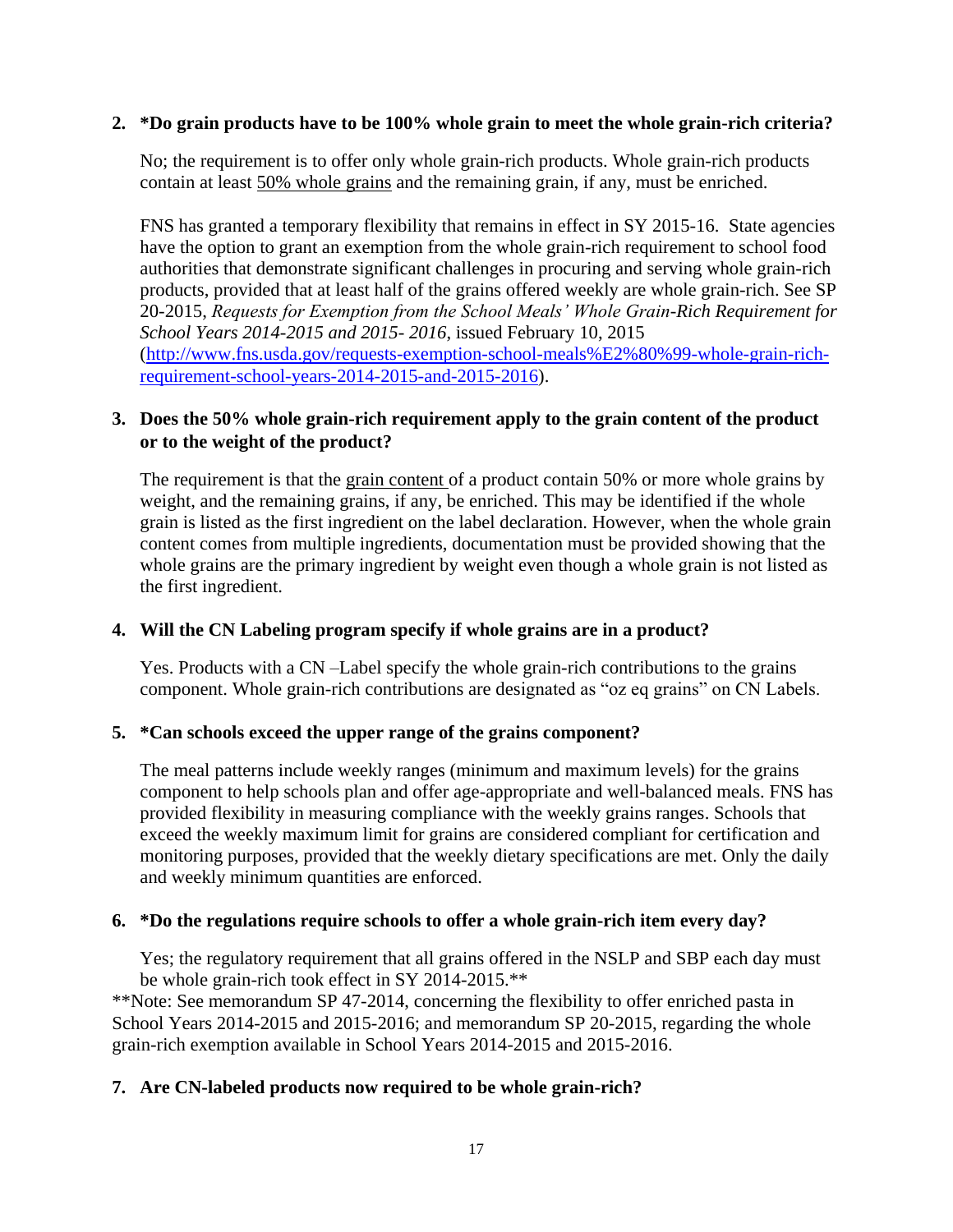For combination foods such as breaded products that do not comply with the whole grainrich (WGR) criteria or contain non-creditable grains present at levels of 2% (0.25 oz eq), the grain portion of the product is considered non-creditable and counted as an "extra food." However, the other food components (meat/meat alternate and vegetable) are creditable. Therefore, the product is eligible for a CN Label that credits towards the meat/meat alternate and vegetable components.

The CN Label must also include a disclaimer, stating "This product contains grains that are not creditable in school meal programs. Additional grains must be served to meet meal pattern requirements." The disclaimer must be stated directly under the CN Label crediting statement not in the CN box.

For example, a breaded chicken patty contains 0.50 oz eq of grain, but the grain portion does not comply with the WGR criteria or contains non-creditable grains, the breading is not creditable but the chicken may credit towards the meat/meat alternate.

Each 2.00 oz patty provides 1.50 oz equivalent meat/meat alternate for Child Nutrition Meal Pattern Requirements. (Use of this logo and statement authorized by the Food and Nutrition Service, USDA XX/XXXX).

DISCLAIMER: This product contains grains that are not creditable in school meal programs. Additional grains must be served to meet meal pattern requirements.

For CN-labeled products that meet the whole grain-rich criteria, the grain contributions are designated as "oz eq grains" on the CN crediting statement.

### **8. Does the removal of formulated grain-fruit products include energy/granola bars?**

The removal of formulated grain-fruit products does not prohibit the use of energy bars, granola bars, cereal bars, breakfast bars, fortified cereals, or cereals with fruit to be credited toward the meal pattern. Formulated grain-fruit products were specifically defined in the school breakfast regulations (appendix A to 7 CFR 220) and were previously allowed to meet the grains and fruit serving. The final rule removed from the regulations the portion of Appendix A that allowed the use of formulated grain-fruit products.

# **9. Do I have to serve a minimum of 1 ounce equivalent of grains with every breakfast offered, or can I serve some meals that have only meat/meat alternates?**

Every reimbursable breakfast offered must contain at least 1 ounce equivalent grains. In order to offer a meat/meat alternate at any given breakfast meal and receive credit toward the grains component (not as an extra), a school must first meet the daily grains minimum (1 oz eq). Schools have the option to serve one ounce equivalent servings of grains and meat/meat alternate every day at breakfast and count both toward the weekly grains requirement for all grade groups.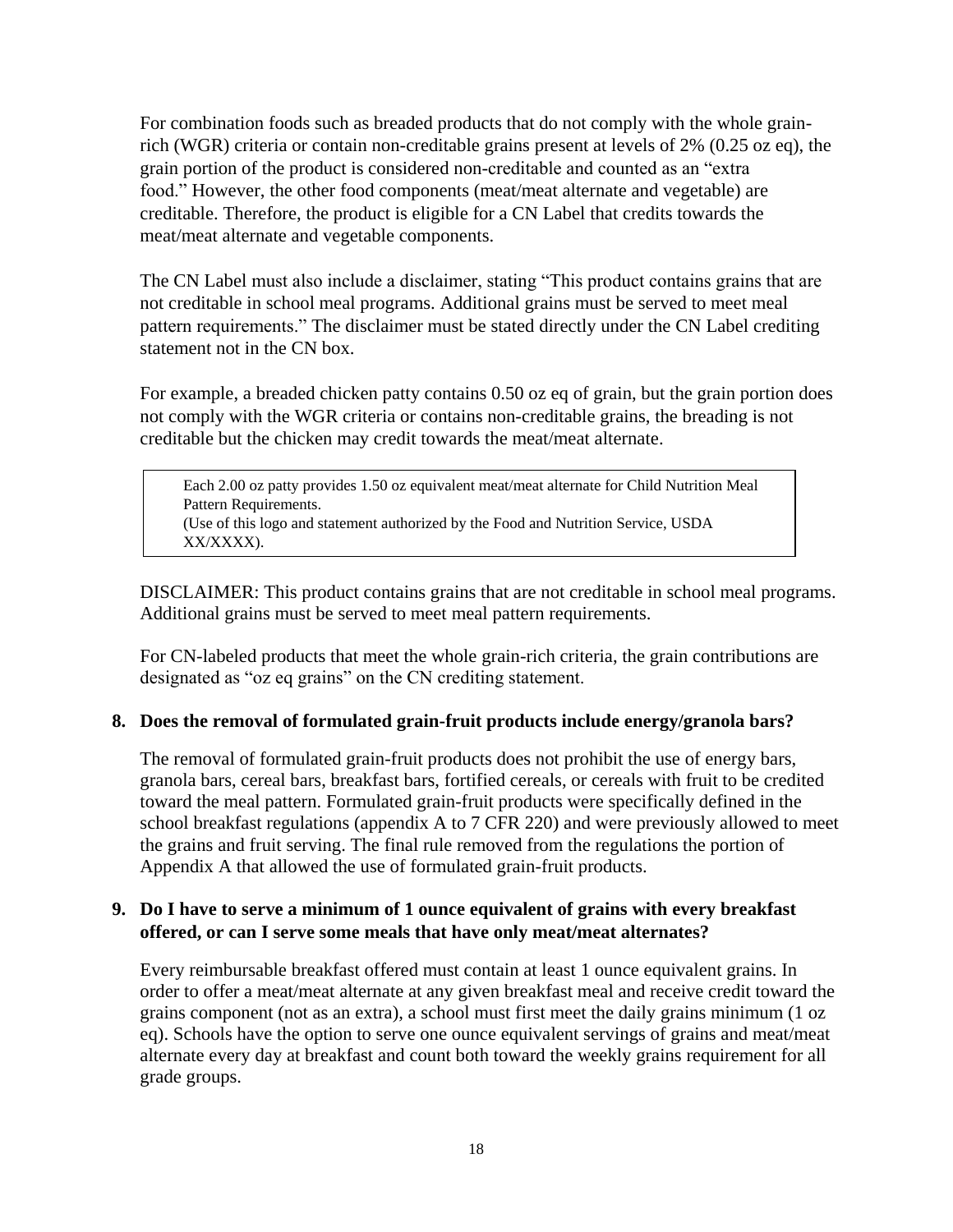# **10. If a school offers a choice of grains in combination food items daily (e.g., crust for pizza, sandwich roll), must each of these bread items provide the minimum daily grains requirement OR must at least one grain offered daily provide the minimum?**

Every reimbursable meal offered must meet the daily minimum requirements for all components. Therefore, if a pizza contains adequate grains to meet the minimum daily requirement, but a sandwich roll does not, the sandwich meal must contain another grain in order to meet the minimum daily grains requirement.

# **11. \*Can I serve more than two ounce equivalents of grains on any given day? For example, could I serve a 3 ounce equivalent item such as a pizza?**

Yes; a large serving of grains may be offered on any given day, as long as the weekly dietary specifications are met. State agencies assess compliance with the required daily and weekly minimum quantities. However, the weekly maximum grains ranges continue to serve as a guide to help menu planners offer age-appropriate and well-balanced meals.

### **12. May a school offer a formulated grain-fruit product to meet the grains component?**

The final rule (77 FR 4088) disallows the use of formulated grain-fruit products to meet both the grains and fruits components at breakfast. However, if a school wishes to use these products to count only toward the grains component, this is acceptable, provided that the product is whole grain-rich and the inclusion of these products does not cause the average school meal offered over the week to exceed the dietary specifications. Formulated grainfruit products do not credit toward the fruits component.

Be aware that at lunch, however, these products may be considered a dessert and there is a limit of up to two grain-based desserts per week (total of 2 oz eq). SFAs should refer to the Grains Guidance in FNS memo SP 30-2012 to determine which grain products are considered dessert items and included in the weekly dessert limit.

# **13. Are fully cooked grain and pasta items whose nutrition label has water as the first ingredient, followed by a whole grain, considered whole grain-rich?**

Yes. In accordance with the 2010 Dietary Guidelines, a grain-based product is also considered whole grain-rich if water is listed as the first ingredient on the ingredient label and a whole grain is listed as the second ingredient on the ingredient label.

# **14. Can schools use the Whole Grain Stamp (from the Whole Grain Council) to determine if a food product meets the whole grain-rich criterion?**

The Whole Grain Stamp is good information to suggest the product contains the proper amount of whole grains, but the content of the whole grain must still be matched against the serving size requirement in the school meal patterns. Products that display the Whole Grain Stamp contain at least 8 grams of whole grain, but they may also contain some un-enriched refined flour which does not meet the grains criteria for Child Nutrition Programs. Therefore, just because a product has 8 grams of whole grains, does not mean the product will meet the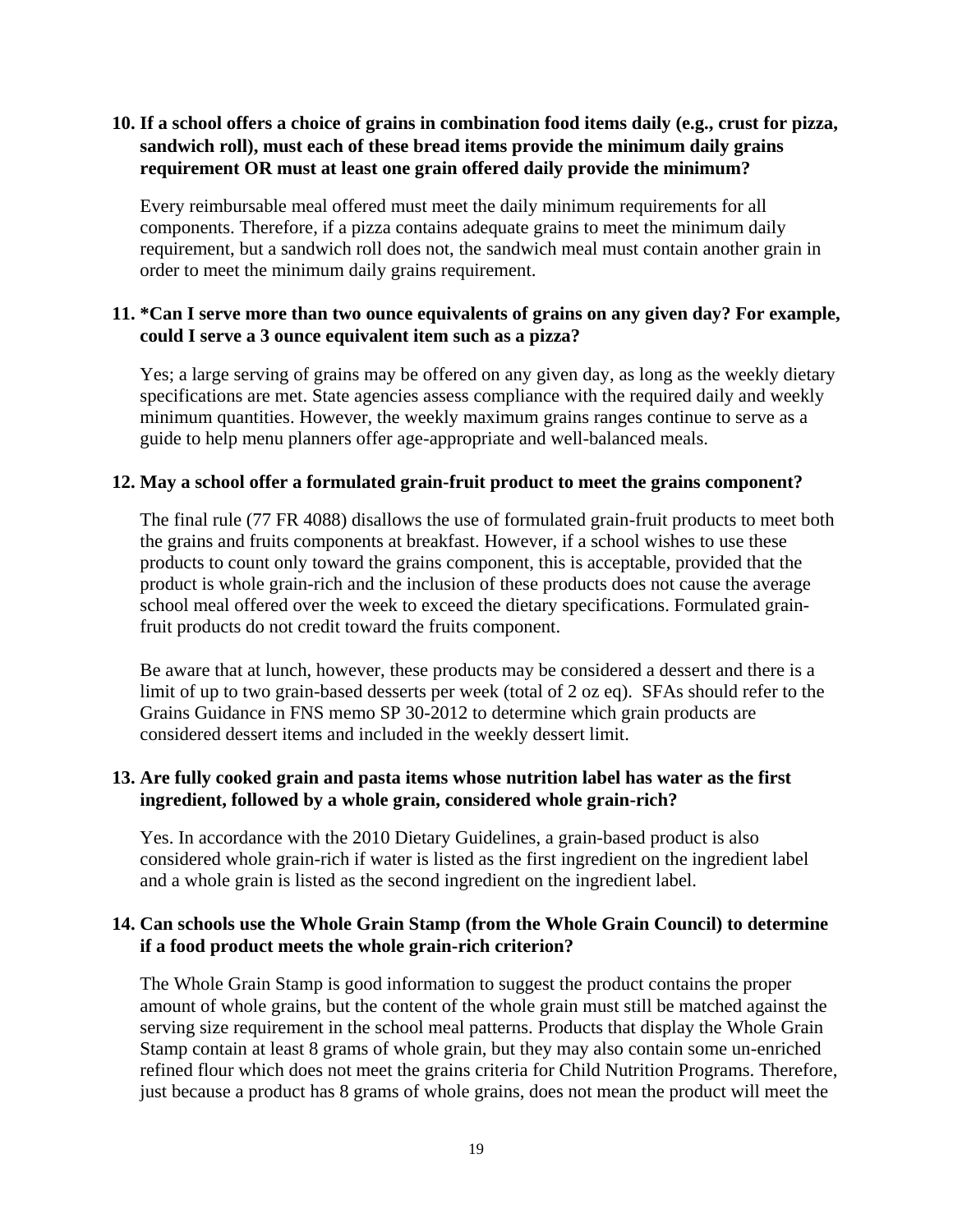whole grain-rich criteria, which consists of two Elements or parts as explained under Question 1 above. For more guidance on the whole grain-rich criteria, please see memo SP 30-2012 and the *Whole Grain Resource for the National School Lunch and School Breakfast Programs* at [http://www.fns.usda.gov/sites/default/files/WholeGrainResource.pdf.](http://www.fns.usda.gov/sites/default/files/WholeGrainResource.pdf)

# **15. Do schools have discretion to choose when to count breading toward the grains requirement?**

All grains equal to or greater than 0.25 oz eq (including battered and/or breaded products) must be counted towards the weekly grains requirement. If a product contains grains in amounts of less than 0.25 oz eq, such grains are not considered and, therefore, not counted toward the daily and weekly requirements. All grains offered must be whole grain-rich in order to credit toward the grains component. Grains that are not whole grain-rich may be offered as extra food, which counts toward the weekly dietary specifications (including calories, saturated fat and sodium) but does not contribute to the required food components.\*\*

\*\*Note: See memorandum SP 47-2014, concerning the flexibility to offer enriched pasta in School Years 2014-2015 and 2015-2016; and memorandum SP 20-2015, regarding the whole grain-rich exemption available in School Years 2014-2015 and 2015-2016.

# **16. Do schools have to count grains that are less than 0.25 ounce equivalents towards the grains range?**

Grains offered in amounts less than 0.25 oz eq are never included in the calculation of daily and weekly grain offerings. For products from the revised Exhibit A, Groups  $A - G$ , this means that there should not be more than 3.99 grams of non-creditable grain. For products from Group H, this means that there should not be more than 6.99 grams of non-creditable grain.

# **17. How can schools ensure age-appropriate portion sizes for the grains and meats/meat alternates are met when using a salad bar?**

If grains and/or meats/meat alternates are offered on salad bars, menu planners must ensure that students have access to these components in the minimum quantities specified in the meal pattern. Menu planners must pre-determine serving sizes and meal offerings associated with salad bars, as with all serving lines. Pre-portioning food items and providing appropriate serving utensils are two ways to ensure students select the offered quantities daily and weekly.

Menu planners may also consider offering grains and meat/meat alternates only through the salad bar, and not make the salad bar available to students selecting other grains/meat/meat alternates on other serving lines. Schools might also consider issuing guidance or education to students on building a healthy salad bar meal. The memorandum on salad bars offers additional guidance See [http://www.fns.usda.gov/salad-bars-national-school-lunch-program.](http://www.fns.usda.gov/salad-bars-national-school-lunch-program)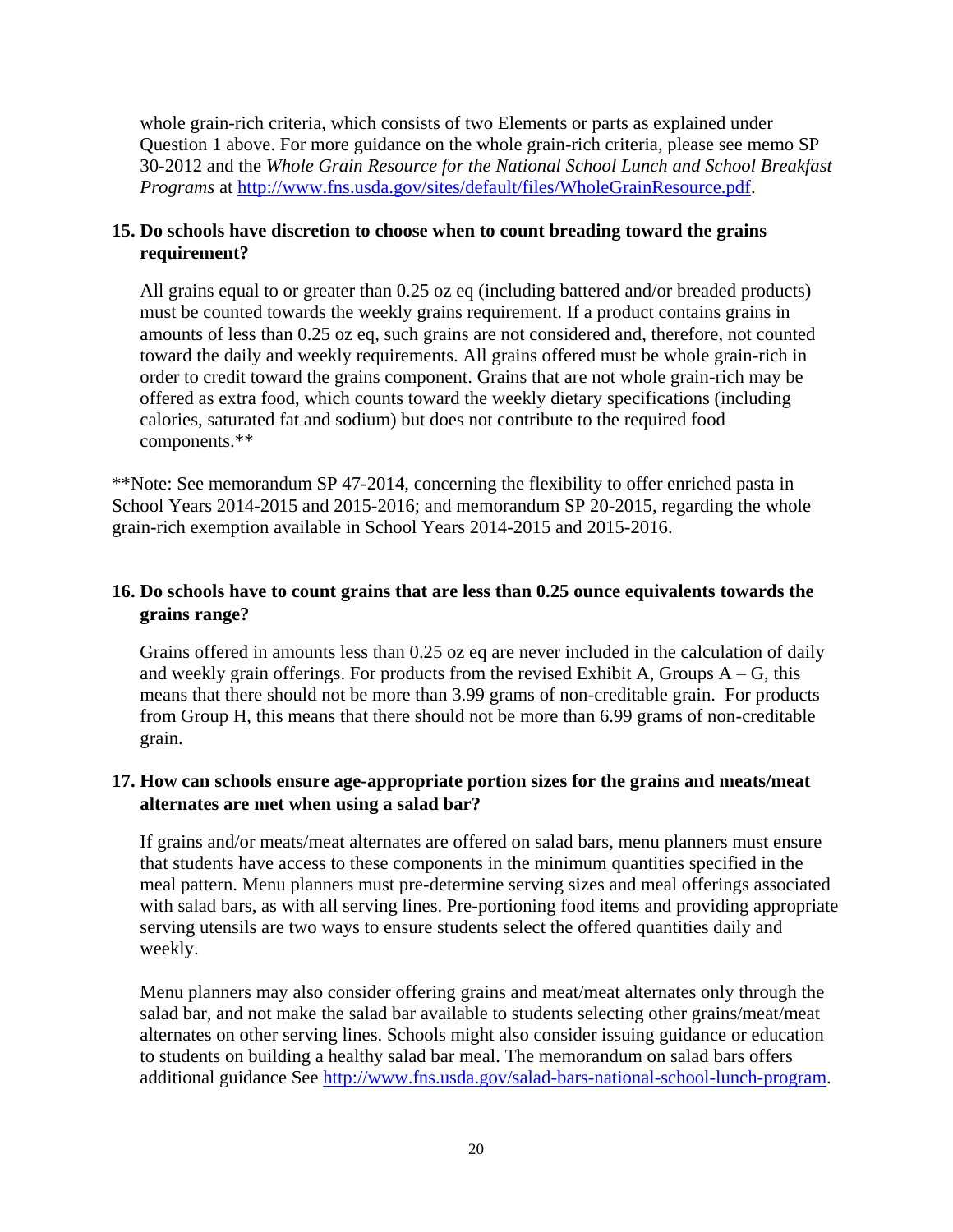#### **18. What ingredients in grain products are considered non-creditable?**

Grains that are creditable in school meal programs are whole meal, whole flour, enriched meal, and enriched flour. Grain ingredients that are not whole or enriched are considered non-creditable. Some non-creditable ingredients found in grain products include oat fiber, corn fiber, wheat starch, corn starch, bran, germ, and modified food starch (including potato, legume and other vegetable flours). If purchased grain products include these non-creditable ingredients, they must be present at a level of less than 2% of the product formula (or less than 0.25 oz eq) for the grain product to be creditable at lunch or breakfast.

If non-creditable ingredients are present at levels of 2% (or 0.25 oz eq) or more per portion, the entire grain portion of the product is considered non-creditable. However, if the product is a combination food, the other food components would remain creditable. For example, if a breaded chicken product contains 0.5 oz eq of non-creditable grains, the breading is not creditable but the chicken may still credit toward the meat/meat alternate component.

This policy is intended to support the whole grains-rich requirement while giving operators in exceptional circumstances the flexibility to continue offering combination food items that are not yet available with creditable grain ingredients. FNS expects that as more whole grainrich products become available, the offering of non-creditable grain ingredients will decrease over time.

### **19. In a recipe for bread, would ingredients listed as 2 cups of whole wheat flour and 2 cups of white flour meet the 50% whole grain requirement?**

Allowable grain products must contain at least 50% whole grains. A product or ingredients containing 2 cups of whole wheat flour and 2 cups of enriched white flour would meet the 50% whole grains requirement if there are no other grains in the product.

### **20. Do 100% whole grain cereals need to be fortified?**

No, 100% whole grain cereals do not need to be fortified. If a product contains grains in amounts of less than 0.25 oz eq, such grains are not considered and, therefore, not required to be fortified.

# **21. When crediting grain items using grams of creditable grain, can 16 grams per ounce equivalent be used for all groups listed in Exhibit A?**

Grain items listed in Groups A-G of Exhibit A (see FNS memo SP 30-2012) may be calculated on the basis of 16 grams of creditable grain per serving. Products in Group H and I must contain 28 grams of creditable grain per serving or use the weights or volumes listed in the revised Exhibit A for the finished product. For Group I, the volumes or weights listed must be offered to credit as one ounce equivalent.

### **22. Is there a criterion for identifying grain-based desserts?**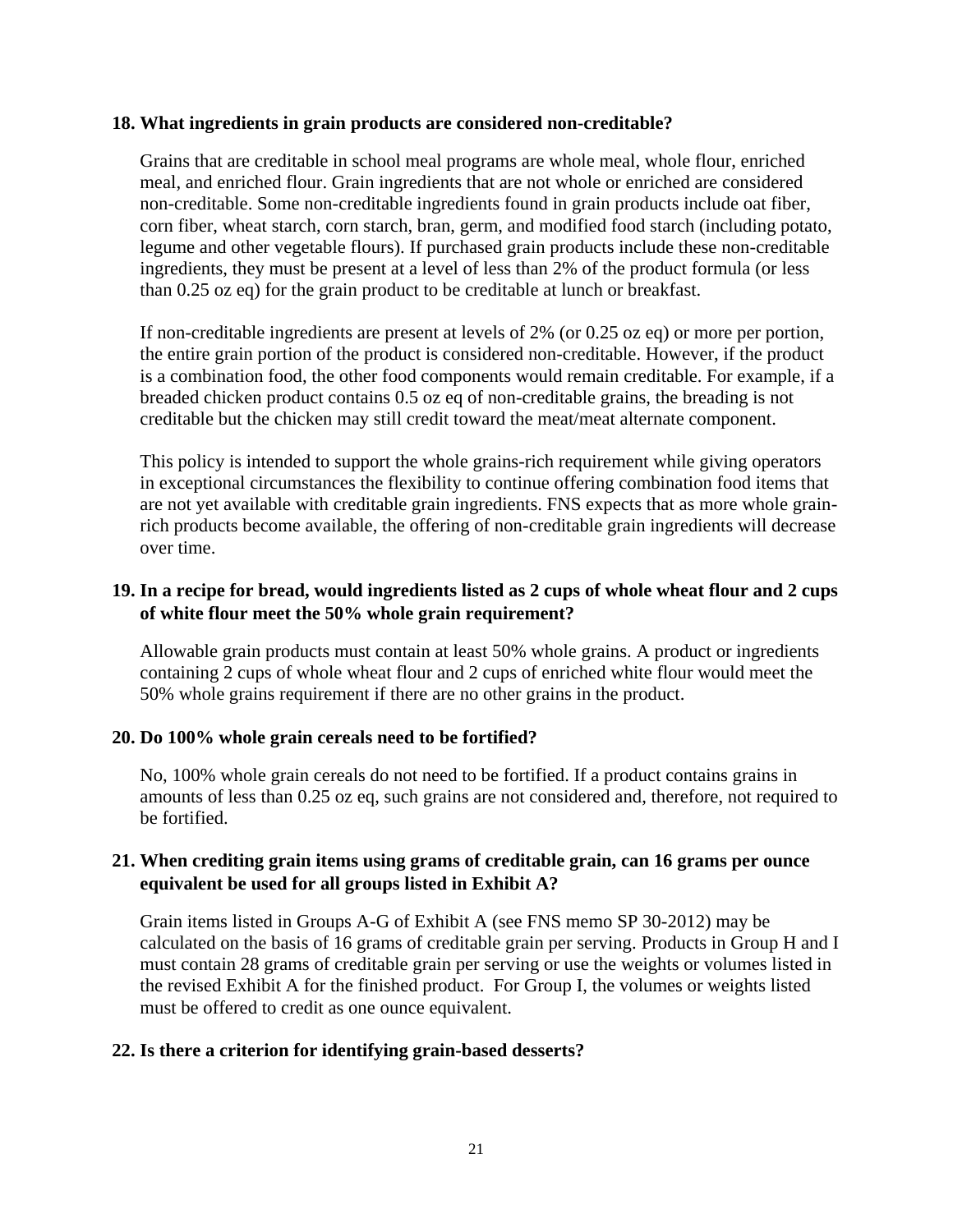In Exhibit A of memorandum SP 30-2012, some foods are marked as "sweet" and in the footnotes  $3 \& 4$  are designated as desserts for lunch. There is not a specific amount of sugar, fat, etc. that qualifies a grain product as a dessert. Much is dependent on how the product is used in the meal and how children consume the product. The following items are typically served as desserts: cakes, pies, cookies, and sweet rolls. We do recognize that some sugar is needed in baking breads and other grain items that are not generally served as desserts. Note that crackers and cookies do not have a standard of identity, so a manufacturer may come up with fanciful names that could mislead the menu planner into serving a product that may not be appropriate. The menu planner should use typical perceptions of the product as a way to determine how to menu the item. The menu planner should also be aware that even if a product is not labeled as a traditional dessert/sweet item, higher levels of sugar, fat, and sodium could cause challenges in staying within the weekly dietary specifications.

# **23. \*Is there flexibility in the upper limit for grains include flexibility in the 2 oz. eq. maximum for grain-based desserts?**

No. The 2 oz. eq. per week limit on grain-based desserts is still in effect. Further, if a grainbased dessert is made from non-creditable grains, it still counts toward the 2 oz. eq. per weekly limit.

### **24. May grain-based desserts be offered more than twice a week?**

A school may offer a total of 2 oz eq or less of grain-based desserts each week. Therefore, a 2 ounce equivalent dessert may be offered once per week, or a 0.5 oz eq dessert may be offered four times in a week.

# **25. How do I know if the RTE breakfast cereal I am evaluating is "fortified" to meet school meal program requirements?**

Cereal products that have been fortified are labeled as such and have an ingredient statement similar to the following (for EXAMPLE purposes only):

Ingredients:Whole wheat, sugar, oats, contains 2% or less of salt, baking soda, caramel color, annatto color, BHT for freshness.

Vitamins and Minerals: Vitamin C (sodium ascorbate, ascorbic acid), niacinamide, vitamin B6 (pyridoxine hydrochloride), reduced iron, zinc oxide, folic acid, vitamin B2 (riboflavin), vitamin B1 (thiamin hydrochloride), vitamin A palmitate, vitamin D, vitamin B12.

### **26. What whole grain health claims are acceptable when qualifying a product as whole grain-rich?**

While guidance memoranda regarding grains (*SP 30-2012 and SP 2-2013),* and the recommendations from the Institute of Medicine are focused on the FDA's whole grain health claim for grain products *low in fat*, whole grain health claims for products *moderate in fat* may also be used to qualify a product as whole grain-rich. Menu planners will need to consider how use of these or any products will impact the dietary specifications for calories,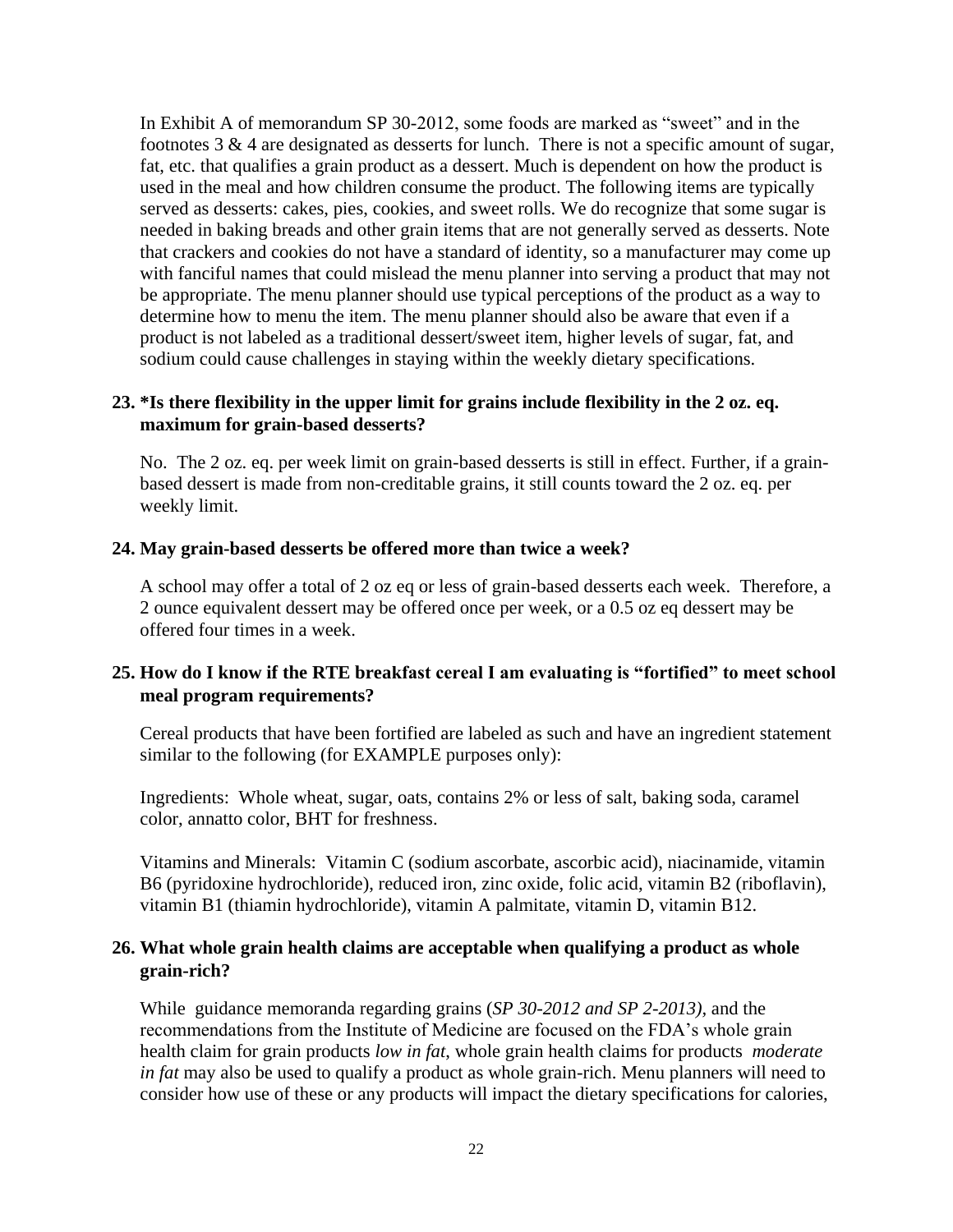saturated fat, *trans fat*, and sodium. The following are examples of FDA whole grain health claims that may be used:

*"Diets rich in whole grain foods and other plant foods and low in total fat, saturated fat, and cholesterol, may help reduce the risk of heart disease and certain cancers"*

*Or*

*"Diets rich in whole grain foods and other plant foods, and low in saturated fat and cholesterol, may help reduce the risk of heart disease"*

# **27. Can wheat bread, rolls, and buns labeled as "100% whole wheat" be used to meet school meal requirements for grains?**

Yes. Products that are labeled as, "whole wheat bread", "entire wheat bread", "whole wheat rolls", "entire wheat rolls", "whole wheat buns", and "entire wheat buns" are 100% whole wheat and are easily identifiable as meeting the grain requirements for school meals.

# **28. If I serve a sandwich with one piece of enriched bread and one piece of 100% whole grain bread, does that meet the 50% whole grain-rich requirement?**

Yes. While operators are encouraged to offer sandwiches made entirely from whole grainrich bread, this practice is acceptable. However, for distinct food items offered to students, such as a pasta dish plus a breadstick, each food item must be whole grain-rich.

# **29. What is the best way for schools to ensure they are serving grain products that do not contain more than the allowed amount of non-creditable grains?**

The procurement process is the best time to address non-creditable grains. Schools wishing to purchase items containing 3.99 grams or less of non-creditable grains must explicitly include this requirement in the solicitation documents and accompanying bid specifications to ensure full and open competition and to avoid future material changes to the eventual contract. It is also advisable to include a copy of the [Product Formulation](http://www.fns.usda.gov/sites/default/files/PFSsamplegrains.pdf) Template for Grains so that bidders are aware of the information required to document meal pattern compliance.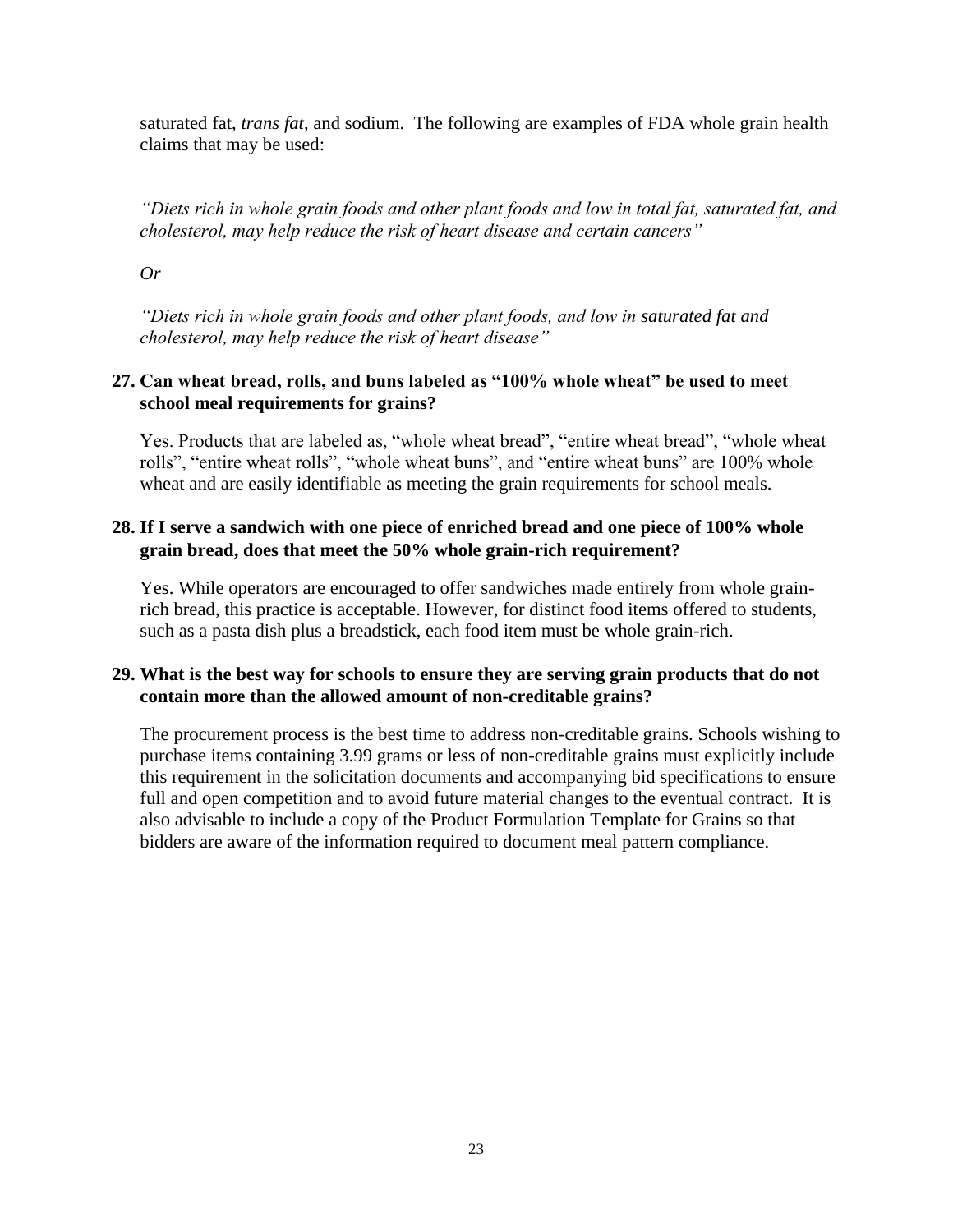#### MILK

# <span id="page-24-0"></span>ALLOWABLE TYPES, MILK SUBSTITUTES, SPECIAL MILK PROGRAM

### **1. What types of milk are allowed?**

Only fat-free (unflavored and flavored) and low-fat (1%) milk (unflavored) may be offered as part of the reimbursable meal for children in grades K to 12. This requirement also applies to the meal pattern for Pre-K students, ages 3 and 4.

# **2. Does the final rule impact the current provision on non-dairy milk substitutes for children with special dietary needs?**

No. Required (disability accommodations) and optional (parent requested) milk substitutes are considered meal exceptions and are not subject to this final rule. Milk substitutes must meet the regulatory standards outlined in 7 CFR 210.10(d)(3), which do not address fat or flavor/sugar restrictions.

However, milk substitutes offered as part of the reimbursable meal must be included in weighted nutrient analysis and, therefore, are subject to the overall weekly average fat limit and calorie ranges. We do not expect that they are offered frequently enough to have a significant impact on the overall nutrient analysis.

# **3. Does the requirement to offer unflavored/flavored fat-free milk or unflavored low-fat milk apply to other school meal programs, such as the NSLP snack service and the Special Milk Program (SMP)? Is a variety of fluid milk required in these programs?**

The NSLP snack service must offer unflavored/flavored fat-free milk or unflavored low-fat milk.Milk variety is not required in the NSLP snack service. In the SMP, only the milk fat restriction (fat-free and low-fat milk requirement) applies. The limit on flavored milk and the milk variety requirement do not apply to the SMP. This policy is consistent with memorandum FNS-29-2011, which implemented the Healthy, Hunger-Free Kids Act provision regarding milk in the meal programs authorized by the Richard B. Russell National School Lunch Act and the Child Nutrition Act in an effort to reduce childhood obesity. FNS will codify the nutritional requirements for milk in the SMP in a separate regulatory action.

# **4. Are Residential Child Care Institutions (RCCIs) required to offer milk variety daily?**

Consistent with memorandum SP 38-2012, RCCIs that are juvenile detention centers may meet the milk variety requirement over the week rather than daily if there are potential, legitimate safety concerns regarding offering different milk to students. For example, the RCCI may offer all students flavored nonfat milk on some days of the week, and unflavored low-fat milk on other days.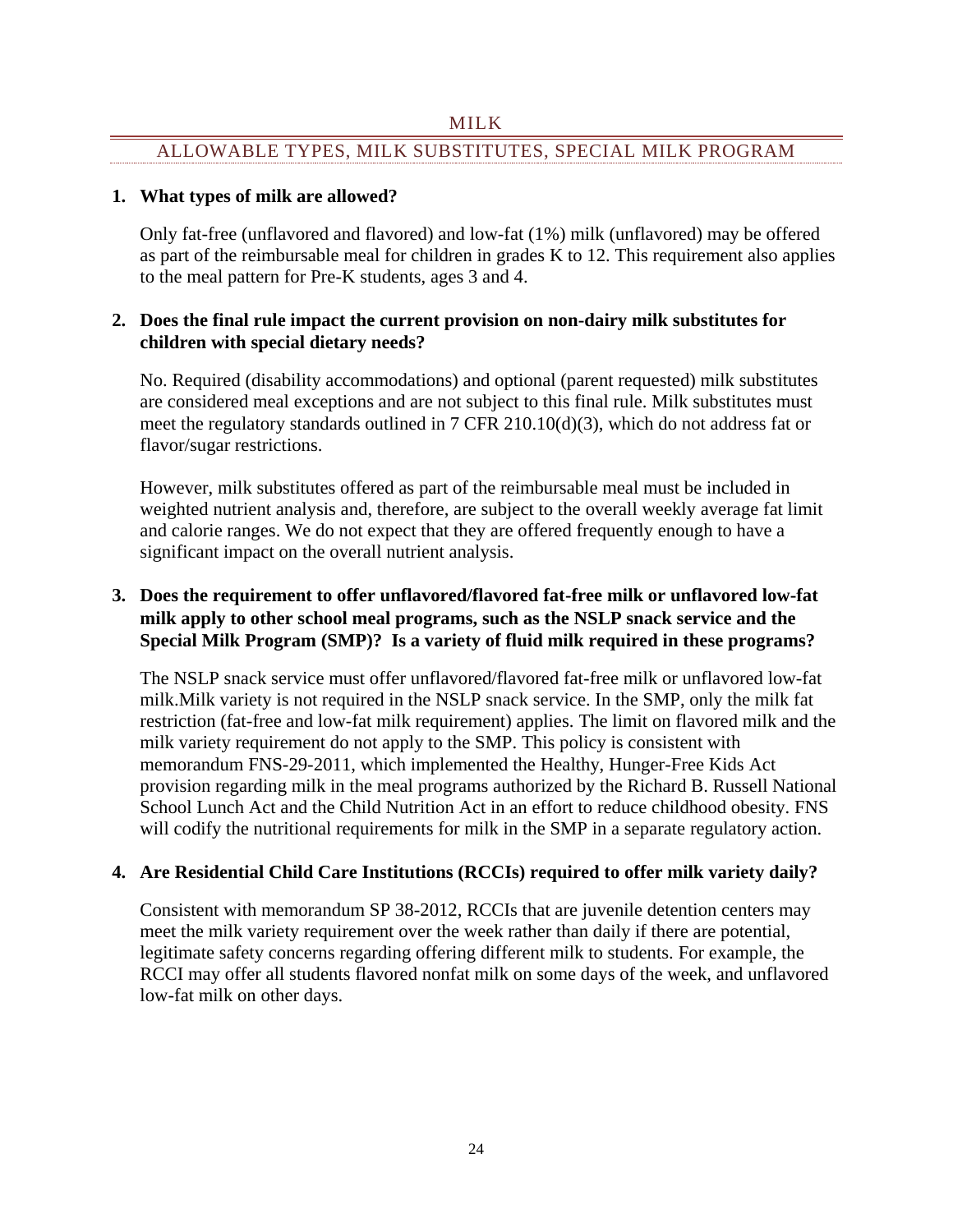# **5. Can newly emerging forms of milk that are nutritionally equivalent to fresh milk, such as recombined/reconstituted milk dispensed from a machine, be used to meet the fluid milk requirements for school meals?**

Yes; provided the milk meets State and local standards for pasteurized fluid milk. Milk intended to be consumed as a beverage that has been dispensed (recombined or reconstituted) with the appropriate amount of water so that it could be labeled as "recombined milk" or "reconstituted milk" and so that it meets the nutrition requirements for fluid milk in the regulation (7 CFR 210.10 (d)(1)), may be offered with the school meals.

As with all food preparation, recombination and reconstitution methods should include the proper safeguards for food safety. It is important to point out that procurement practices require consideration of the Buy American provision (7 CFR 210.21(d)) for all foods purchased, including fluid milk.

# **6. \*Can water be offered in place of milk?**

No. While water must be made available to students during meal service, program operators are not to promote or offer water or any other beverage as an alternative selection to fluid milk throughout the food service area. Milk is a required component in the meal patterns. However, water must be available in the food service area, as discussed in the memorandum SP–28–2011 *Revised Child Nutrition Reauthorization 2010: Water Availability During National School Lunch Program Meal Service,* dated July 12, 2011, and can be available on the service line.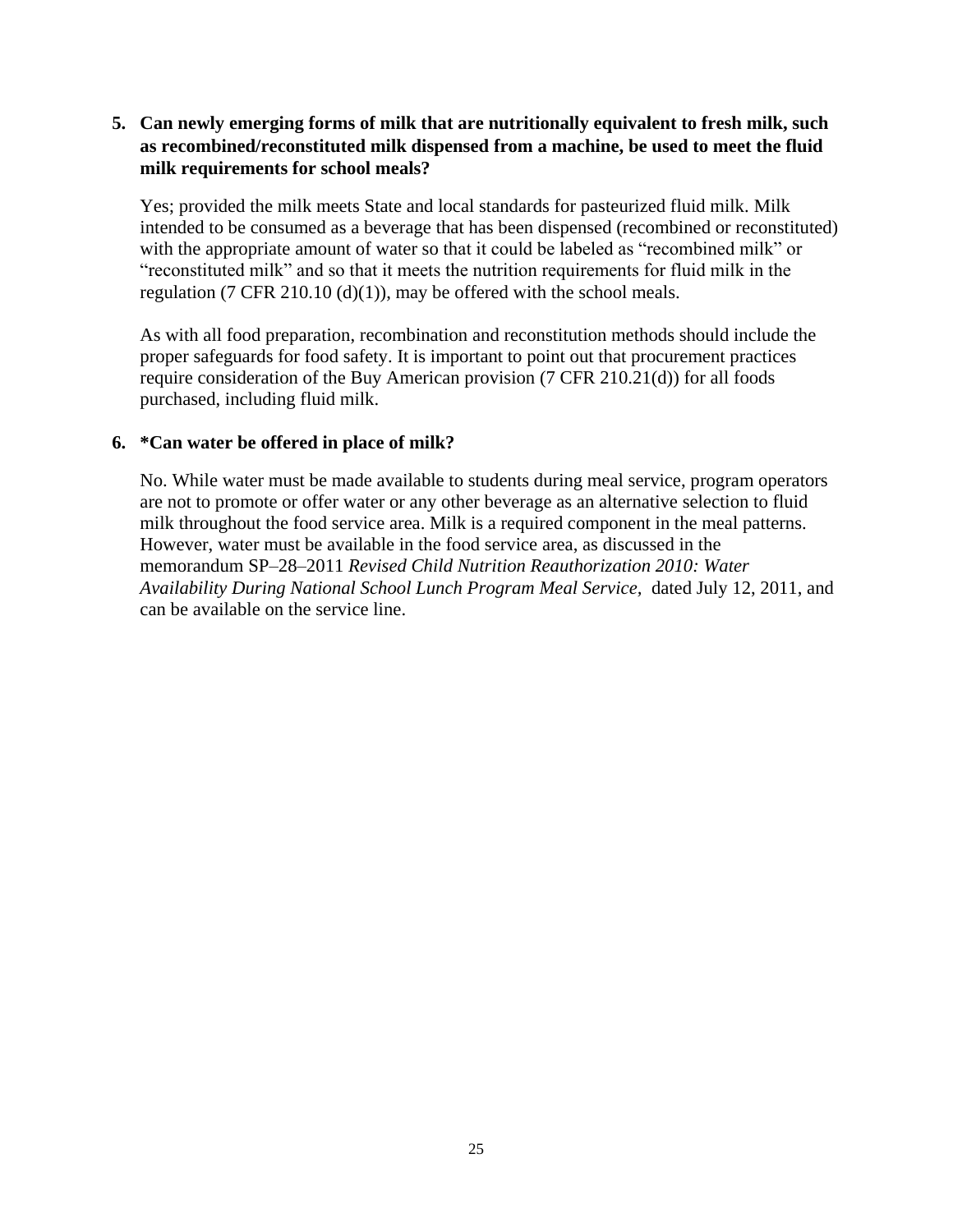### SODIUM

# REQUIREMENTS, TIMELINE, IMPLEMENTATION

### <span id="page-26-0"></span>**1. \*What is the sodium requirement and when will schools have to meet it?**

Target I of the sodium limits became effective July 1, 2014. Implementation of the second and final targets is subject to USDA's review of data on the relationship between sodium intake and human health, as required by the FY 2012 Agriculture Appropriations Act. See the following chart for all deadlines and corresponding maximum limits.

| <b>Sodium Limits and Timeline</b> |                                   |                                 |  |  |  |
|-----------------------------------|-----------------------------------|---------------------------------|--|--|--|
| Target I: Through SY 2016-        | <b>Target 2: SY 2017-18 to SY</b> | <b>Final target: 2022-23</b>    |  |  |  |
| 2017<br>Lunch                     | 2021-2022<br>Lunch                | Lunch                           |  |  |  |
| $≤1230mg$ (K-5)                   | $\leq$ 935mg (K-5)                | $≤640mg$ (K-5)<br>$≤710mg(6-8)$ |  |  |  |
| $\leq$ 1360mg (6-8)               | $≤1035mg(6-8)$                    | $≤740mg(9-12)$                  |  |  |  |
| $\leq$ 1420mg (9-12)              | $\leq$ 1080mg (9-12)              |                                 |  |  |  |
|                                   |                                   | <b>Breakfast</b>                |  |  |  |
| <b>Breakfast</b>                  | <b>Breakfast</b>                  | ≤430mg (K-5)                    |  |  |  |
| ≤540mg (K-5)                      | ≤485mg (K-5)                      | $≤470mg(6-8)$                   |  |  |  |
| $\leq 600$ mg (6-8)               | $≤535mg(6-8)$                     | $\leq$ 500mg (9-12)             |  |  |  |
| $≤640mg(9-12)$                    | $≤570mg(9-12)$                    |                                 |  |  |  |

### **2. \*How is USDA facilitating implementation of the sodium requirement?**

Target 1 of the sodium limits was phased in beginning SY 2014-2015 and is in place for three school years, through SY 2016-2017, to give the food industry time to reformulate products, and to allow school children to grow accustomed to foods with less salt. USDA is facilitating the sodium reduction in school meals by offering low-sodium products through USDA Foods. For example, the USDA Foods program offers low-sodium canned beans and vegetables at no more than 140 mg per half-cup serving, which is in line with the requirement to decrease sodium in school meals. The sodium content in most cheese products has been reduced, and there is wide availability of frozen vegetables and meats without added salt. Team Nutrition has also developed practical guidance to help menu planners move toward sodium reduction. See [http://www.fns.usda.gov/healthierschoolday/tools](http://www.fns.usda.gov/healthierschoolday/tools-schools)[schools.](http://www.fns.usda.gov/healthierschoolday/tools-schools)

To further assist schools in achieving sodium reduction in school meals and to increase the public's awareness of the health risks associated with high-sodium diets in children, USDA launched a national sodium reduction initiative, called *What's Shaking? Creative Ways to Boost Flavor With Less Sodium.* Through*"What's Shaking?"* USDA is working with State agencies, and partners to lift up the outstanding work being done in schools across the country, and identifying and featuring best practice strategies and menus. USDA is also in conversation with the food industry to determine their steps in meeting the needs of schools who require lower sodium versions of some of their products. National associations and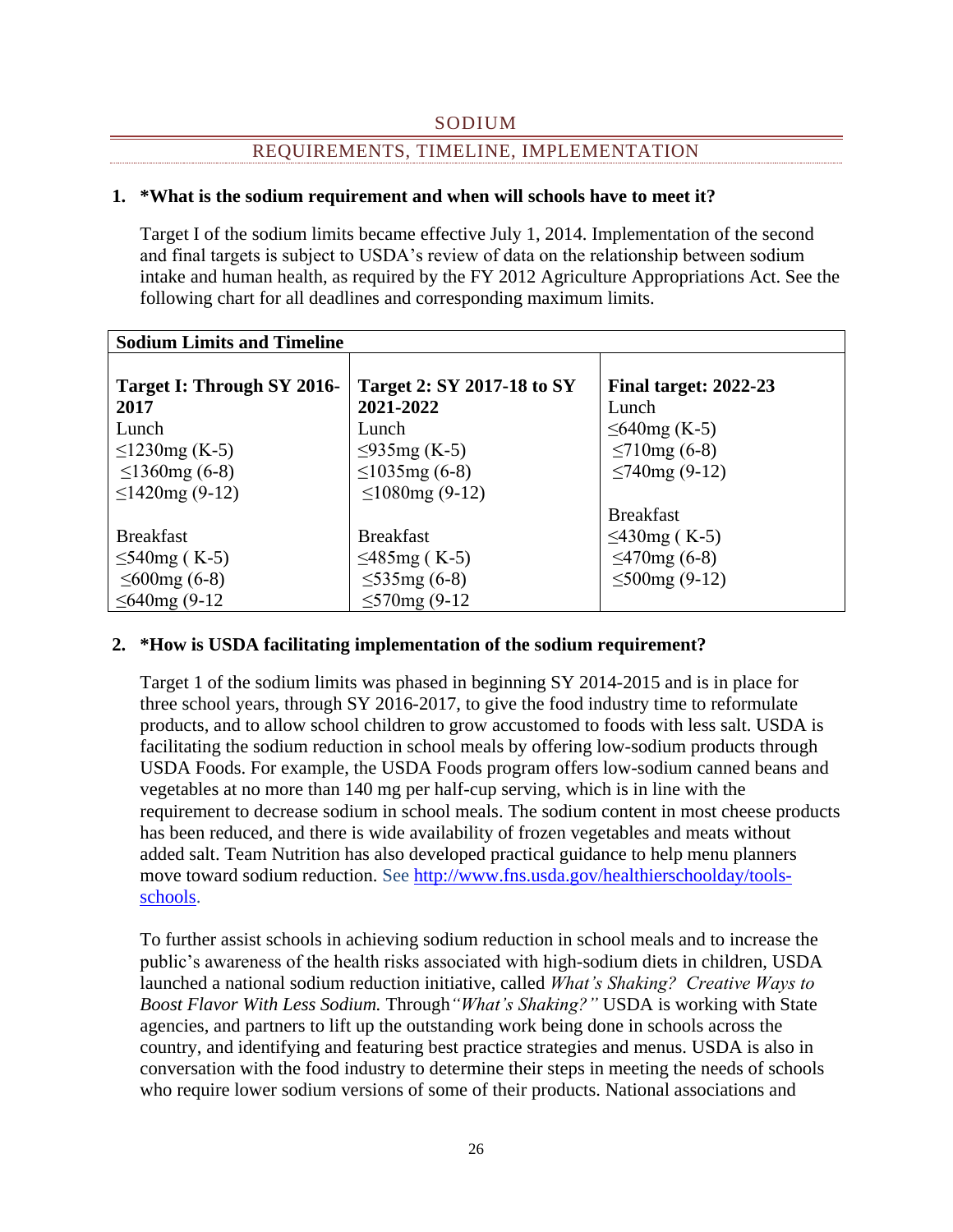organizations have joined the USDA Food and Nutrition Service to share information, resources, and best practices for sodium reduction in school meals and at home. See the *What's Shaking?"* Web site for resources developed by USDA, as well as those developed by partner organizations and by State agencies: [http://healthymeals.nal.usda.gov/whatsshaking.](http://healthymeals.nal.usda.gov/whatsshaking)

### **3. Does the sodium limit apply to each meal offered?**

No; the sodium limit applies to the average meal offered during the school week. It does not apply daily or per meal. Menu planners may be able to offer a relatively high sodium meal or high sodium food at some point during the week if meals with lower to moderate sodium content are offered the rest of the week.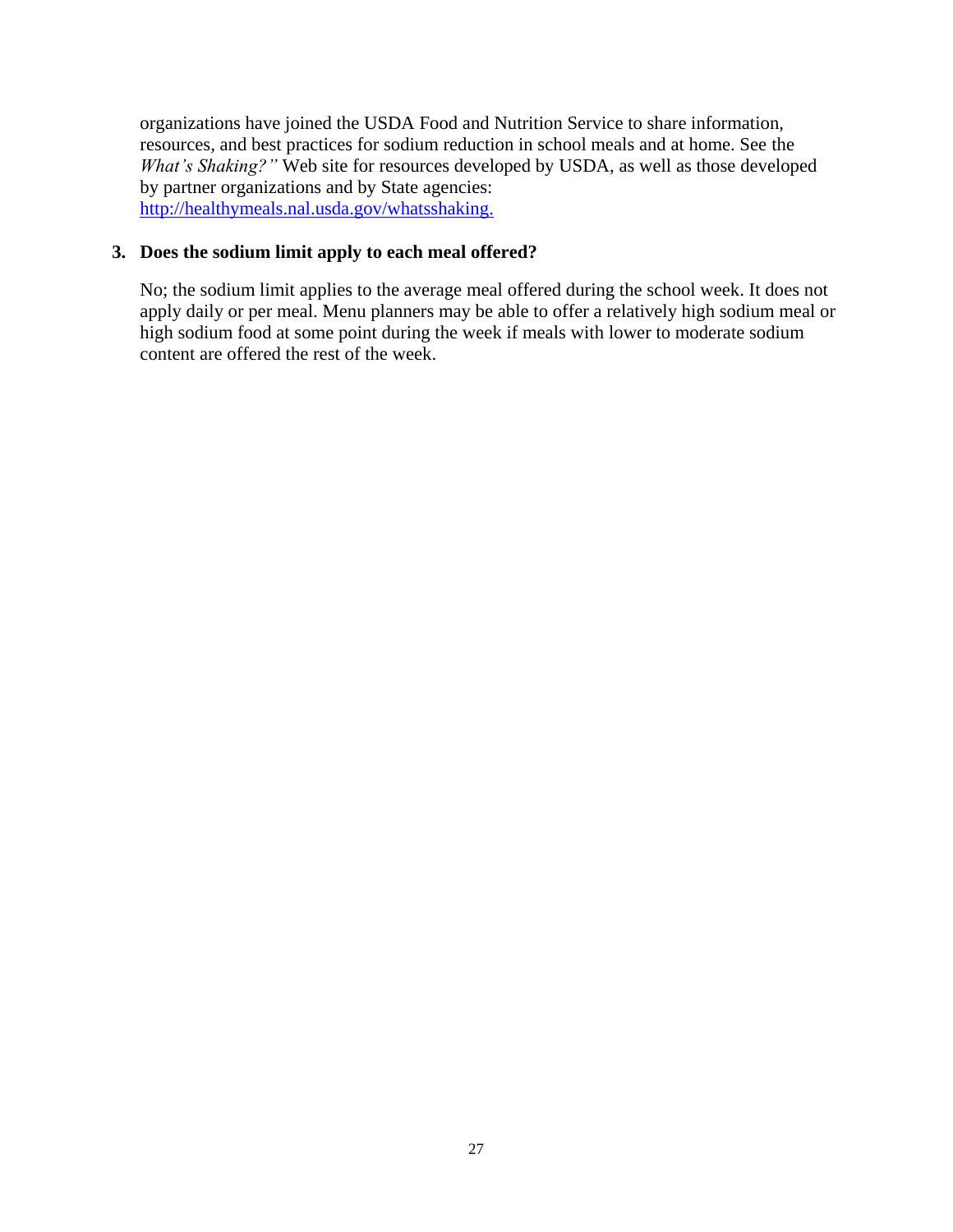#### TRANS FAT

# <span id="page-28-0"></span>NATURALLY-OCCURRING TRANS FAT, MIXED DISHES, NUTRIENT ANALYSIS SOFTWARE

#### **1. Does the** *trans fat* **ban apply to naturally occurring** *trans fat* **in beef?**

No. Naturally occurring *trans fat* found in products such as beef, lamb, and dairy products made with whole milk is excluded from this ban**.** If there is *trans fat* listed on the nutrition facts panel of a product containing meat or dairy, the School Food Authority (SFA) should request documentation from the manufacturer that reports the source of the *trans fat*.

### **2. How can a menu planner ensure meeting the** *trans fat* **requirement with a mixed dish (e.g., beef burrito) that may have both added and naturally occurring** *trans fat***?**

For commercially prepared products, schools must refer to the nutrition facts panel or manufacturer's specifications to determine that there are zero grams of *trans fat* per serving. For mixed dishes that may contain both naturally occurring *trans fat* (e.g., beef) and added/synthetic *trans fat* (partially hydrogenated oil), the only certain way to determine if the product is in compliance is for schools to request information from suppliers on how much of the *trans fat* is naturally occurring versus if any of the ingredients contain added (synthetic) *trans fat*.

#### **3. Can I use software to determine the amounts of** *trans fat* **in our menus?**

*Trans fat* is not required in an approved software program used by the State agency to conduct a nutrient analysis of the one-week menu. Software may be used for *trans fat* analyses for informational purposes; however, current nutrient databases do not have complete data for *trans fat*. As more *trans fat* information becomes available, it will be included in the Child Nutrition Database required by all USDA-approved software. Therefore, SFAs must use nutrition facts labels and manufacturer specifications to determine the amount of *trans fat* per serving.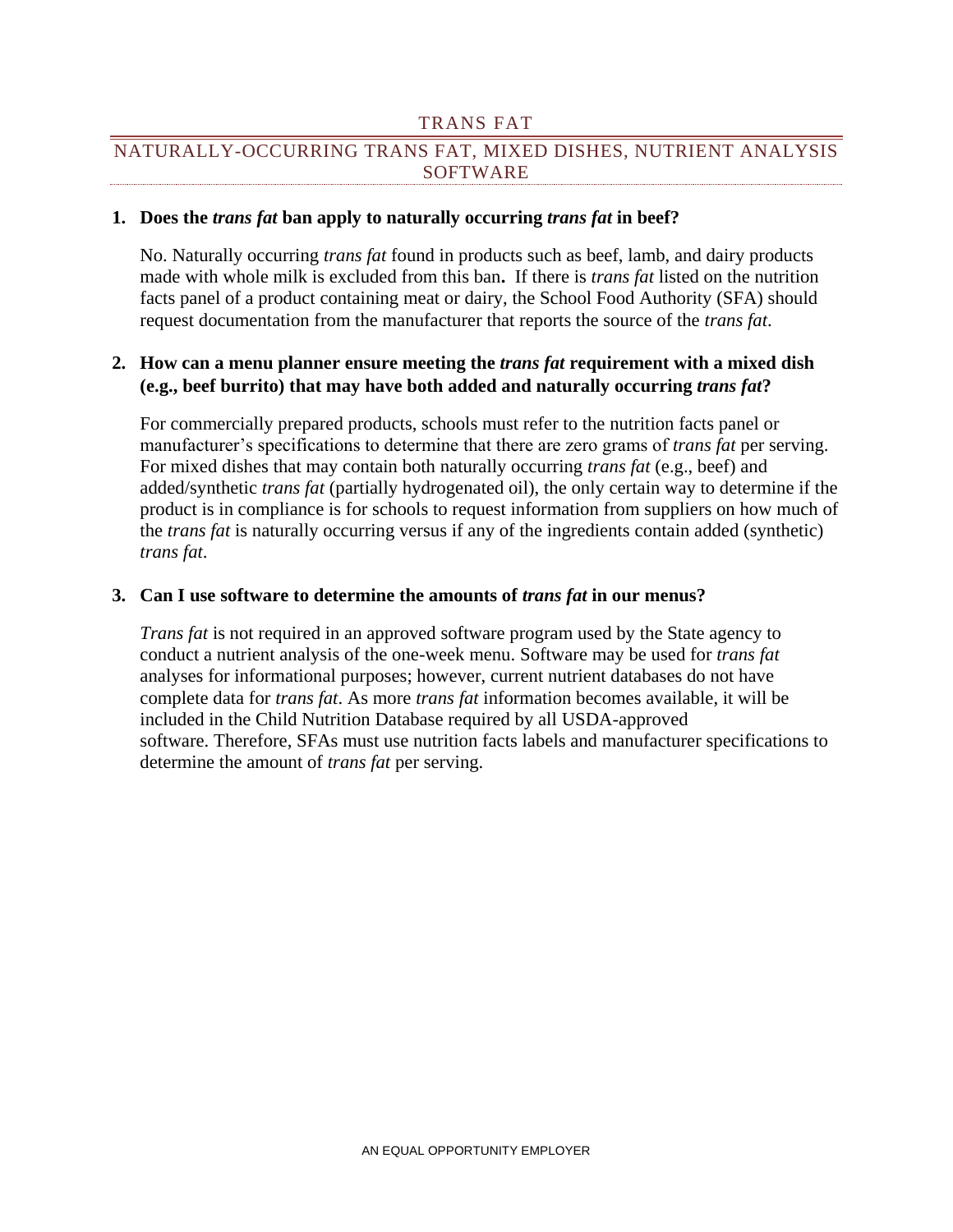# <span id="page-29-0"></span>**1. May a school deviate from the required age/grade group to meet the calorie needs of an older or younger student who is placed in the group for developmental or other exceptional reasons?**

Schools are allowed, on a cases-by-case basis, to offer age-appropriate meals to individual students in unique situations (for example: a 16-year old teen with developmental issues placed with age/grade group K-5). The State agency may require the school/School Food Authority to seek permission prior to deviating from the required meal pattern for the prevalent age/grade group. This is important because the State agency is responsible for promoting proper implementation of the meal requirements.

# **2. May a school offer more calories to certain students, such as athletes and pregnant teens, to meet their energy needs?**

Yes. The nutrition standards for the reimbursable school meal were designed based on ageappropriate nutrition and physical activity habits of the average student. However, USDA provides schools flexibility and options to both comply with the nutrition standards and meet the needs of students who might require additional calories and protein. The weekly calorie ranges apply to the school meal offered on average over the week, and not per student. Schools may offer a variety of meals with different calorie levels to meet the needs of students or choose to allow students to take second servings of some foods. Furthermore, students may purchase additional food a la carte.

# **3. Why do the meal patterns place maximum limits on the calorie content of the school meals?**

At present, one in three children is overweight or obese. School meals play a critical role in helping children learn how to select balanced meals and appropriate food portions. The reimbursable meal patterns are designed to meet the needs of most school children.

The calorie minimum and maximum levels (and related food portions for various components) are based on data pertaining to children's healthy weight, physical activity level, and opportunities for meals and snacks outside of the school meals programs. While these calorie levels are comparable to the previous minimum calorie standards, the updated school meals offer adequate amounts of nutrients and food. Schools now offer nutrient-dense meals that provide children more fruits, vegetables, and whole grains than specified by the previous meal patterns.

Additionally, the dietary specifications for meals are based on weighted weekly averages. They do not apply on a per-meal or per-student basis. Since the specifications are weighted, if a menu planner offers food choices or employs Offer versus Serve, some students may ultimately select meals containing more than the upper limits, while some select less. Historical usage and trial and error regarding what foods are typically declined can assist menu planners with offering options that address the needs of most students.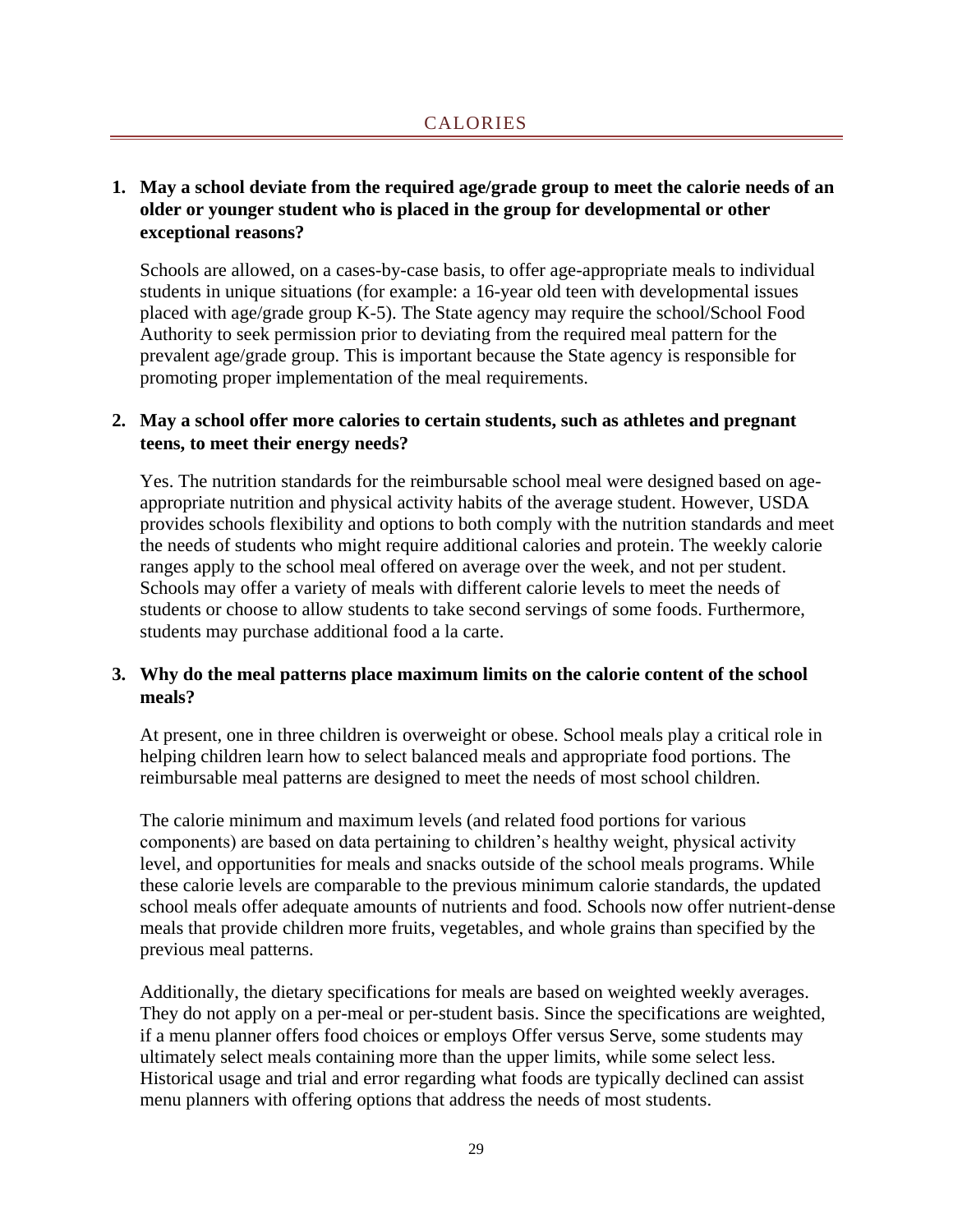## MEAL PATTERNS

# <span id="page-30-0"></span>RCCIS AND K-12 SCHOOLS, SHORT/LONG SCHOOL WEEKS, YEAR-ROUND SCHOOLS, AGE/GRADE GROUPS, FIELD TRIPS

#### **1. \*How do I serve meals in RCCIs and small K-12 schools?**

If it is not possible to use the established age/grade groups, program operators have some flexibility. The breakfast meal requirements for grades K-12 overlap. Therefore, a menu planner may offer the same food quantities to all children at breakfast. However, the calorie range that fits all grade groups is quite narrow (450-500 calories) and the planner must meet the sodium limit for the youngest grade group.

At lunch, there is overlap for grades K-5 and 6-8; therefore, a single menu can be used to meet the needs of children in grades K-8. The daily minimum requirements for food components are identical. However, in order to meet the meal pattern and dietary specifications for both age/grade groups, menu planners must work within the following parameters: 8-9 oz eq grains/week, 9-10 oz eq meats/meat alternates/week, average weekly calorie range 600-650, and average weekly sodium limit  $\le$ less than or equal to 1,230 mg (Target I). (Note: When monitoring compliance with the grains and meat/meat alternate weekly ranges, the State agency will assess compliance with the daily and weekly minimum requirements only.)

For grades 6-8 and 9-12 in a single school, one single menu with the same amounts of food will not work. However, the following modest adaptations can be made to menus to accommodate both grade groups in a single school.

One way to ease menu planning for these two grade groups within one school is to start with a menu that is appropriate for grades 6-8, then add in a few additional foods for the older children in grades 9-12. For example, for the fruit and vegetable components , on top of the requirements for the 6-8 group, schools must make available to the older children: ½ cup more fruit daily, ¼ cup more vegetables daily and across the week: ½ cup more red/orange,  $\frac{1}{4}$  cup other,  $\frac{1}{2}$  cup additional (any subgroup) vegetables.

An alternate suggestion is to make the full 1 cup fruit and vegetables required for grades 9-12 available to both grade groups (same menu plan for these 2 food components), if such offerings do not exceed the calorie limit for the 6-8 grade group. One potential method of doing so would be offering a salad bar to all students. Or, to meet the additional calorie needs of the 9-12 grade group, consider an additional ounce equivalent of grains or meat/meat alternate served to the older children (e.g., additional bread option, larger entrée serving size).

### **2. How will schools with a shorter or longer school week implement the meal pattern requirements?**

Schools that regularly serve lunch 6 or 7 days per week must increase the weekly grains quantity by approximately 20 percent (1/5) for each additional day. When schools regularly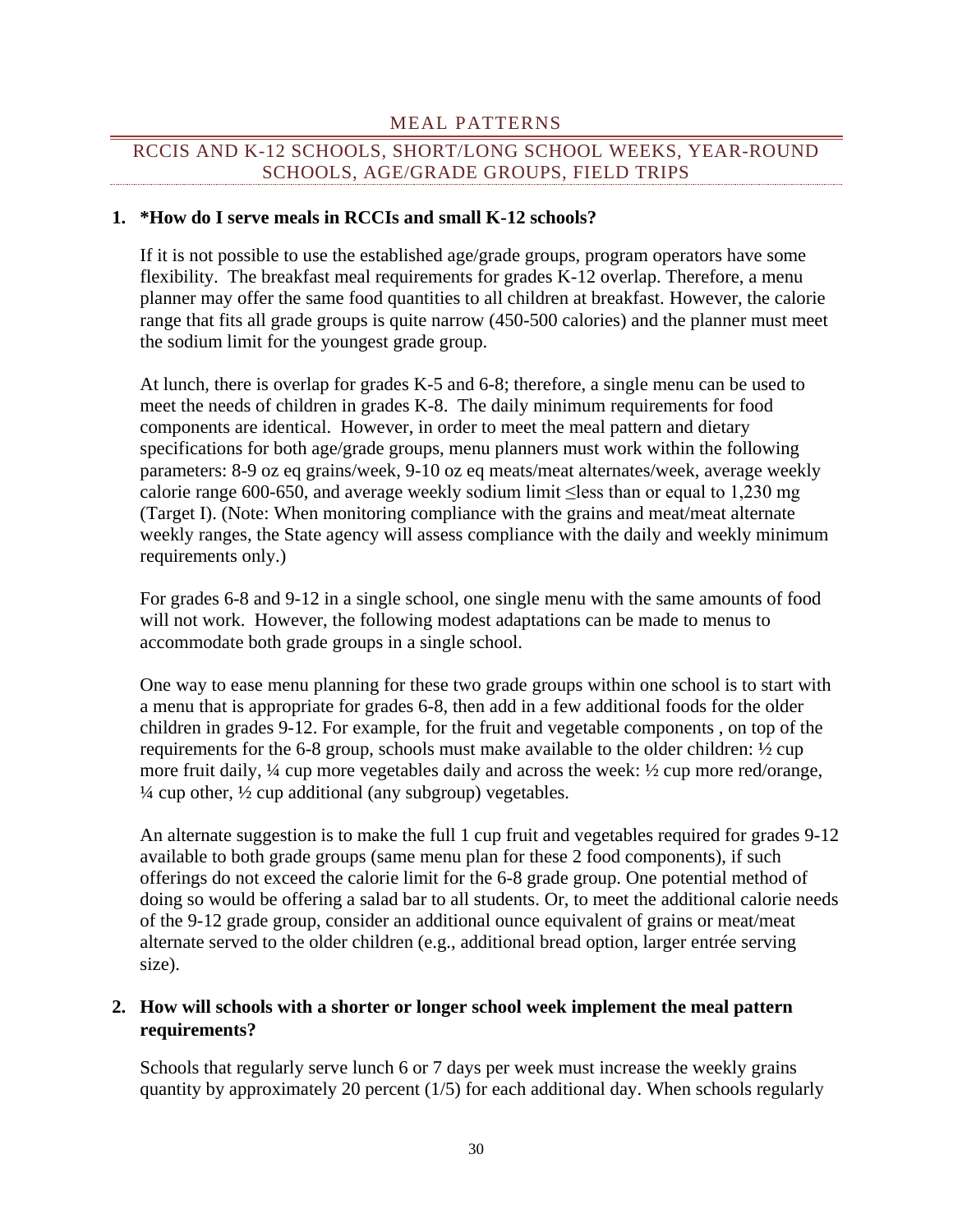operate less than 5 days per week, they must decrease the weekly quantity by approximately 20 percent (1/5) for each day less than five.

For schools with occasional decreases in the school week length due to holidays, for example, the menus do not have to be adjusted, but menu planners must plan their menus in a way that is consistent with the intent of the meal patterns. Planners should make sure they do not consistently fail to offer certain vegetable subgroups, or offer meat/meat alternates and/grains in portions that would exceed weekly dietary specifications.

Please see the links for appropriate quantities for varying school week length.

# **3. When menu planners adjust the vegetable subgroup requirement in the NSLP meal pattern for a 4-, 6- or 7–day school week, will they be able to round the resulting figures/numbers (i.e., 0.5 and 0.75 cups)?**

Please see<http://www.fns.usda.gov/sites/default/files/SP10-2012r2a.pdf> for appropriate quantities for varying school week length.

# **4. If pre-K and elementary students are in the cafeteria at the same time, may the school serve the pre-K children the meal pattern?**

Yes, if a menu planner wishes to offer a single menu to meet the meal requirements for both Pre-K and grades K-5, they may do so. Operators serving the SBP meal pattern will meet the minimum requirements for the current CACFP breakfast meal pattern. For lunch, operators following the K-5 NSLP pattern to serve Pre-K will be considered in compliance. The NSLP meal pattern will meet the CACFP meal pattern over the course of a week. School Food Authority (SFAs) should consult with their State agencies if they have questions on whether their menu meets requirements for both groups.

# **5. When are year-round schools including RCCIs required to comply with the meal pattern?**

All SFAs, including RCCIs, must follow the meal pattern and dietary specifications..

# **6. The meal patterns refer to "age/grade groups." Should we determine which ages apply to each grade group?**

No. The term "age/grade groups" refers to grade groupings. The classification of grade groups K-5, 6-8, and 9-12 was based on nutritional needs of children and the ages that typically correspond with these grade levels (ages 5-10 for grades K-5, ages 11-13 for grades 6-8, and ages 14-18 for grades 9-12). Schools should, therefore, plan menus based on the grade levels of students. For specific guidance, SFAs are encouraged to consult with their State agency to determine appropriate grade groups for such a school.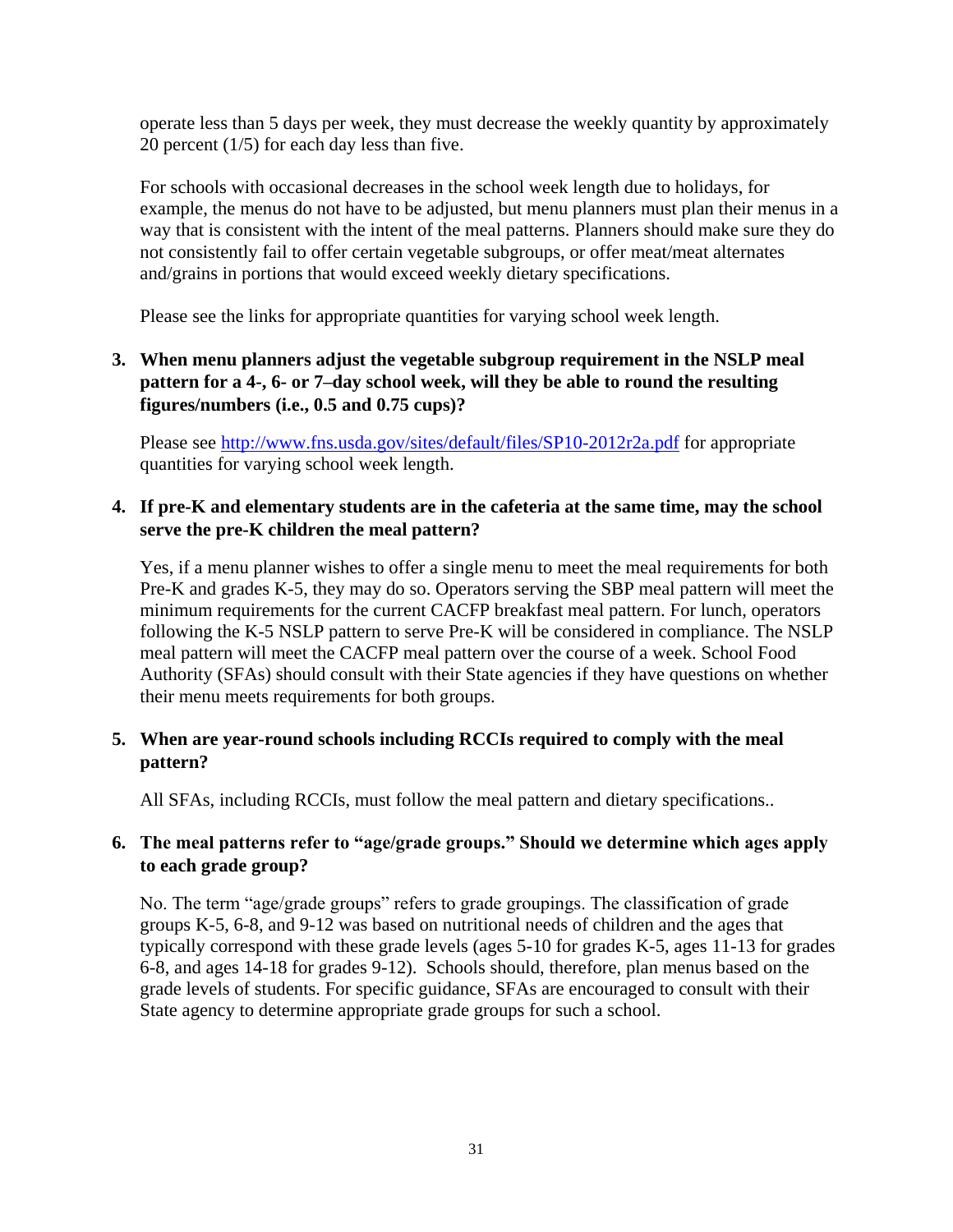### **7. Must schools meet the meal pattern requirements for field trips?**

Children on a field trip must be offered lunches that meet the daily meal component requirements. However, the menu planner does not have to adjust the planned weekly menu to account for occasional field trips, and does not have to pack the same vegetable offering from that day's "hot" lunch menu for a field trip. The menu planner has the option to offer a different vegetable, or a different vegetable from the same subgroup. However, the meals from field trips would need to be included when planning meals that meet the weekly requirements, including dietary specifications (calories, saturated fat, and sodium).

# **8. Can the calorie limits be waived for RCCI students who participate in physically demanding activities all day?**

Schools or RCCIs as a whole are NOT able to waive the caloric (or any other meal pattern) requirements. We understand that RCCIs engaging in high levels of physical activity are particularly challenged; however, USDA is unable to make exceptions to the nutrition standards for any entity.

Calorie ranges apply on average to the entire school over the week. There are no requirements for individual student intake; therefore, any given student may select fewer calories (such as in an OVS situation with only 3 components) or, if allowed by the school, select more food on his/her tray or several higher calorie foods that in combination exceed the calorie limits. Additional food may be offered to students through the afterschool snack program.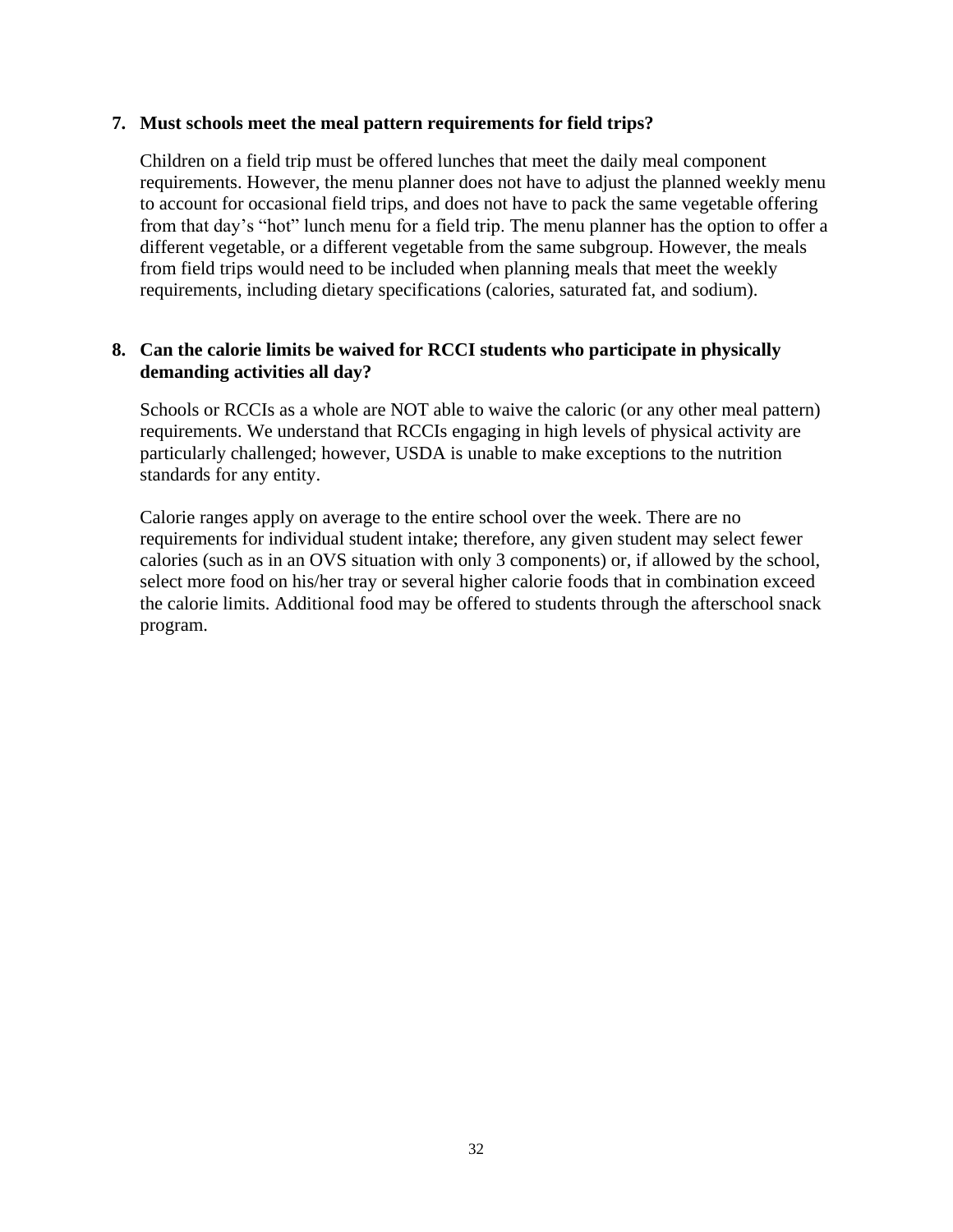## MENU PLANNING

# <span id="page-33-0"></span>WEEKEND MEAL SERVICE, FAMILY STYLE SERVICE, VENDED MEALS, EXTRA FOODS, SECOND SERVINGS, LEFTOVERS

# **1. If an RCCI claims meals on weekends only and occasionally on weekdays (when a student does not go to school), must the RCCI follow a seven day meal pattern or a two day meal pattern?**

For weekend meals, the RCCI must follow the daily and weekly meal pattern requirements. The operator may add three weekends together to create a 6-day school week and follow the Short and Long Week Calculation meal chart provided at the end of the Q&As. Only the "additional vegetables" category is adjusted, and no adjustment to any of the dietary specifications is required since they are weekly averages (the same value applies, whether it is a school week of 6 or 7days). For a sporadic meal offered during the week, only the daily meal pattern requirements would apply. The sporadic meals would not be included in the nutrient analysis.

### **2. How is family style handled in light of the calorie limits and quantity requirements?**

Family style will continue to be allowed in RCCIs and schools, but the operator must plan and offer the required food quantities for each child participating in the meal service. The meals offered must meet the food component and dietary specification requirements.

# **3. Do reimbursable meals that are offerred pre-packaged or in vending machines have to meet all the vegetable subgroup requirements?**

Yes. All meals, including those offered through vending machines and pre-packaged, must be planned over a week to meet the daily and weekly meal pattern requirements, including the vegetable subgroups. If a vending machine is designed to allow a child to choose one sandwich and provides a selection of all vegetable subgroups over the week, this would meet the vegetable weekly requirement.

# **4. If a recipe or menu item contains several grain sources, how does the menu planner calculate the total grains contribution from that item?**

The menu planner should add the amount of ounce equivalents for each grain ingredient, then round down to the nearest 0.25 oz eq. According to the Food Buying Guide (FBG), p. A-6 (rev. Nov 2001), the instructions for calculating grains contributions in recipes are to determine the contribution of each grain first (how many servings according to the FBG) to the total recipe, add together, divide by number of servings in the recipe, and then round the individual serving amount down to the nearest 0.25 oz eq. The same process would apply to grains put together in one dish, such as for a sandwich. For example, one would add the grain contributions of 2 separate slices of bread together first (if each slice is 0.8 oz eq, the sum is 1.6 oz eq) and then round the total number down (in this example, 1.6 oz eq rounds down to 1.5 oz eq of creditable grains).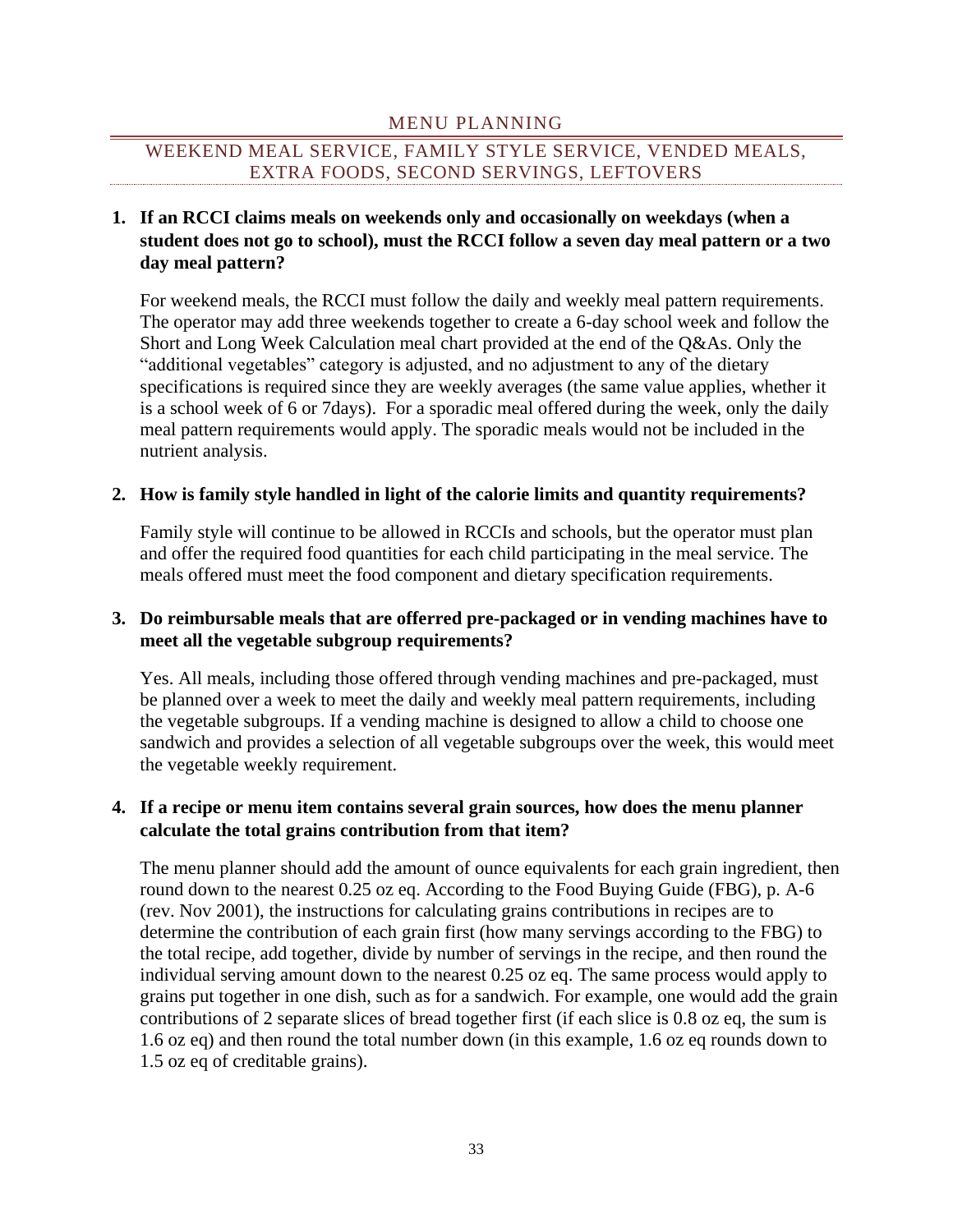# **5. Are school districts allowed to offer extra food that could not credit as part of the reimbursable meal (e.g., ice cream bar) after the point of service?**

Yes. However, any extra food that is offered to the student as part of, not in addition to, a reimbursable meal must be included in the nutrient analysis and count toward the limits on calories, saturated fat, sodium and *trans fat*.

# **6. May a school serve second servings of a food item by allowing students who have purchased their reimbursable meal go back to the serving line for more food (food is not claimed, just given)?**

Yes. However, if a school elects to offer second servings of any part of the reimbursable meal without any additional charge, these foods must be counted toward the weekly dietary specifications. If second helpings or second meals are sold a la carte, they do not contribute toward the components or dietary specifications for reimbursable meals.

# **7. May a school offer pudding or ice cream as desserts for extra calories?**

Desserts such as pudding and ice cream are not considered part of the reimbursable meal. If offered as extra food, they must be taken into account when assessing the dietary specifications of the meal (i.e., calories, saturated fat, *trans fat*, and sodium levels).

# **8. May a school serve yogurt at breakfast simply to up the calories but choose not to count it?**

Yes; however, adding yogurt as "extra" food would count toward the dietary specifications (calories, sodium, saturated fat, and *trans fat* levels).

# **9. How are leftovers accounted for in regards to adherence of the meal pattern requirements and dietary specifications?**

Occasional, small quantities of leftover food served on another day will not be counted toward the meal pattern requirements, including the vegetable subgroups. The State agency has discretion to determine whether such leftovers are of a reasonable amount and are not occurring on a regular basis. School Food Authority (SFAs) may also freeze leftovers and serve them first on the serving line, following standard HACCP protocols, the next time that particular item reappears in the menu cycle.

Leftovers served to students on the same day as they are initially offered are considered seconds. If leftovers (such as chef salads) are being offered to students on the serving line on another day as part of the reimbursable meal, they must be included in weighted nutrient analyses and are subject to the weekly dietary specifications. If the school consistently has leftovers to add to each day's menus, schools need to consider participation trends in an effort to provide one reimbursable lunch for each child every day.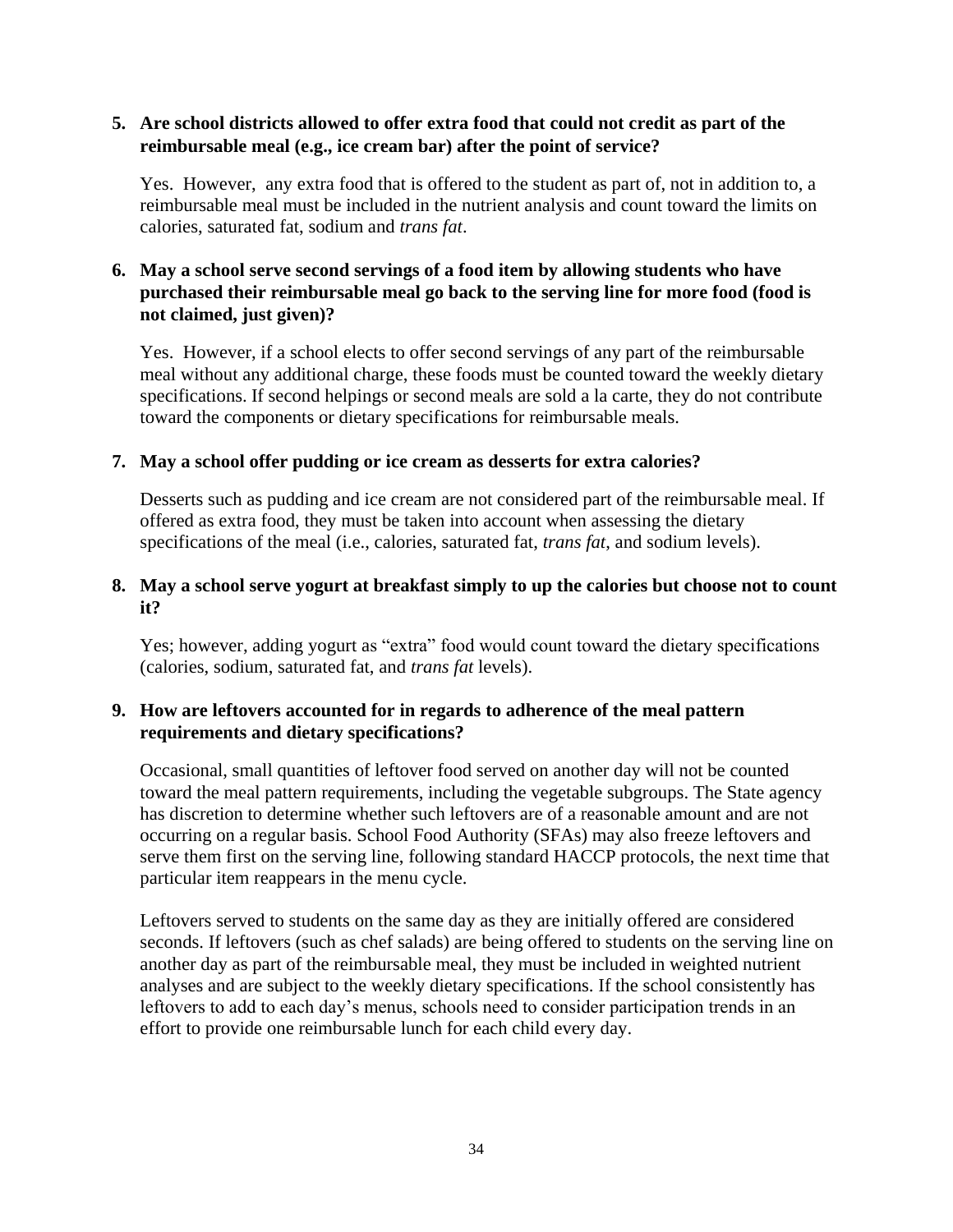#### **10. May a school charge for additional servings of food components?**

Yes, it is at the school's discretion to charge for additional servings of food components. If a school charges for second servings, then they are considered a la carte foods and are not included in the nutrient analysis for the reimbursable school meal. Schools must identify the number of servings that students may take as part of the reimbursable meal.

# **11. May a school district require students to select a variety of vegetables to help limit additional servings of one vegetable?**

The meal pattern requires a variety of vegetables be offered over the school week and does not put any limits on the amount of vegetables (or fruits) children may take. However, to stay under the required calorie, sodium and saturated fat limits, a school may want to limit second servings of some vegetable dishes because they must include second servings and extra foods in the nutrient analysis. Therefore, schools should consider the types of foods that students are more likely to select as a second serving and determine how these alter the nutrient analysis.

Schools can easily minimize the impact to the nutrient analysis by modifying the way in which vegetables are offered in the menu. For example, allow students to "choose 0-1" of the food items that would negatively alter the nutrient analysis if chosen as a second or extra, while allowing students to take seconds or extras of those vegetables that do not negatively alter the nutrient analysis if chosen as a second or extra. The school could allow the students to "choose 1 or more" of these vegetables. It is important that each school determine how seconds and extras impact their nutrient analysis and plan menus appropriately.

# **12. Does free, extra food offered after the Point of Service (POS) to children who have a reimbursable meal count toward the dietary specifications?**

Yes; additional foods offered at no charge to children who have a reimbursable meal count toward the dietary specifications (calories, sodium, saturated fat, and *trans fat*). The menu planner must be very cautious not to exceed the maximum limits for calories, saturated fat and sodium by offering extra food.

# **13. \*May a school offer extra, free beverages (100% juice, iced tea, etc.) after the Point of Service (POS)?**

Yes, a school may offer extra beverages after the POS, but these must be considered when analyzing the calorie, saturated fat, and sodium levels associated with the reimbursable meal. The menu planner must be very cautious not to exceed the maximum limits for calories, saturated fat and sodium by offering extra beverages after the POS. Full-strength juice offered after POS counts toward the weekly juice limit established for the reimbursable meal (no more than half of the total fruit or vegetable offerings over the week may be in the form of juice). Therefore, offering juice after the POS would limit the opportunity to include juice as part of the reimbursable school meal. It could also discourage students' consumption of fluid milk, which must be offered with the meal. Additionally, SFAs are reminded that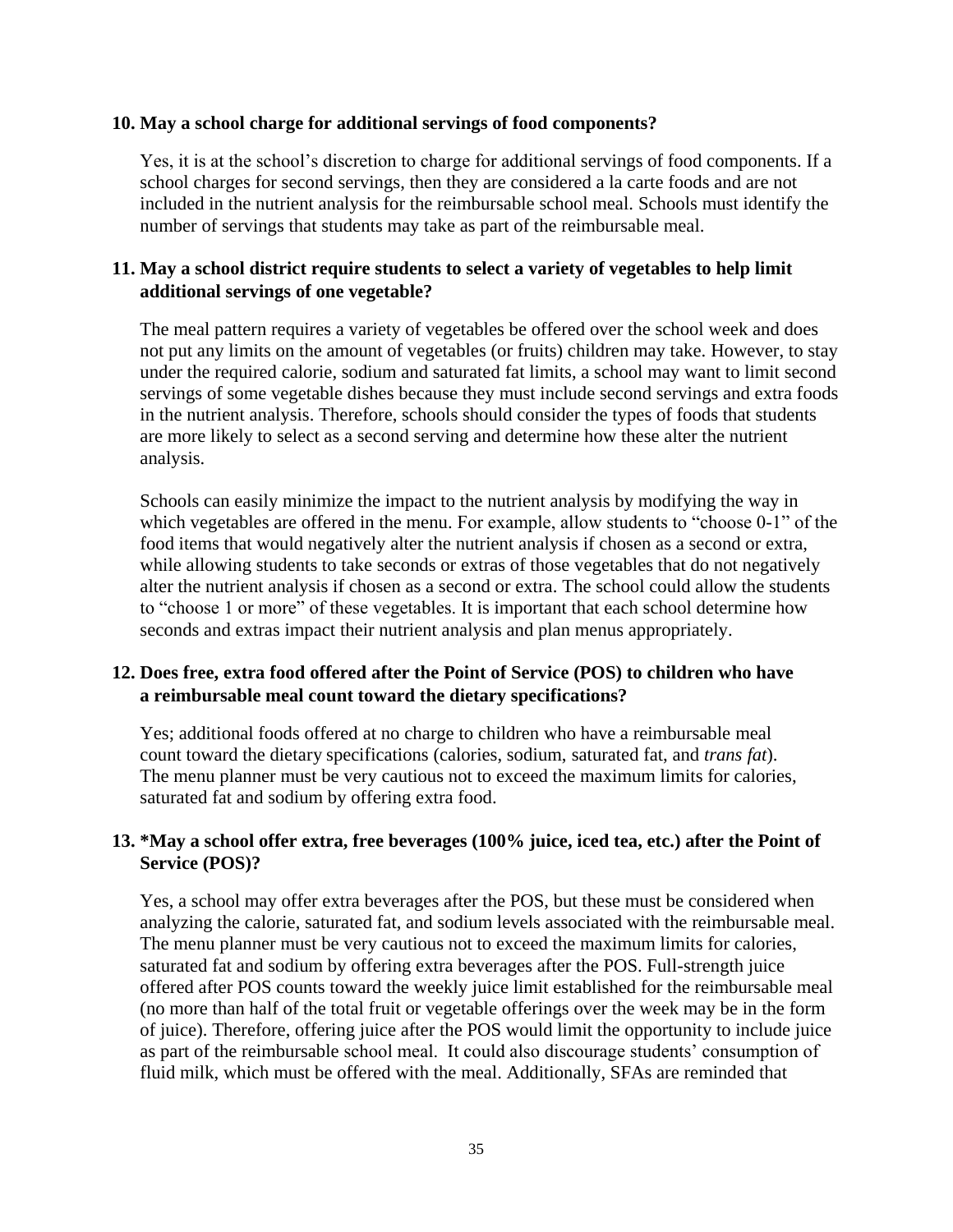potable water must be made available at no charge to students in the place where lunch meals are served during the meal service.

# **14. \*May schools implement innovative and creative approaches to menu planning while adhering to the requirements of the meal pattern?**

Yes; menu planners and SFAs are highly encouraged to adopt or maintain innovative approaches to preparing and serving school meals. Such approaches may include pairing schools with local chefs in order to develop recipes that are healthful and appealing, expanding salad bar offerings, or involving students in taste tests or recipe contests. Creative methods of implementing the meal pattern requirements increase the likelihood of student acceptance and participation in the school meals programs. The Smarter Lunchrooms strategies [\(http://smarterlunchrooms.org/\)](http://smarterlunchrooms.org/) are a very easy and effective way to encourage healthy eating in schools.

# **15. Will SFAs have to centralize their menus to ensure compliance with the meal pattern requirements?**

No; there is no requirement for centralization of menus. Instead, SFAs should assess all of their menus overall and determine what will best meet their unique needs in order to achieve compliance. This may include retaining some flexibility at the school level (offering different menus for different schools), or adopting part or all of the most successful and creative school-level programs at the district level. Some SFAs may choose to initially adopt a district-level menu that meets the updated meal pattern, then work to reintroduce appropriate school-level modifications that continue to meet the standards.

# **16. How does fruit in desserts credit toward the lunch meal pattern?**

The fruit in the dessert can credit toward the fruit component, regardless of whether the fruit is fresh; dried; or canned in 100% juice, light or extra light syrup. For grain-based desserts with fruit (such as pies, cobblers, or crisps), only the grains portion (e.g., crust) counts toward the grain-based dessert limit (2 oz eq per week). A sweetened fruit dessert without grains, such as fruited gelatin or a baked apple, does not count toward the weekly limit on grain-based desserts. However, schools should offer sweetened fruit in moderation in order to stay under the weekly calorie maximum at lunch.

# **17. Must children eligible for free meals purchase milk a la carte when they bring lunch from home and only want milk from school?**

Yes. If an SFA chooses to offer these children milk a la carte at no charge or at a price lower than the cost, this is an appropriate use of food service account funds. However, because milk offered outside of reimbursable meals is a non-program food, the SFA must generate adequate revenue from other non-program foods so that the total revenue meets the requirements in 7 CFR 210.14(f).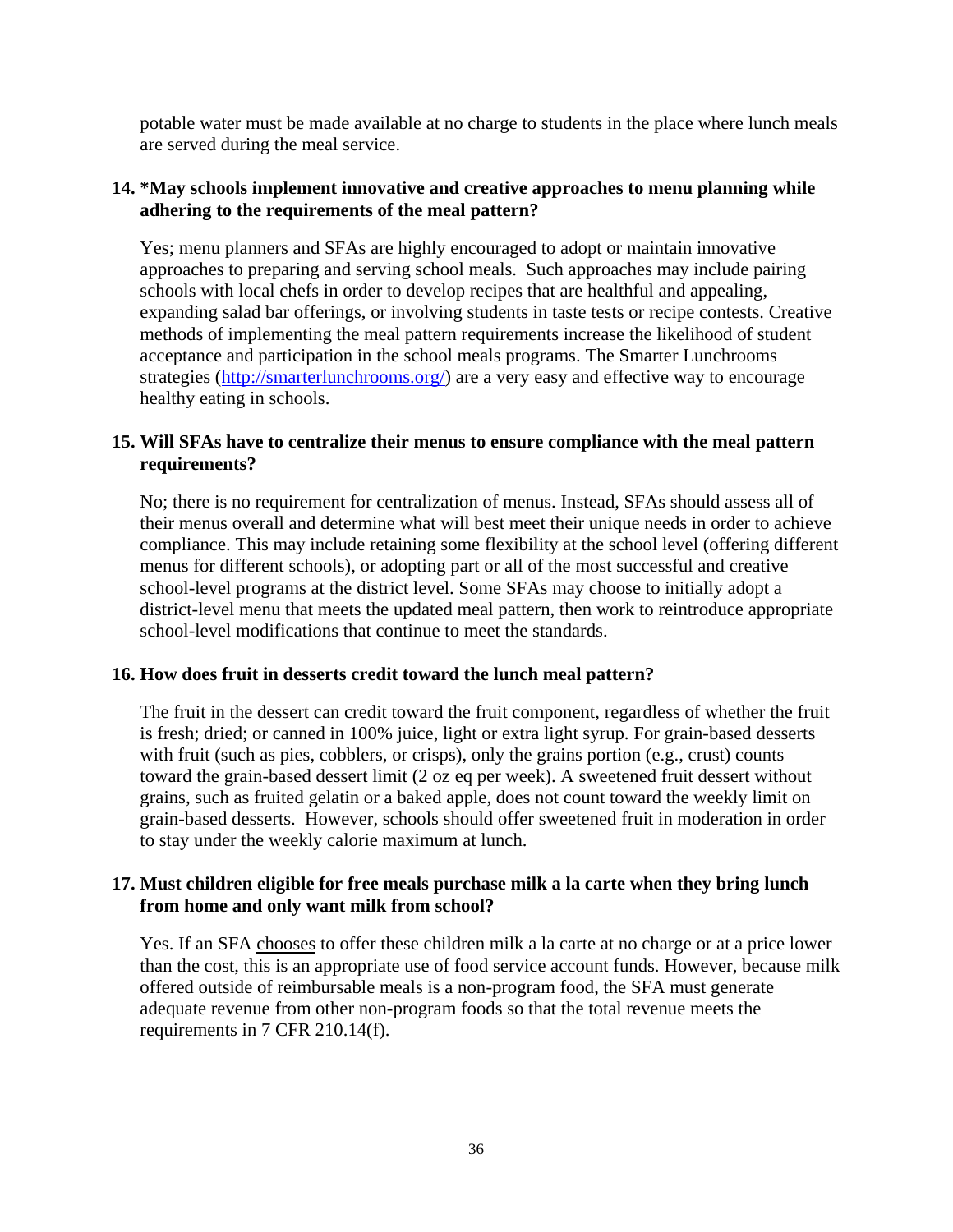# <span id="page-37-0"></span>**1. \*For menu planning purposes, when multiple choice menus are served, how are minimums calculated?**

The NSLP meal pattern establishes daily minimum requirements for fruits, vegetables, grains, meats/meat alternates, and milk (5 required components). The SBP meal pattern sets daily minimum requirements for fruits, grains, and milk (3 required components). In addition, the meal patterns also include weekly maximum levels that serve as a guide for menu planners to offer age-appropriate meals. However, when monitoring compliance with the grains and meat/meat alternate requirements, the State agency evaluates compliance with the daily and weekly minimum requirements only.

Daily minimum – example: In grades 9-12, the minimum daily grain requirement for lunch is 2 oz eq. So, if a student is offered a choice between pizza with 2 oz eq of grain OR a stir fry with a 1 ounce equivalent of grains, only 1 of those offerings meets the 2 ounce minimum. The student would need to have another ounce equivalent offered with the stir fry, such as a side item, in order to meet the daily grains minimum.

Weekly minimum – example 1: School Food Authorities (SFAs) must also offer a weekly menu that meets the weekly minimum requirements for grains and meats/meat alternates. For grades K-5 and 6-8, the daily grains minimum for lunch is only 1 oz eq and the weekly grains minimum is 8 oz eq. The offering of the minimum of only 1 oz eq daily would only total 5 oz eq across the week. So, on some days, schools must offer **more** than 1 oz eq of grains as a **minimum** offering. The same applies to the weekly minimum amount of meats/meat alternates.

Weekly minimum – example 2: If a grade K-5 school offers a 1 oz eq grain item (salad) and a 3 oz eq grain item (pizza) every day (and instructs the student to select one option only), the minimum weekly offering is 5 oz eq grain (1 oz eq x 5 days). This menu would not meet the required weekly minimum for lunch of 8 oz eq.

# **2. \*When serving multiple choice menus, is every grain choice required to be whole grainrich?**

Yes; SFAs are required to offer only whole grain-rich items beginning SY 2014-2015. However, subject to State agency approval, schools facing significant challenges may be granted a temporary exemption from the whole grain-rich requirement in SY 2015-2016 (see memorandum SP 20-2015, Feb. 10, 2015). This is in addition to the temporary flexibility to offer enriched pasta in SY 2015-2016 previously provided in memorandum SP 47-2014, May 20, 2014.

# **3. When multiple serving lines are used in a school, must each line meet the weekly vegetable subgroup requirement?**

Yes, in most cafeteria set-ups. As required in Section 210.10(k)(2), each independent line must meet the daily and weekly requirements (including subgroups), in order to ensure that a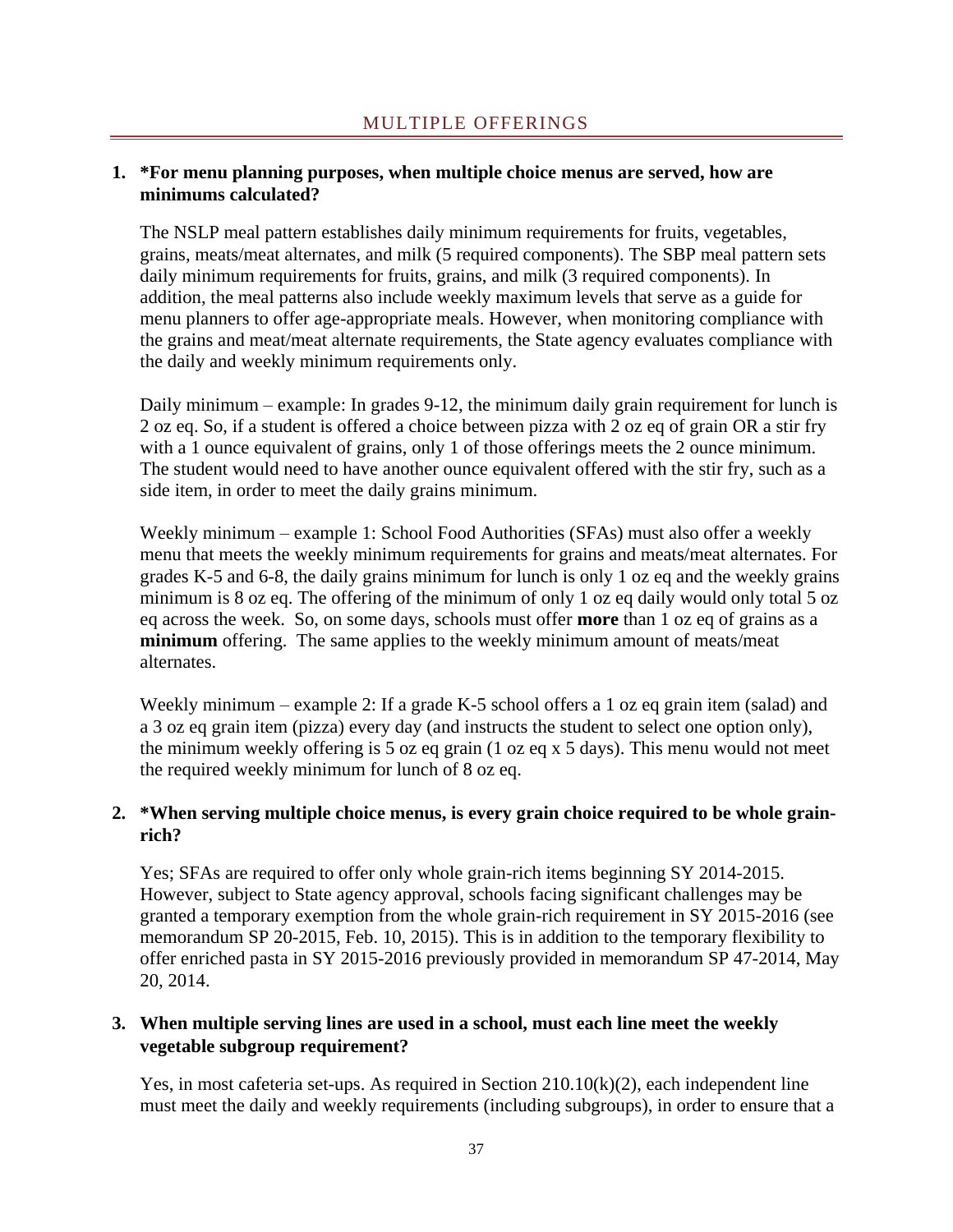child is able to take a reimbursable meal every day in any line they may choose. If the school sets up serving stations, where a student is able to go to several different places to select different components of the meal (e.g., first goes to a salad bar, then goes into a pasta station) before passing the point of service, then the stations as a whole must meet the daily component and weekly vegetable subgroup requirements.

# **4. How do I plan my menu to meet the vegetable subgroups when I have multiple choices on my serving line?**

Each of the subgroups must be available to all children in at least the minimum amounts during the week. A child should not have to choose one subgroup over another on a day, and lose the opportunity to select the other subgroup that week. If the menu is planned in a way that limits the student's opportunity to select all vegetable subgroups over the week, the school needs to modify the week's menu to prevent such conflict. For example, if the required dark green vegetable subgroup is offered in one food item/entree and the beans/peas subgroup is offered in a different food item/entrée on the same day, and the student can only pick one, the school must provide another opportunity to select either dark green vegetables or beans/peas later in the week in order to prevent a subgroup conflict.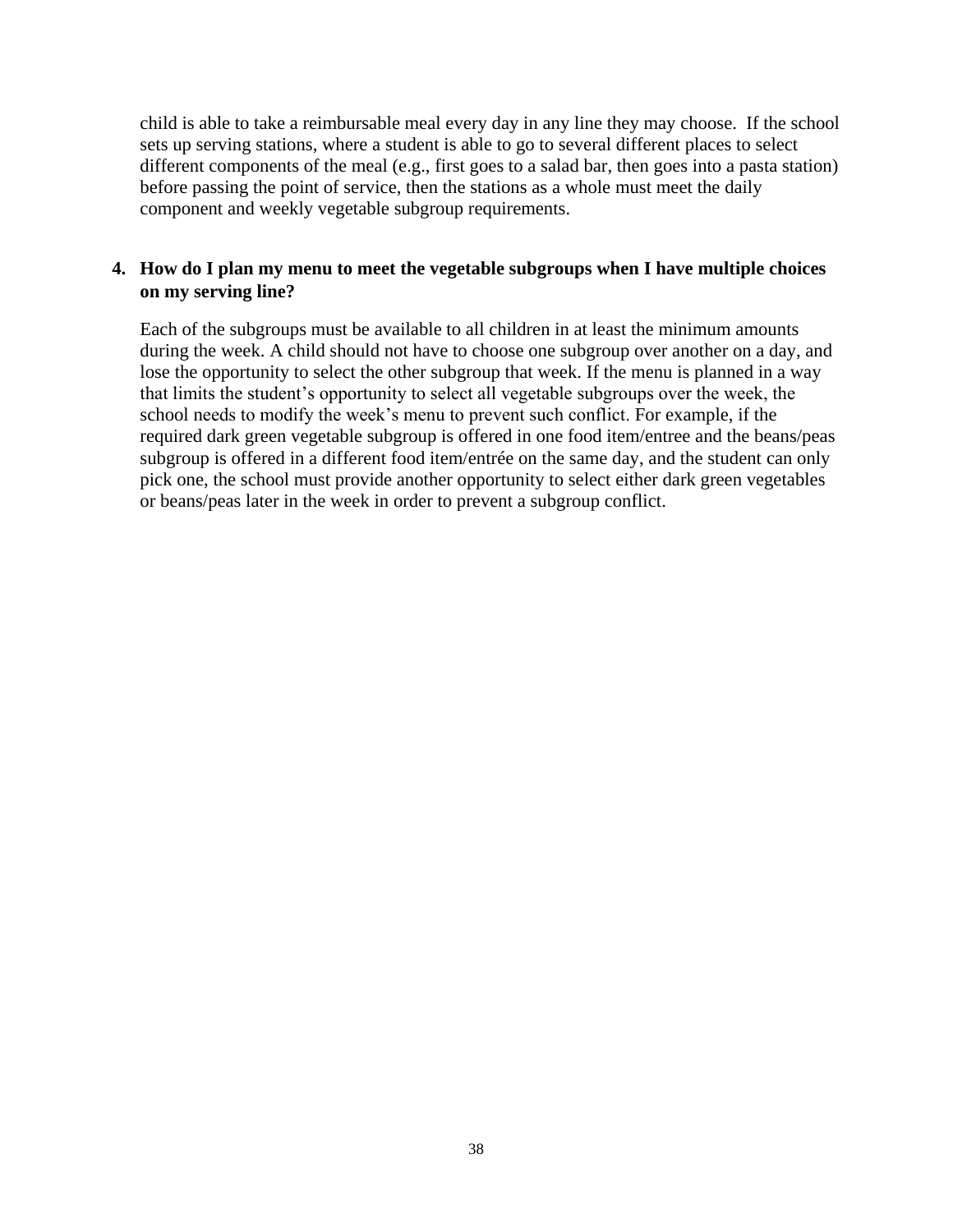# OFFER VERSUS SERVE (OVS)

# <span id="page-39-0"></span>IMPLEMENTATION, FRUIT/VEGETABLE COMBINATIONS, DECLINING COMPONENTS, PRE-PLATING

#### **1. \*How is OVS implemented under the final rule?**

OVS continues to be a requirement in the NSLP for senior high schools, and is an option for lower grade schools. It is also an option for all schools in the SBP. Under OVS, schools must offer all the required food components and quantities, and students are required to select at least 3 components in the NSLP and 3 food items in the SBP, as noted below:

NSLP: In the NSLP, schools must offer 5 food components (milk, fruits, vegetables, grains, meat/meat alternates). Students are allowed to decline 2 of the 5 required food components, but must select at least ½ cup of either a fruit and/or vegetable. Students must select the other food components in quantities that are equal to or greater than the daily minimum required amounts.

SBP: To carry out the OVS option in the SBP, schools must offer 3 required food components (milk, fruits and grains) that consist of a minimum of 4 food items. Students are allowed to decline a food item but must select at least ½ cup of fruit and at least 2 other food items. If the breakfast offered includes more than the 4 food items needed for OVS, there is an opportunity for students to decline more than 1 food item. Students must select at least 3 food items.

Additional details on OVS for both breakfast and lunch can be found in the OVS manual titled, *Offer Versus Serve – Guidance for the National School Lunch Program and the School Breakfast Program,* which is available at http://www.fns.usda.gov/school-meals/guidanceand-resources.

### **2. Can a student meet the OVS ½ cup requirement for fruit or vegetable by selecting ½ cup of a dish containing a mixture of fruits and vegetables?**

Yes, a student may select a ½ cup that consists of different fruits (e.g., fruit salad), or different vegetables (e.g., mixed vegetables) or a combination of only fruits and vegetables (e.g., carrot/raisin salad). Keep in mind that the ½ cup allowance for fruit or vegetables may be used only once for either the fruits or the vegetables component in a meal, so the other food components selected by the student under OVS must meet at least the minimum daily required serving size.

# **3. Can a student meet the OVS ½ cup requirement for fruit or vegetable by selecting ¼ cup fruit and** ¼ **cup vegetable?**

Yes. Although fruits and vegetables are separate components in the meal patterns, the OVS requirement to select at least ½ cup of fruits or vegetables daily for a reimbursable meal may be met if the student selects ¼ cup of fruits and ¼ vegetables. This is another way to promote the consumption of fruits and vegetables among children. The student would not be required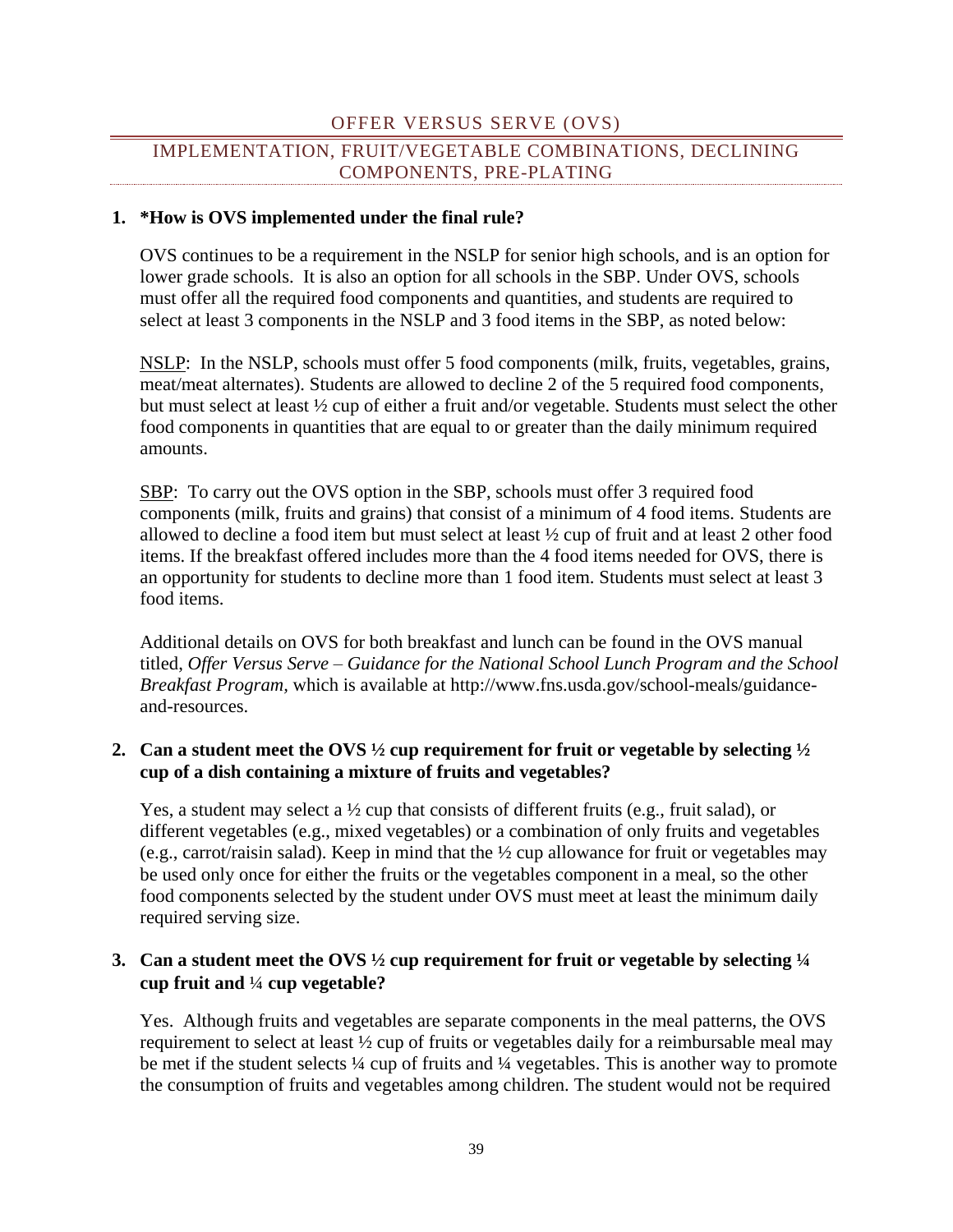to select additional fruits or vegetables if the reimbursable meal under OVS includes two other components that meet at least the minimum daily required serving size.

# **4. May students take a smaller portion of both fruits and vegetables under OVS?**

Under OVS, students must select at least  $\frac{1}{2}$  cup of either the fruit or the vegetable component, or a ½ cup combination of both components (¼ cup fruits and ¼ cup vegetables), for a reimbursable meal. If a student selects only three components, and two of these three components are fruits and vegetables, the student may select ½ cup of either the fruit or vegetable, but then must select the full component of the other.

For example, if a student in grades 9-12 selects just milk, fruit and vegetables, the student may take ½ cup of the vegetable but must take the full 1 cup offering of the fruit. However, if the student selects another full component, such as a grain or meat/meat alternate, the student may take a smaller portion of the fruit because the fruit is no longer being counted as the  $3<sup>rd</sup>$  component in the reimbursable meal.

# **5. Must the School Food Authority (SFA) prepare full servings of both fruits and vegetables for every student when OVS is in place?**

SFAs must plan meals in the NSLP and SBP to meet all meal requirements and provide required amounts of food for all students. Menu planners should take into account participation and selection trends to determine what and how much food to offer students. Careful menu planning will ensure that students have access to all the required food components for the reimbursable meal and minimize food waste.

# **6. The regulations allow students to decline two food components at lunch. Does this remove the SFA's option to choose the number of components that may be declined in elementary and junior high/middle school?**

Yes. The number of components that may be declined at lunch under OVS is the same for all age/grade groups.

# **7. Can a menu planner split the food offered to meet the grains component, or the meat/meat alternate component, into multiple food items and allow students to select only one item under OVS?**

Yes, a menu planner may split a component into multiple items. Under OVS, the student must take at least the daily minimum required by the meal pattern. For example, a K-5 school offers 2 ounce equivalents of grains: spaghetti (1 oz eq) with a dinner roll (1 oz eq). Since the minimum daily grains requirement for grades K-5 is only 1 oz eq, the student may take either the dinner roll (1 oz eq) or the spaghetti (1 oz eq) and count as meeting the grains component under OVS. This also applies to the meat/meat alternate component. In grades 9-12, since the daily minimum is 2 oz eq, students must select at least 2 oz eq of grains or meat/meat alternate to count toward these components. Students are instructed on how much of each component must be selected through meal identification signage.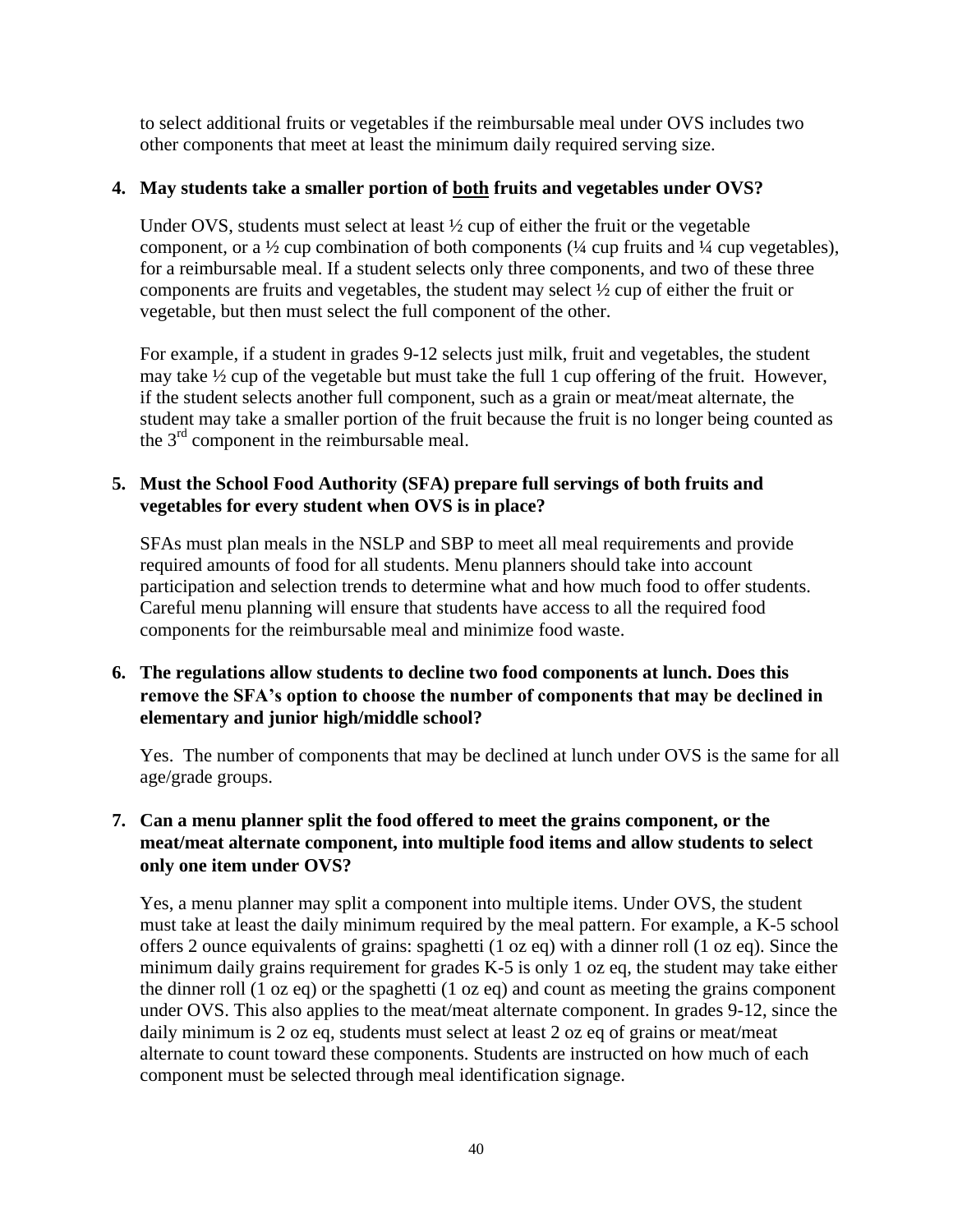### **8. Is pre-plating allowed under OVS?**

Pre-plated meals continue to be permitted as schools, including RCCIs, are not required to change their meal service systems to accommodate OVS. However, schools and RCCIs are encouraged to modify their meal service systems to include OVS opportunities to the extent possible. For example, an RCCI could provide a pre-plated lunch entrée (grains and meat/meat alternate) and offer the fruits, vegetables, and milk separately.

When offering pre-plated meals, schools must offer the food components and quantities specified by the meal patterns for each age/grade group. Although schools must plan to offer the grains and meat/meat alternates components daily and weekly in the amounts specified in the meal patterns, exceeding the weekly maximum limits for these components will not be considered a violation during the administrative review.

# **9. May an SFA or a school using OVS require students to pre-order or pre-select meals?**

Yes. This is acceptable if the operator offers all the food components/quantities required, and students are able to preselect a full reimbursable meal. Furthermore, if OVS is in place, students must be able to decline items they do not want and select the minimum required amounts for at least three food components, including a fruit or a vegetable. One acceptable option is for students to pre-order the entrée and choose the side dishes at the point of service.

### **10. Does OVS require that a school offer daily choices within each of the food components?**

Schools are required to offer all the food components (including all the vegetable sub-groups over the week) while allowing children to decline a limited number of food items they do not intend to consume. OVS does not require that children be offered a variety of fruits and vegetables, or choices within other components.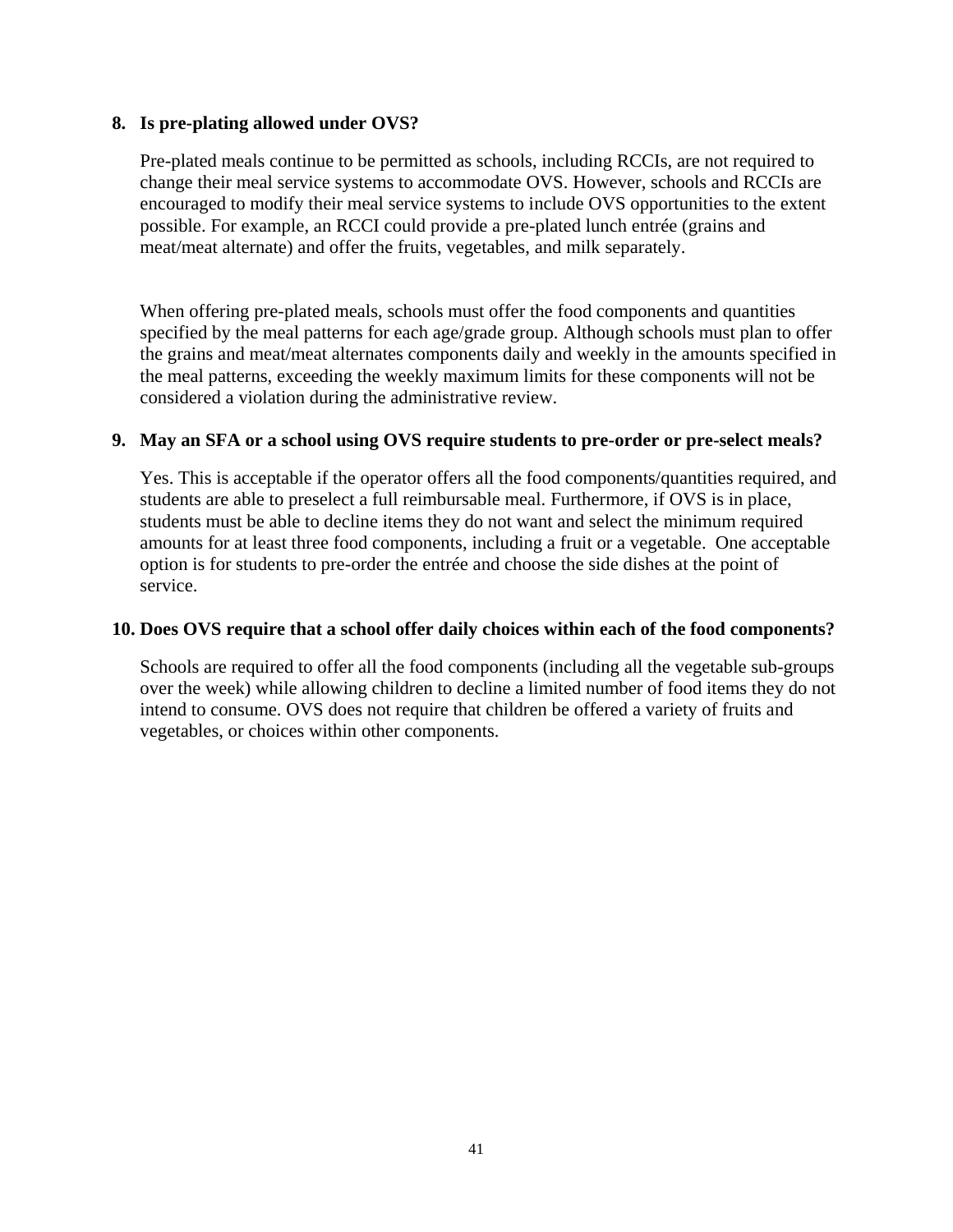# USDA FOODS

### <span id="page-42-0"></span>MEETING MEAL PATTERN, CATALOG UPDATES, ORDER ADJUSTMENTS

### **1. Will the products provided by USDA Foods enable schools to offer meals that meet the requirements?**

USDA Foods represent about 15-20% of the foods used in the National School Lunch Program. These products help schools stretch their food budgets and meet the meal pattern requirements. USDA Foods offers a wide range of nutritious options such as fresh, frozen, canned and dried fruits and vegetables, whole grains, and a variety of lean, lower sodium meat and meat alternates to help schools meet the meal pattern requirements. USDA has improved its product offerings to align with the meal pattern requirements by increasing the variety of fruits and vegetables available, increasing whole grain options, and reducing sodium, fat, and added sugars in many of its products.

To see the complete list of nutritious options available through USDA Foods, visit: [http://www.fns.usda.gov/fdd/foods-expected-be-available.](http://www.fns.usda.gov/fdd/foods-expected-be-available)

# **2. \*Do the products available through USDA Foods meet the whole grain-rich requirements?**

USDA Foods only offers whole grain-rich products for direct delivery to schools. The USDA Foods list provides a wide variety of whole grain-rich options such as whole grain and whole grain-rich pastas, brown rice, whole wheat flour, white whole wheat/enriched blend flour, whole grain tortillas, whole grain pancakes, rolled oats, and whole grain breaded catfish strips. USDA Foods continues to explore other whole grain-rich products to continue to meet schools' needs.

# **3. \*How can USDA Foods help my school district to meet the fruit and vegetable requirements?**

USDA Foods helps schools to meet the fruit and vegetable requirements by offering a wide variety of fruit and vegetable options in various forms such as fresh, frozen, canned, and dried. USDA Foods offers more than 100 different fruit and vegetable products, including choices from each vegetable subgroup. USDA Foods offers only low-sodium or no salt added canned and frozen vegetables and unsweetened or extra light canned and frozen fruit. USDA continues to explore other fruit and vegetable options to help schools continue to meet the meal pattern requirements. Additionally, schools can use their USDA Foods planned assistance level to request fresh fruits and vegetables through the Department of Defense Fresh Fruit and Vegetable program.

# **4. \*Will the products provided by USDA Foods help my school district to meet the sodium requirements?**

USDA Foods only offers low-sodium or no salt added canned and frozen vegetables. Additionally, USDA has reviewed the sodium specifications across the other product categories and worked with industry to make reductions, while still achieving the same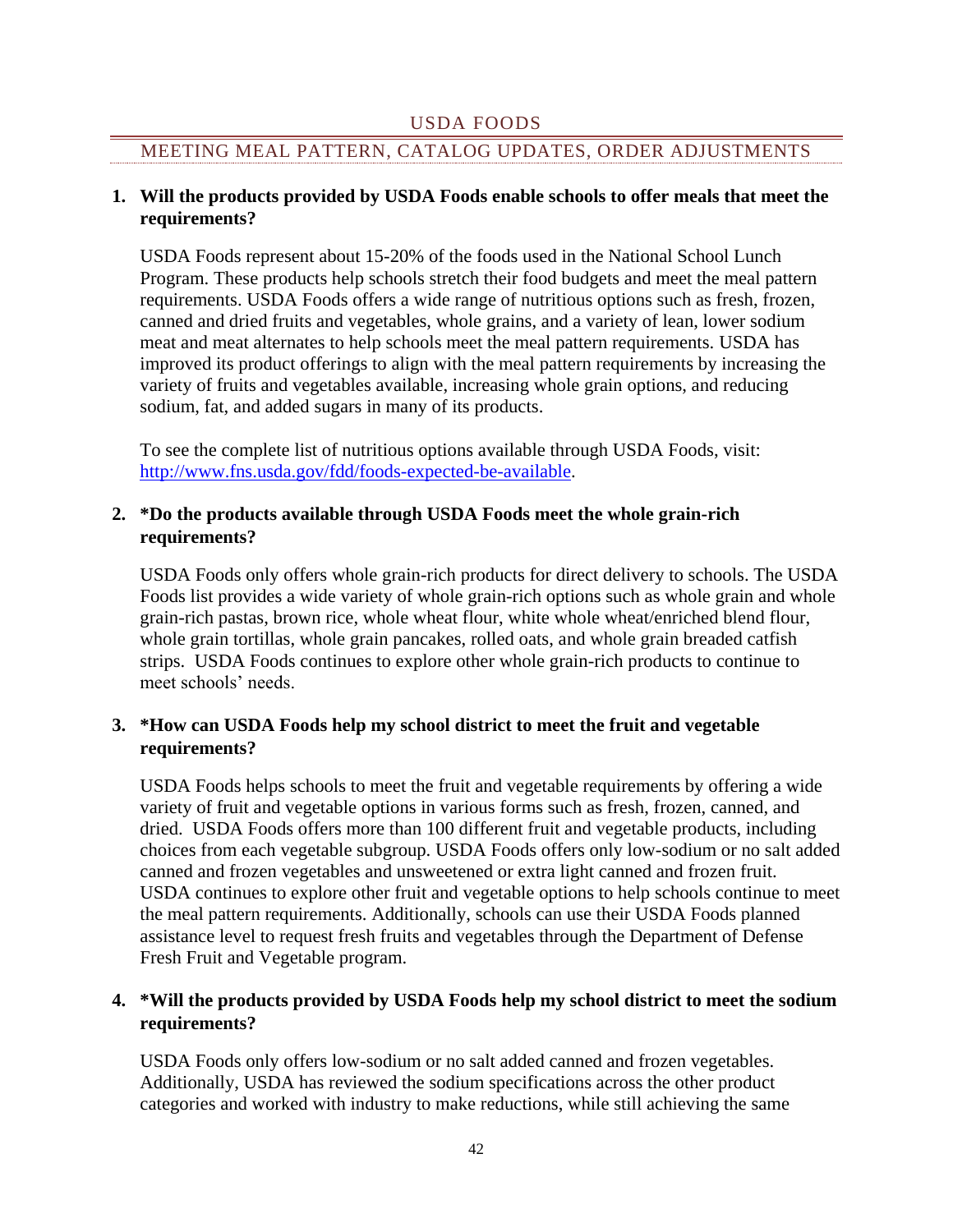functionality. Recent USDA Foods reductions to sodium specifications include turkey deli, smoked turkey, turkey ham, beef crumbles, pork crumbles, and precooked beef patties. These lower sodium options offer schools more flexibility in meal preparation and menu planning to adapt to the regional and cultural preferences of the students served. USDA Foods continues to review product specifications and make further reductions to sodium where possible to help schools meet the sodium requirements.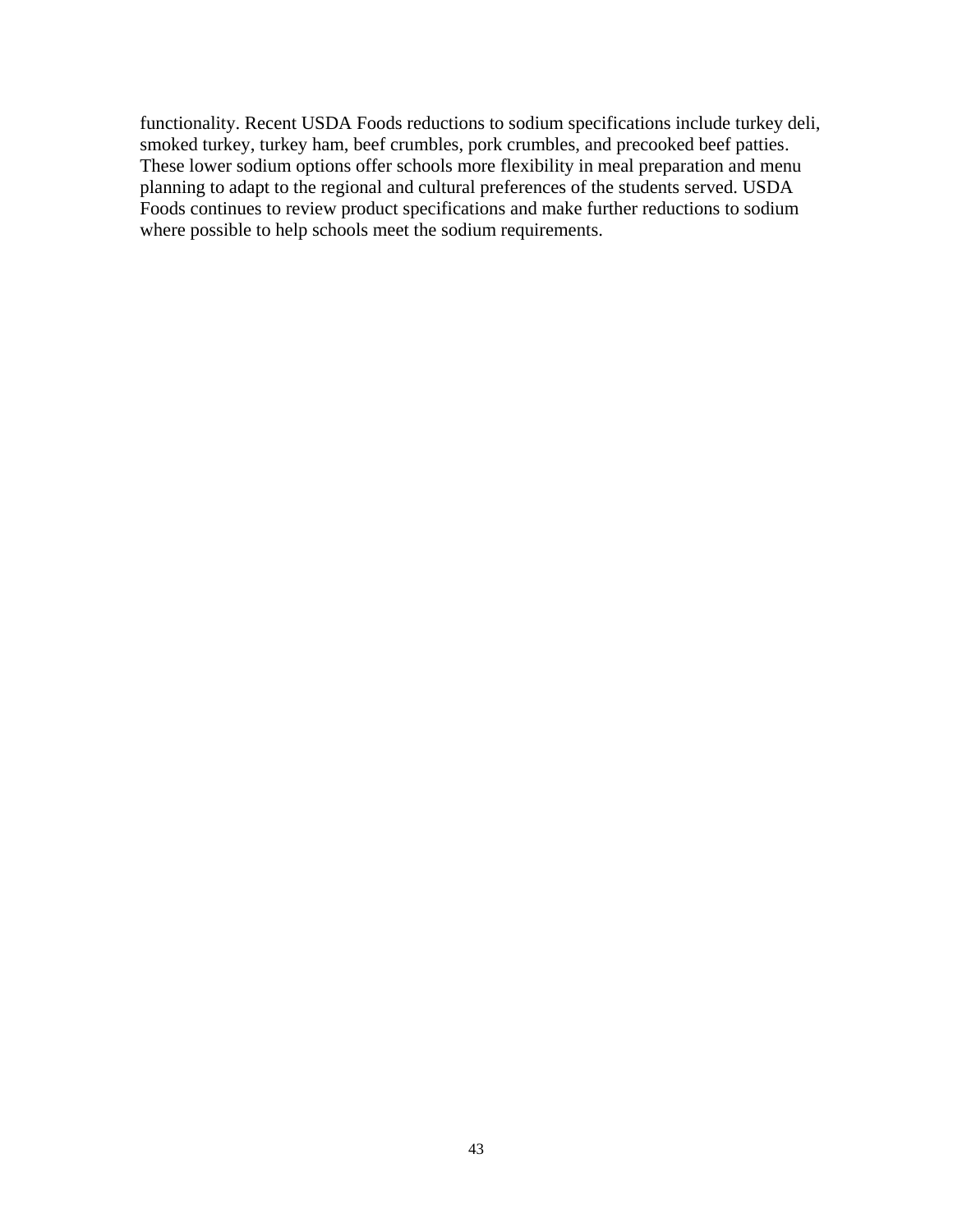# AGE/GRADE GROUPS

### MENU ADJUSTMENT, K-8 MENU

## <span id="page-44-0"></span>**1. The final rule established three age/grade groups for the NSLP and SBP. Does this mean that schools cannot offer the same meal pattern to all grade levels?**

Correct. In individual cases where a school district has an unusual grade configuration that prevents the use of the required age/grade groups, it may serve the same lunch to children in grades K-5 and 6-8, as the requirements overlap. There is also overlap in the breakfast meal pattern requirements; therefore, the same breakfast may be offered to all grade levels, provided that the sodium and calorie specifications for each grade group are met on average over the school week. An example of this accommodation is provided in the rule preamble.

### **2. What age/grade groups must a K-8 school use for menu planning?**

If a K-8 school is unable to effectively offer different meal patterns for the K-5 students and the grade 6-8 students, the menu planner may offer students in these grades the same quantities of the food components because the quantities required by the lunch meal patterns for the age/grade groups K-5 and 6-8 are the same or overlap. For example, the school would have to offer 8-9 oz eq of grains and 9-10 oz eq of meat/meat alternate to all students to meet the requirements established for groups K-5 and 6-8. In addition, the weekly meals offered to these students must consist of 600-650 calories on average to meet the dietary specification for both groups. Furthermore, the sodium content of these meals, when in effect, must meet the sodium specification for the youngest group: K-5.

### **3. What age/grade group must a 7-12 school use for menu planning?**

The school meal patterns for each age/grade group are intended to result in age-appropriate and nutritious meals that promote healthy weight. Menu planners may offer somewhat similar menus to children in age/grade groups 6-8 and 9-12. Since the breakfast food portions for all age/grade groups overlap, a menu planner may offer the same food quantities to all children provided that the meal meets the requirements of each grade group. There is some overlap between the grade groups in lunch; however, there are calorie differences between the 6-8 and 9-12 grade groups.

One of the most straightforward ways to ease lunch menu planning for grades 6-8 and 9-12 within one school is to start with the components that overlap, and make only minor adjustments to the vegetables or fruits components to increase calories for the older students in grades 9-12. School Food Authority (SFAs) must post signage at or near the beginning of the serving line to assist students in selecting appropriate quantities. For instance, a sign may read, "8th graders: 1 fruit choice, 9th graders: 2 fruit choices."

Another option is to vary the grain or meat/meat alternate components such that only the older students would take a second piece of bread, cheese, etc. This relies more heavily on student education and signage, but provides more flexibility for menu planners seeking to offer more or less than 2 oz eq of grains or meat/meat alternates daily.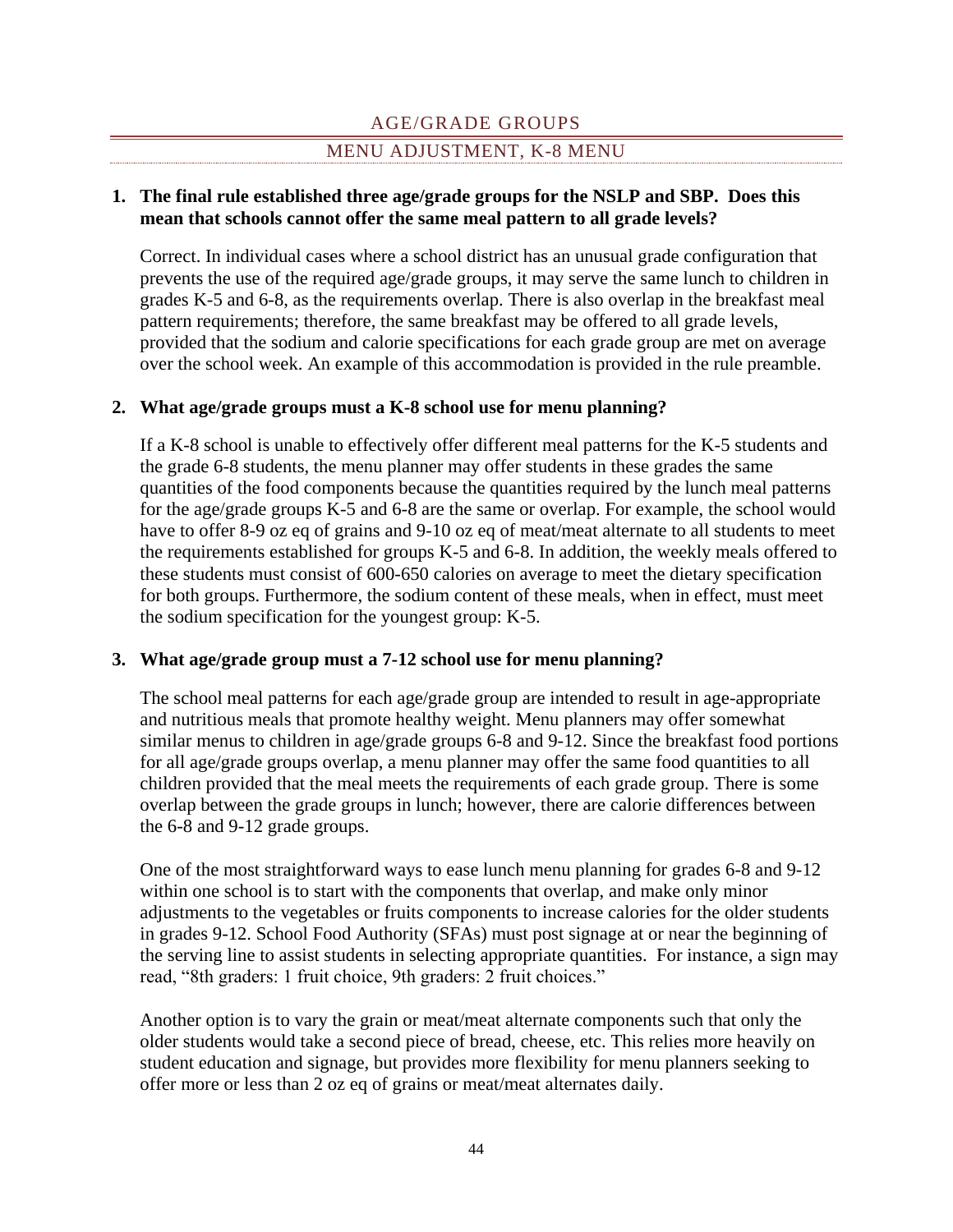# IMPLEMENTATION ASSISTANCE

### <span id="page-45-0"></span>**1. \*How is FNS assisting with implementation of the meal requirements?**

FNS is helping State and local operators continue with implementation of the meal requirements. We are providing training and technical assistance to State and local program operators through a variety of methods, including webinars, practical Q&A guidance, online and onsite training, publications, and online information. A wealth of resources is available to support successful implementation of the meal requirements. These include:

- *Tools for Schools,* which is a comprehensive online resource to help schools continue their progress toward full implementation of meal requirements. *Tools for Schools* is a one-stop guide for finding topic-specific policy and resource materials related to the meal pattern and dietary specifications. This online toolkit is a collection of policy, technical assistance, nutrition education, and training resources available to schools at no charge. It is available at: [http://www.fns.usda.gov/healthierschoolday/tools](http://www.fns.usda.gov/healthierschoolday/tools-schools)[schools.](http://www.fns.usda.gov/healthierschoolday/tools-schools)
- Free online and onsite training on a wide range of topics through the Institute of Child Nutrition (ICN, formerly, National Food Service Management Institute). See training opportunities at

[http://www.nfsmi.org/Templates/TemplateDefault.aspx?qs=cElEPTU3.](http://www.nfsmi.org/Templates/TemplateDefault.aspx?qs=cElEPTU3) In addition, the *Team Up for School Nutrition Success Initiative* provides tailored technical assistance and peer to peer mentoring to school districts seeking additional support. The ICN website has archived the presentations and resources presented at the Team Up workshops, presentations and supporting materials on two key topic areas: menu planning and financial management, as well as links to webinars from the Team Up Thursday webinar series: [http://nfsmi.org/teamup.](http://nfsmi.org/teamup)

- The *School Nutrition Environment and Wellness Resources* website dedicated to assisting SFAs with efforts to create a healthier school environment and implement elements of the school wellness policy including school meals [http://healthymeals.nal.usda.gov/school-wellness-resources.](http://healthymeals.nal.usda.gov/school-wellness-resources)
- FNS professional standards webpage provides information on professional development opportunities for foodservice personnel, as well as links to the Training Tracking Tool and flyer. See [http://www.fns.usda.gov/school-meals/professional](http://www.fns.usda.gov/school-meals/professional-standards)[standards](http://www.fns.usda.gov/school-meals/professional-standards) and [http://professionalstandards.nal.usda.gov/.](http://professionalstandards.nal.usda.gov/)
- *Smarter Lunchrooms* techniques that encourage student consumption of fruits, vegetables, legumes, non-flavored milk, and other healthful choices. See the Cornell BEN Center website: [http://smarterlunchrooms.org/.](http://smarterlunchrooms.org/)
- The *What's Shaking* Web site provides an audience-specific, convenient hub for schools to access various resources on sodium reduction and healthier school meals. See [http://healthymeals.nal.usda.gov/whatsshaking.](http://healthymeals.nal.usda.gov/whatsshaking)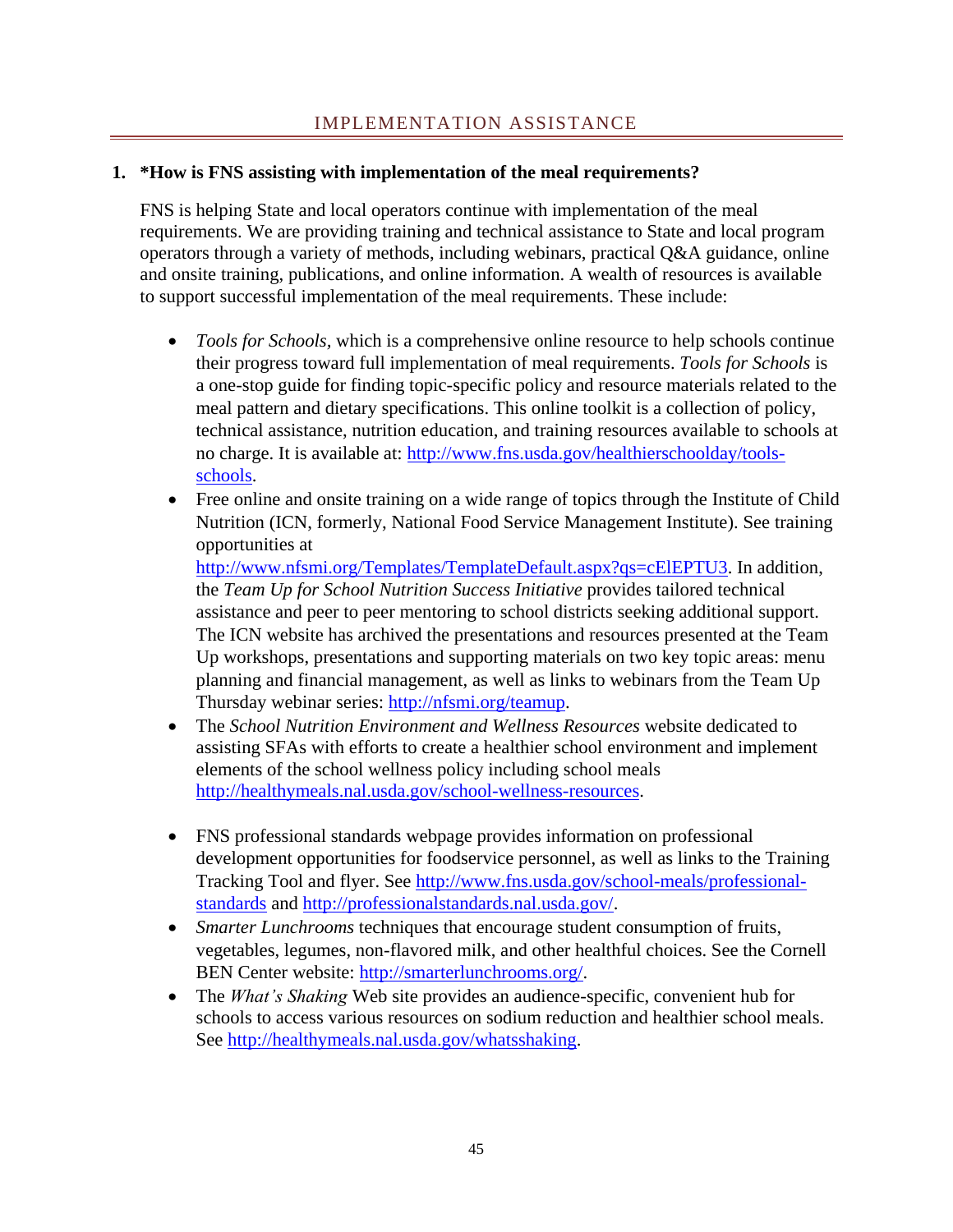• Team Nutrition resources such as grants, practical fact sheets and tips, and a variety of technical assistance and nutrition education materials. See [http://www.fns.usda.gov/tn/team-nutrition.](http://www.fns.usda.gov/tn/team-nutrition)

FNS has also provided several flexibilities to help schools with menu planning. The flexibility to exceed the weekly maximum levels of grains and meats/meat alternates is now permanent. Frozen fruit with added sugar is allowed, and schools may credit the milk, yogurt, fruits and vegetables in smoothies prepared in-house. Our USDA Foods program now offers more fruits, vegetables, and whole grains than ever before, as well as low-sodium food products. In addition, for school years 2014-15 and 2015-16, USDA has allowed State agencies to grant a temporary exemption from the whole grain-rich requirement to school food authorities that demonstrate significant challenges in procuring and serving whole grain-rich products, provided that at least half of the grains offered are whole grain-rich.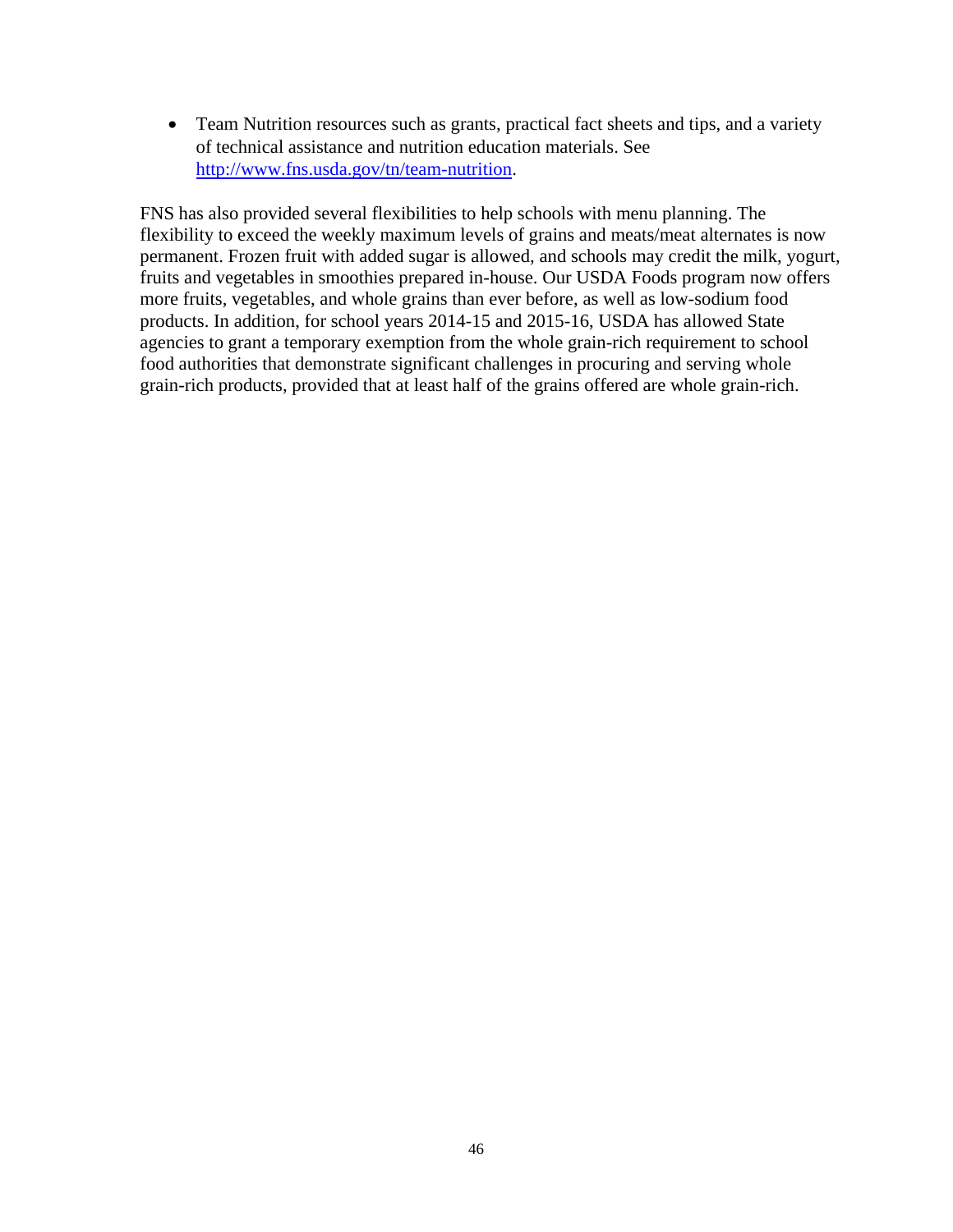# STATE RESPONSIBILITIES, REVIEW PROCESS

### <span id="page-47-0"></span>**1. How will State agencies monitor compliance with the meal requirements?**

State agencies will monitor compliance with the NSLP and SBP requirements through administrative reviews (under Performance Standard 2). The final rule (77 FR 4088) ends the School Meals Initiative reviews previously authorized under 7 CFR 201.19, and amends 7 CFR 210.18 to include monitoring of the meal requirements (meal patterns and dietary specifications) as part of the administrative reviews. School Food Authorities (SFAs) are not required to conduct a nutrient analysis, but they must follow the meal patterns to ensure children receive a well-balanced and nutritious meal. Nutrient analysis may be conducted in conjunction with an administrative review

### **2. How many weeks of menus/production records must be reviewed?**

State agencies will continue to assess compliance with the meal requirements based on documentation review, on-site observation and, for selected high-risk schools, a nutrient analysis of one week of menus.

# **3. \*When does the next 3-year review cycle begin?**

The next 3-year administrative review cycle begins SY 2016-2017. Local operators may see the latest policy memoranda on the administrative review process at: [http://www.fns.usda.gov/school-meals/policy.](http://www.fns.usda.gov/school-meals/policy) State agencies may also view this information at the PartnerWeb, [https://www.partnerweb.usda.gov/.](https://www.partnerweb.usda.gov/)

## **4. How will State agencies determine if school food authorities have menus that meet the requirements in order to receive the additional 6-cents reimbursement rate increase at lunch?**

Requirements for certification of school food authorities for the 6-cents reimbursement are provided in the final rule, "Certification of Compliance with Meal Requirements for the National School Lunch Program under the Healthy, Hunger-Free Kids Act of 2010," 79 FR 325 published on January 3, 2014. Please refer to the certification webpage for additional information:<http://www.fns.usda.gov/school-meals/certification-compliance>

# **5. How does the rule address compliance with the meal patterns and dietary specifications?**

Technical assistance and corrective action continue to be the key tools used by the State agencies to help school districts achieve compliance with the meal requirements. However, as currently done, State agencies must apply fiscal action if the meals offered are completely missing a required food component. State agencies must also take fiscal action for repeated violations of the vegetable subgroups and milk type requirements. State agencies have discretion to take fiscal action for repeated violations of food quantity and whole grain-rich requirements, and for repeated violations of the dietary specifications (calories, saturated fat, sodium, and *trans fat*).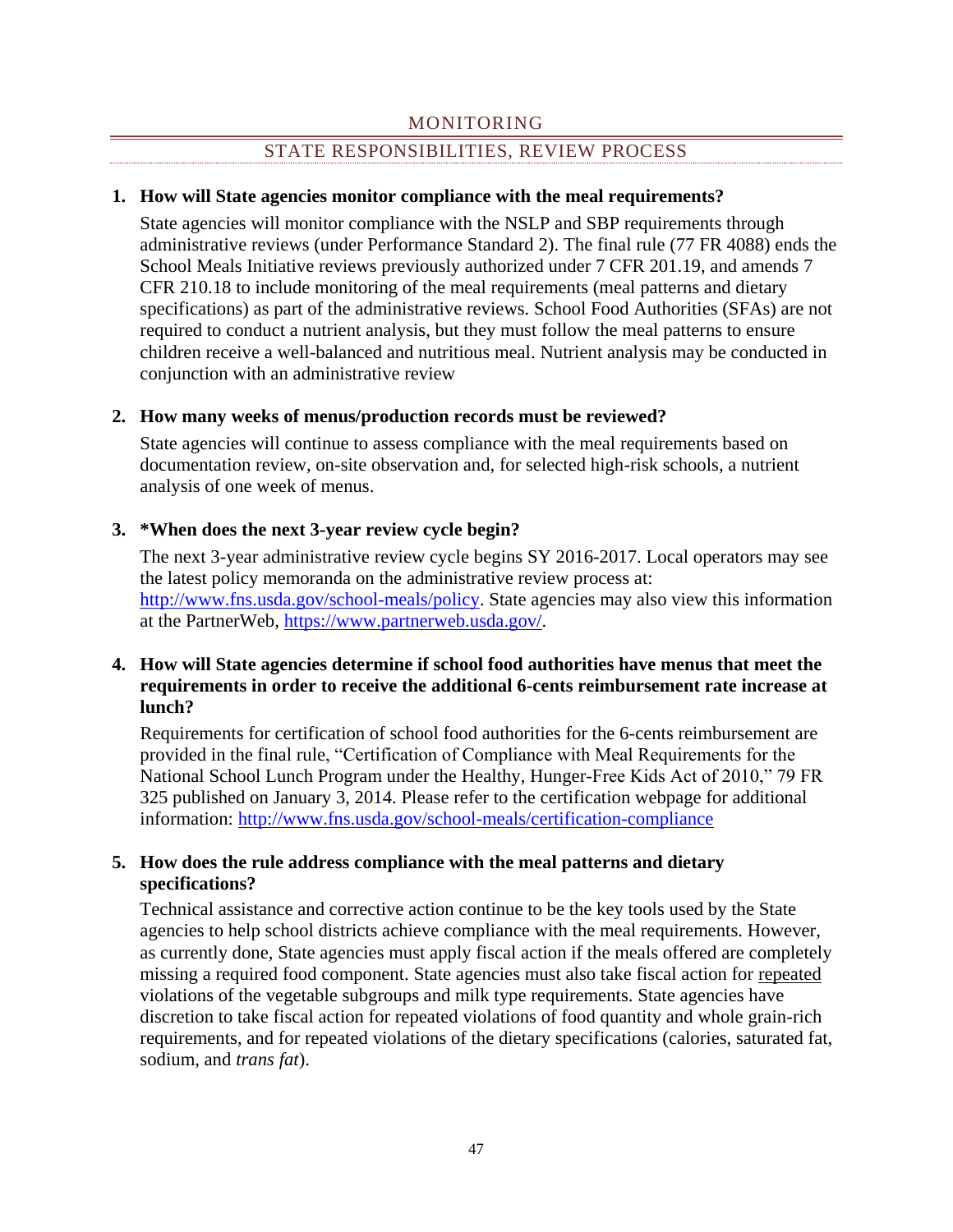# NUTRIENT ANALYSIS

# <span id="page-48-0"></span>WEIGHTING, COMMERCIAL SOFTWARE, MULTIPLE SERVING LINES, PLANNED VS. OFFERED MEALS

# **1. If there are multiple lines/choices of entree, are calories, fat, and sodium calculated based on an average of what is offered, each line individually, or a weighted average of what students are expected to take?**

The calculation is a weighted average based on all foods offered as part of a reimbursable meal for the cafeteria over the course of one week. Although meal components must be offered in at least the minimum quantities on every serving line, it is not required that the nutrient analysis is conducted on a per line basis.

If a State agency elects to conduct a line-by-line analysis, it may do so and provide additional technical assistance as indicated, but may not take fiscal action on a per line basis. Any fiscal action must be based on a nutrient analysis of all foods offered over a week.

### **2. What is the difference between planned, offered, and selected/served?**

*Planned:* A planned menu is what the menu planner intends to offer to students. It represents the School Food Authority's (SFA's) calculation of the items that will need to be prepared for a school's usual average daily participation (ADP). Ideally, the planned and the offered meals are the same.

*Offered:* An offered menu is what is actually prepared and set out on the serving lines for students. Offered menus may differ from "planned" menus because, for example, a planned food item was not received from the distributor and the menu planner had to offer a different food item.

*Selected/Served:* Selected or served refers to the foods that were actually served to, or selected by, students. Menu planners should use selected/served food item data to inform future menu planning (production records should be updated based on this data to reflect serving trends) and reduce food waste (i.e., so the school does not offer items that students do not select).

### **3. Is the weighted nutrient analysis based on meals planned, offered or served?**

The weighted nutrient analysis conducted by the State agency for a selected school at risk of violating the dietary specifications is based on the meals offered. A weighted nutrient analysis adjusts for student take rates and reflects what is recorded on the production record. It takes into account all foods *offered* over the course of the week, divided by the total weekly number of reimbursable meals offered, to determine the average daily amount for calories, saturated fat, and sodium.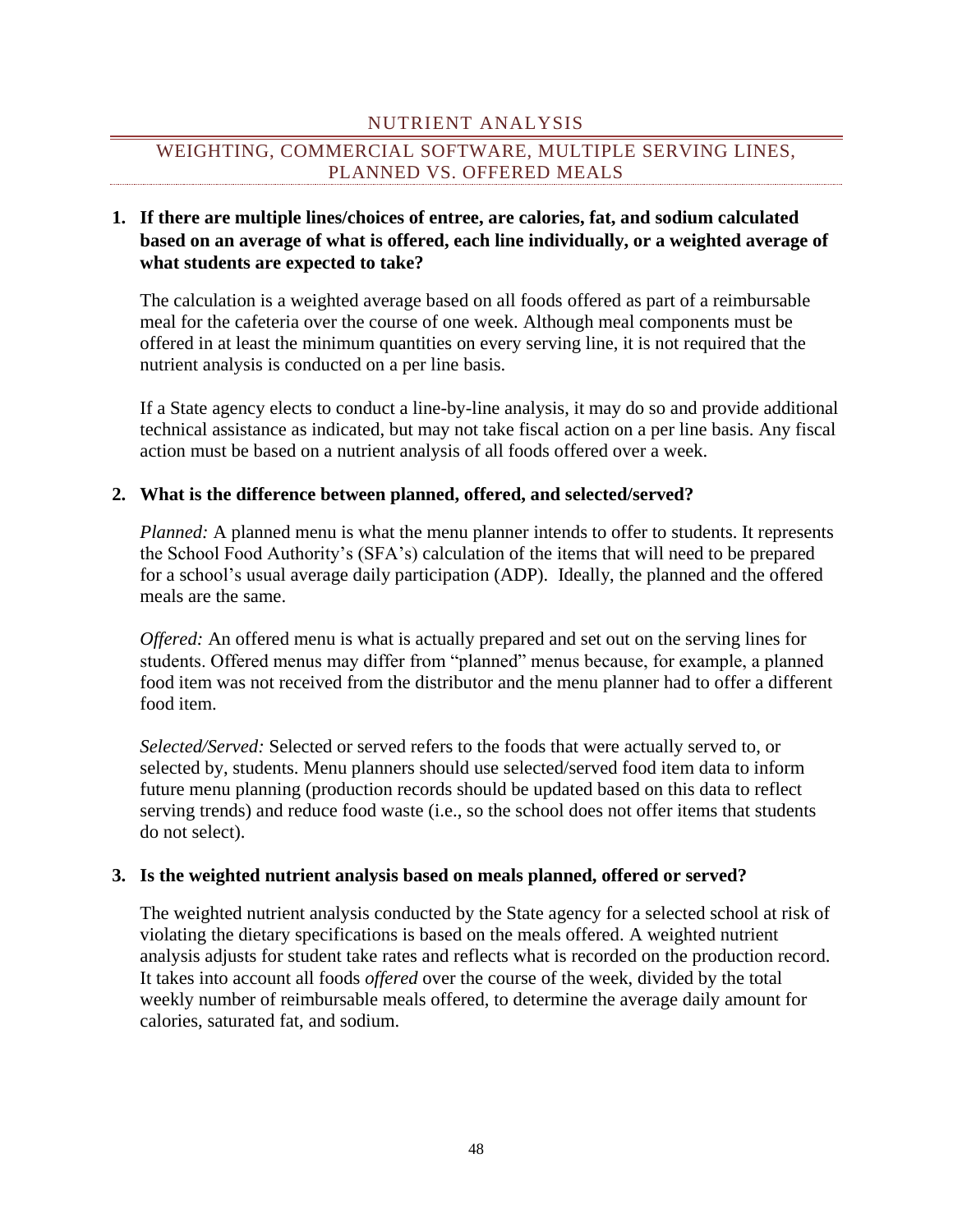### **4. Are schools/SFAs required to purchase nutrient analysis software to prove they are meeting the calories, saturated fat, and sodium specifications?**

No. Schools/SFAs are not required to conduct a nutrient analysis. They will receive technical assistance from the State agency to plan meals that are consistent with the meal patterns and dietary specifications. However, schools/SFAs may choose to conduct a nutrient analysis to assist in their efforts to ensure they are meeting the dietary specifications.

For a school determined to be at risk for violating the dietary specifications, the State agency will conduct a nutrient analysis during the administrative review. State agencies must use USDA-approved nutrient analysis software and include in the analysis all foods offered as part of the reimbursable meals during the one week review period.

# **5. Can a school/SFA purchase nutrient analysis software with funds from the non-profit school food service account?**

Yes. However, only Nutrient Analysis Software Approved by USDA for Administrative Reviews is considered an allowable cost to the non-profit school food service account.

# **6. How are self-served items, such as condiments, assessed for purposed of the nutrient analysis?**

If a condiment that is not pre-portioned is offered, the menu planner or State reviewer will need to determine the average portion size selected by the students. To calculate the average portion selected, divide the total amount of a food item served on the menu (#10 cans of catsup, gallons of mayonnaise, etc.) by the number of applicable meals served that day. Under- or over-estimating the size of a self-serve portion can greatly affect the nutrient analysis.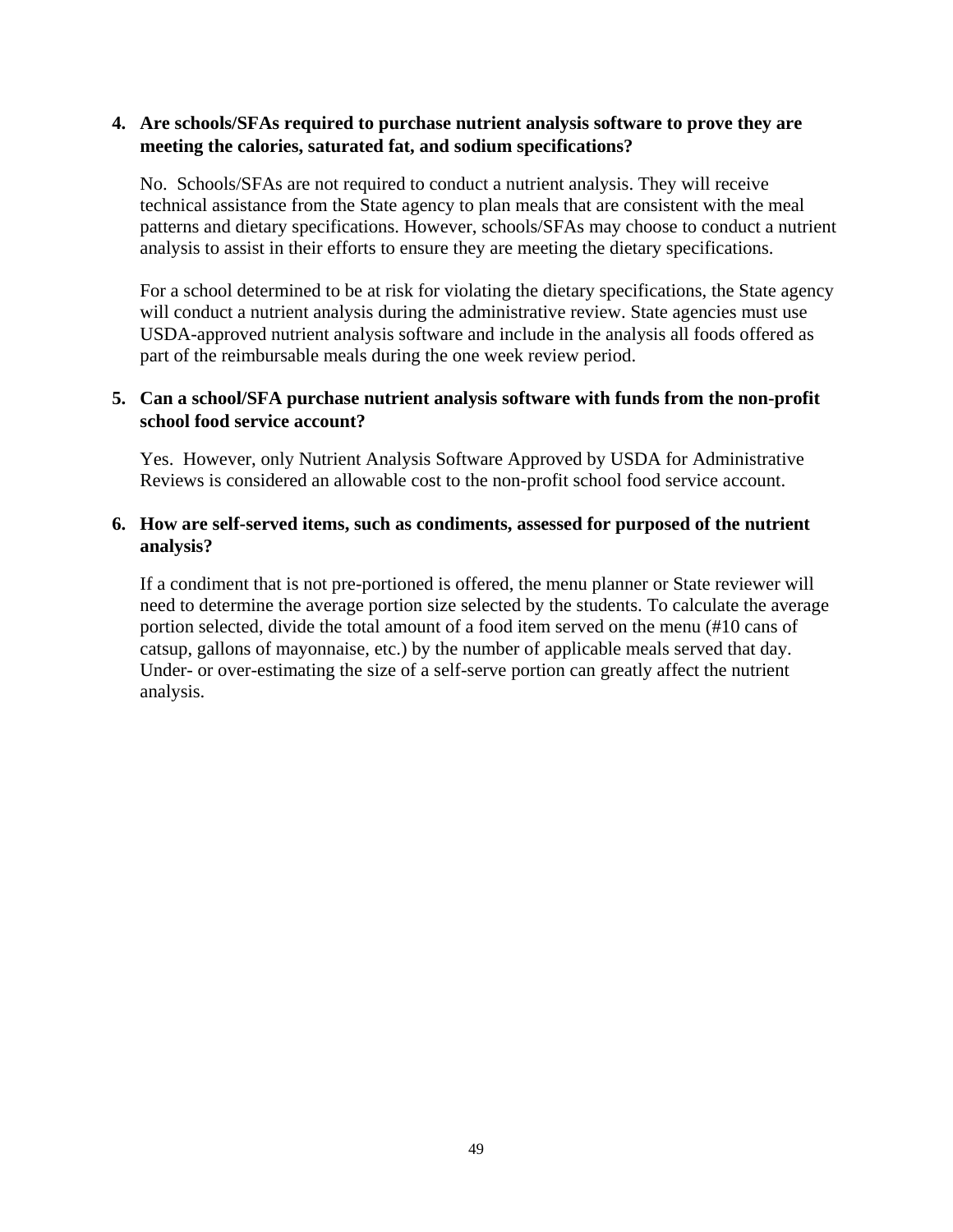# SOFTWARE REQUIREMENTS REPORT REQUIREMENTS, MISSING VALUES

# <span id="page-50-0"></span>**1. What nutrients must be included in the nutrient analysis report?**

The nutrient analysis report must include calories, saturated fat (both in grams and percent of calories) and sodium because these are the nutrients that must be monitored by the State agencies through a nutrient analysis. These nutrients must be compared to the required dietary specifications for calories (minimum and maximum levels), sodium, and saturated fat. *Trans fat* does not need to be included in the nutrient analysis. If it is included, the *trans fat* value must not be used to determine if the menus meet the dietary specification for *trans fat*. State agencies must examine nutrition labels and manufacturer specifications to monitor *trans fat* in the food products and food ingredients used to prepare school meals.

# **2.** When software programs have missing nutrient values for *trans fat*, can the missing **values be replaced with zeroes?**

No. There is often confusion between missing nutrient data and zero values for nutrient data. If a value is missing, it cannot be assumed it is zero, even if it is likely that the item contains little or none of the nutrient. Missing nutrient data means that the value is unknown. Missing nutrient values or nutrient totals including missing nutrient values (for one or more items) must be marked as such in the approved software programs. These values are marked, so the user of nutrient analysis software can see that the total shown does not completely represent the amount of the nutrient in the food item, recipe, or menu. The user may then look at the items with missing values and decide if the total would likely be more or less based on which food items have missing values. It is inappropriate for a user to replace missing values with zeroes. A true zero value for a nutrient means that it does not contain any of the nutrient (or very little, as some zero values are based upon less than certain fractional amount for FDA labeling purposes).

# **3. Will the Child Nutrition Database be modified to include both nutrients (i.e., calories, saturated fat, sodium, and** *trans fat***) and meal component information (i.e., fluid milk, fruits, grains, meats, and vegetables)?**

The Child Nutrition (CN) Database currently includes calories, saturated fat, sodium, and *trans fat*. There are no plans to include meal pattern information in the CN Database.

### **4. Will the use of approved nutrient analysis software apply only to State agencies?**

Only State agencies are required to complete the one-week nutrient analysis using an approved software program. However, schools may choose to use approved software to do their own nutrient analyses.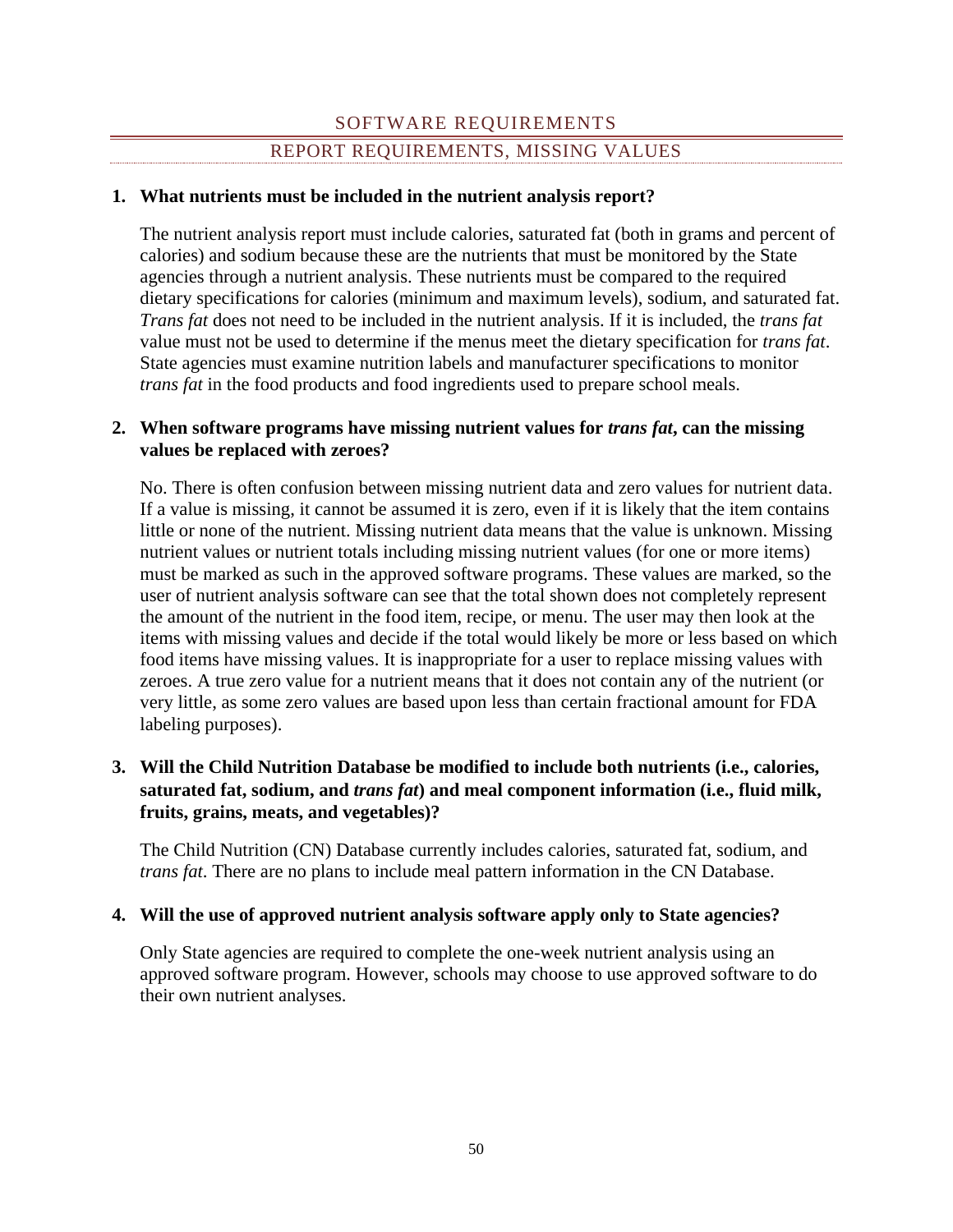### **5. \*Does USDA approve commercially available menu planning software tools?**

FNS does require USDA-approval for menu planning software used in certification of compliance with the NSLP meal pattern requirements.

Please visit the following site for the official list of approved Menu Planning software: [http://healthymeals.nal.usda.gov/menu-planning/nutrition-standards-school-meals/menu](http://healthymeals.nal.usda.gov/menu-planning/nutrition-standards-school-meals/menu-planning-tools-approved-certification-six-cent)[planning-tools-approved-certification-six-cent](http://healthymeals.nal.usda.gov/menu-planning/nutrition-standards-school-meals/menu-planning-tools-approved-certification-six-cent)

Please also be aware of the following software information.

About the software evaluation and approval process: [http://healthymeals.nal.usda.gov/menu-planning/software-approved-usda-administrative](http://healthymeals.nal.usda.gov/menu-planning/software-approved-usda-administrative-reviews/about-software-evaluation-and-approval)[reviews/about-software-evaluation-and-approval](http://healthymeals.nal.usda.gov/menu-planning/software-approved-usda-administrative-reviews/about-software-evaluation-and-approval)

Official list of Nutrient Analysis Software Approved by USDA for Nutrient Analysis: [http://healthymeals.nal.usda.gov/menu-planning/nutrient-analysis-software-approved](http://healthymeals.nal.usda.gov/menu-planning/nutrient-analysis-software-approved-usda/nutrient-analysis-software-approved-usda)[usda/nutrient-analysis-software-approved-usda](http://healthymeals.nal.usda.gov/menu-planning/nutrient-analysis-software-approved-usda/nutrient-analysis-software-approved-usda)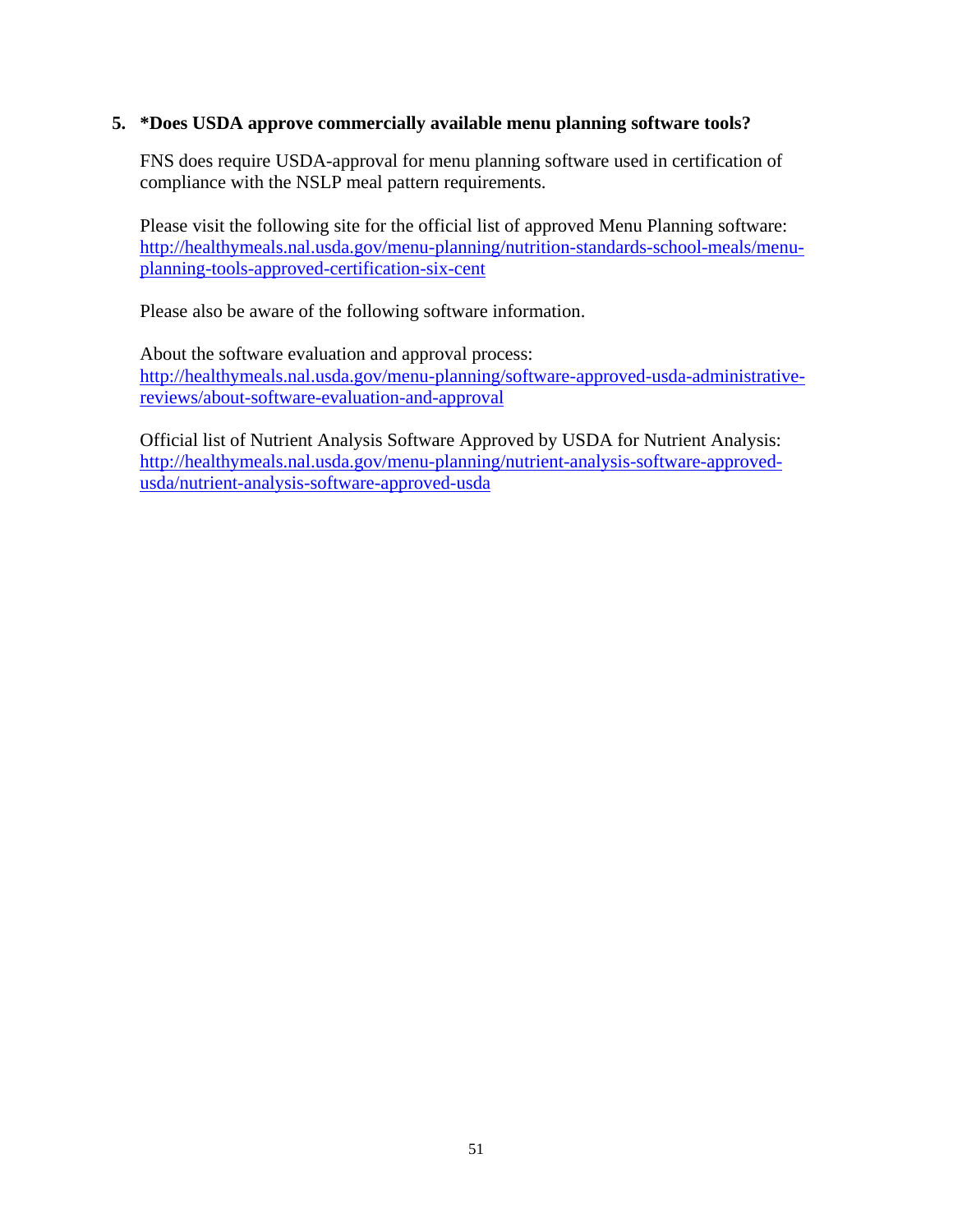# TECHNICAL ASSISTANCE RESOURCES FOOD BUYING GUIDE, RESOURCE SHARING

# <span id="page-52-0"></span>**1. Is the Food Buying Guide updated to reflect the meal requirements?**

We are updating the Food Buying Guide in segments. Most sections have already been updated and they are available at: [http://www.fns.usda.gov/tn/food-buying-guide-school](http://www.fns.usda.gov/tn/food-buying-guide-school-meal-programs)[meal-programs.](http://www.fns.usda.gov/tn/food-buying-guide-school-meal-programs)

# **2. Where can School Food Authority (SFAs) go to learn about ideas and resources generated by other SFAs?**

SFAs and States can share resources and tools they use to serve healthy menus that meet the school meal regulations by uploading information to the USDA Best Practice Sharing Center, [http://healthymeals.nal.usda.gov/best-practices.](http://healthymeals.nal.usda.gov/best-practices) Users can search by various topics such as Meal Pattern, Planning Tools, and Monitoring Tools. Users can also search by various formats, such as Menus, Recipes or Checklists. Materials may be submitted via email to [hmrs@ars.usda.gov](mailto:hmrs@ars.usda.gov) and should contain: the developer name, subject areas, audiences, and format that the resource covers.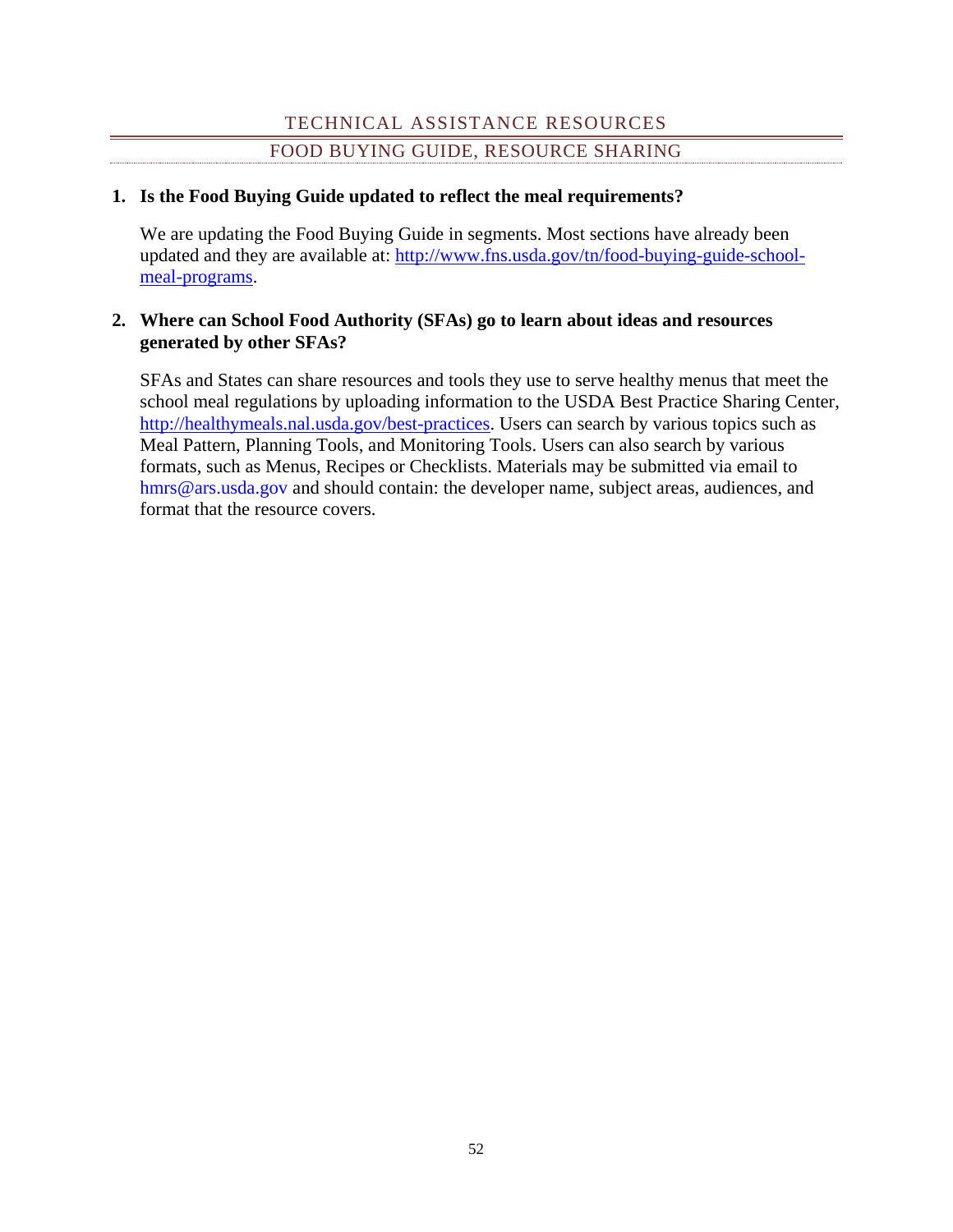### CREDITING

# <span id="page-53-0"></span>STANDARDIZED CLAIMS, CREDITABLE AMOUNTS, CN LABEL, FRUIT AND VEGETABLE CREDITING

# **1. How do food manufacturers provide standardized claims about the quantities of meal components in a unique product recipe?**

Crediting is determined by rounding the food component down to the nearest 0.25 oz eq for the meat/meat alternate and grain components, and down to the nearest eighth  $(\frac{1}{8})$  cup for the fruit and vegetable components.

# **2. Currently, meats/meat alternates (M/MA) and grains are credited in 0.25 oz equivalents (servings) and fruits and vegetables are credited in ⅛ cup increments. Will this change?**

No. The minimum creditable amounts for meal components are not changing. Menu items must contribute at least 0.25 oz eq toward the M/MA and grain components and at least ⅛ cup toward the fruits and vegetables components.

# **3. How do I use a sherbet with a CN Label?**

Sherbet and gelatin containing fruit juice do not credit in the NSLP because the child is not consuming a 100% full-strength juice (e.g., it is diluted with water, sugar, milk). There will continue to be a CN Label on some products not creditable in the NSLP, such as sherbet and juice drinks, as they can currently still credit in other CN programs. Fruit pieces in gelatin are creditable based on volume as served.

### **4. How do schools credit soups like pumpkin, butternut squash, or tomato soup?**

Soups like butternut squash, pumpkin, and tomato may contribute toward the Red/Orange vegetable subgroup. To credit, the recipe will be needed to determine the creditable amount of butternut squash, pumpkin, or tomato per serving. If this is a commercial item, a product formulation statement or CN Label may be used to determine the creditable amount. School food authorities shall continue to use established guidance regarding tomato paste or purees for crediting found in the Food Buying Guide for Child Nutrition Programs.

### **5. How are pureed fruits and vegetables credited?**

The fruit or vegetable puree credits based on the actual volume served. For many fruits and vegetables, the pureed form has a smaller volume than whole fruit pieces. Some puree yields for fruit and vegetables are currently in the Food Buying Guide (blackberries, plums, raspberries, tomatoes). For other foods, School Food Authority (SFAs) must rely on manufacturer information or, for in-house recipes, yields based on volume of fruit/vegetable puree. Please refer to the introduction of Food Buying Guide for Child Nutrition Programs for information about how to obtain in-house yield data.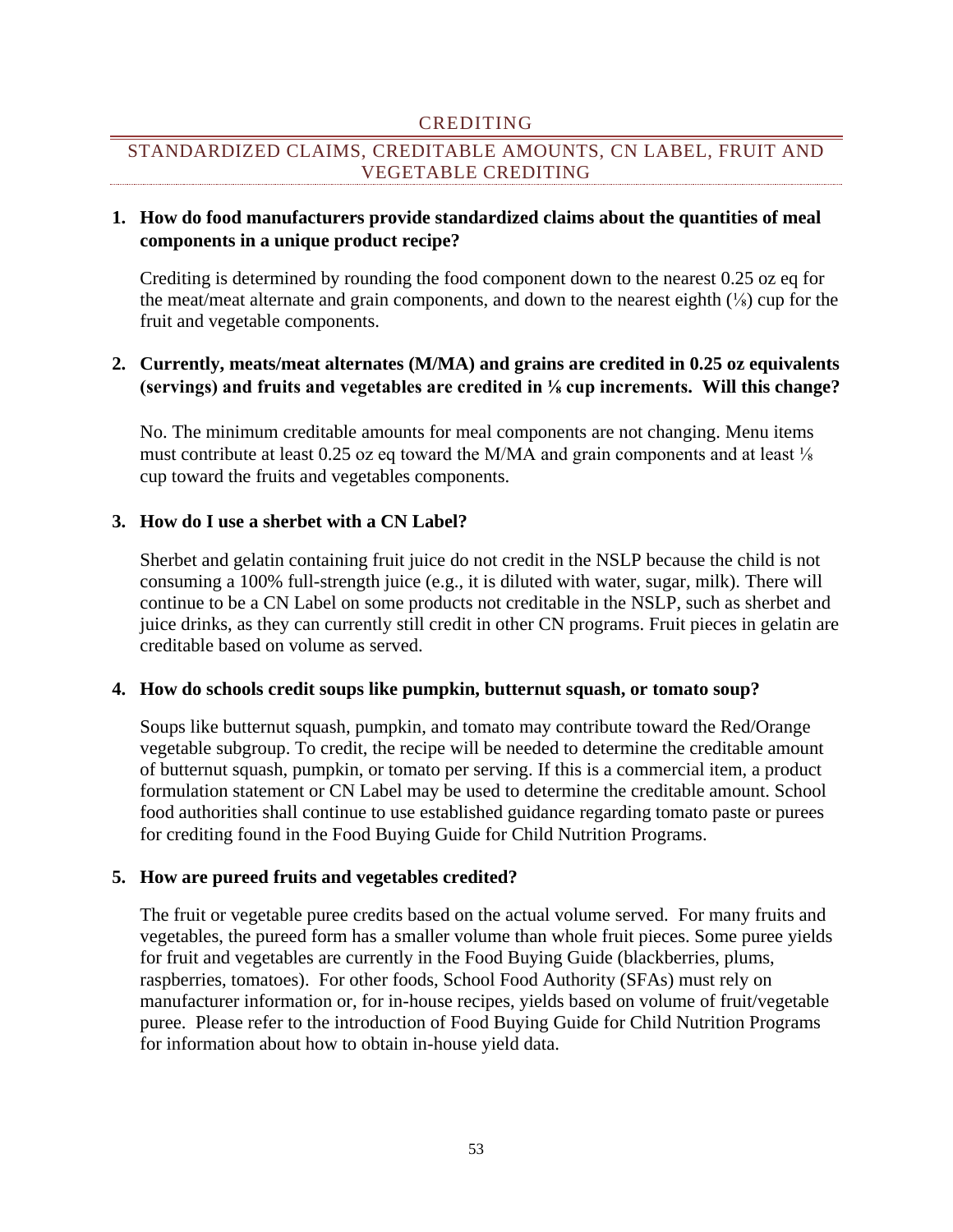### **6. How are dried vegetables credited?**

The crediting of dried vegetables has not changed. Please refer to the Food Buying Guide for crediting information of specific vegetables. Dehydrated vegetables used for seasoning are not creditable.

# **7. \*How are fresh soybeans (edamame) credited?**

Fresh, green soybeans are found in the meat/meat alternate and the legume vegetable sections of the *Food Buying Guide for Child Nutrition Programs*. These fresh, immature legumes are the only example of beans that are creditable as if they are dry (mature) beans/peas (legumes). Follow the same guidance used for crediting dry beans/peas.

# **8. Do peanuts and peanut butter count as legumes?**

No. In accordance with existing regulations, peanuts and peanut butter are considered meat alternates and do not credit as a legume vegetable. Both food items are listed in Meats/Meat Alternate section of the Food Buying Guide.

# **9. May a school district serve non-creditable meat/meat alternate or grain products, such as egg whites or drinkable yogurt?**

Yes, these food items may be served as extra foods in the school meals but do not credit toward a reimbursable meal. Therefore, other meat/meat alternate and grain items must be offered in order to meet the component requirements for a reimbursable meal. In addition, because these are extra foods, they must be accounted for when assessing compliance with the weekly dietary specifications. Since the schools meals are intended to be the main source of nourishment during the school day, program operators are expected to limit the amounts of non-creditable foods offered.

# **10. May food ingredients that are unrecognizable contribute to meal pattern requirements (for example, carrots pureed in a sauce for Macaroni and Cheese)?**

Yes, pureed foods such as fruits or vegetables may contribute to meal pattern requirements, provided that the dish that contains them also provides an adequate amount of recognizable, creditable fruits or vegetables.

For example, if a macaroni and cheese dish contains the minimum recognizable amount of vegetables (e.g.,  $\frac{1}{8}$  cup of diced squash), the volume of unrecognizable vegetables (e.g.,  $1/8$ ) cup of pureed carrots) may also be credited. In this example, the dish would provide a total of ¼ cup red/orange vegetables. This is the same concept that has historically allowed soy flour (Alternate Protein Product) in a pizza crust to contribute as a meat alternate -- there is a recognizable amount of cheese and/or meat included in pizza as topping.

However, if the dish does not contain at least ⅛ cup of a recognizable component (in the above examples, vegetables) then the blended foods do not contribute to the meal requirements. The nutrition education aspect of the School Meal Programs is important and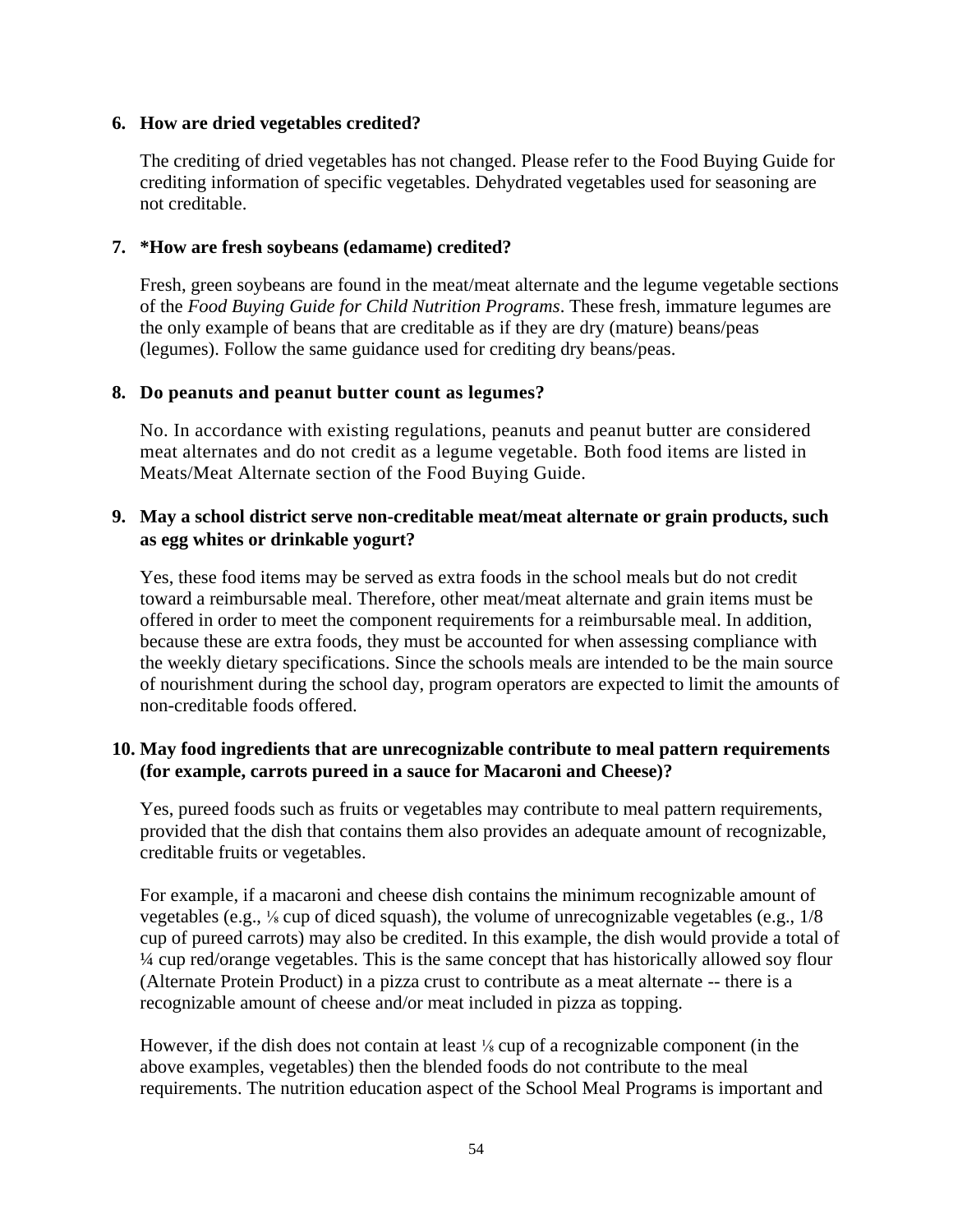one of the goals of these Programs is to help children easily recognize the key food groups that contribute to a healthy meal.

# **11. Can pureed tomatoes in my vegetable soup receive credit toward the red/orange subgroup even if there are no recognizable red/orange vegetables in it?**

Although it is encouraged as an educational tool for students that the pureed/unrecognizable and recognizable vegetables come from the same subgroup, this is not required. For instance, a serving of vegetable soup with ⅛ cup of pureed tomatoes (red/orange) and 1/8 cup onion pieces (other) can receive credit toward the red/orange vegetable subgroup.

# **12. If I add** ⅛ **cup of pureed white beans to Macaroni and Cheese, what component can it contribute to?**

If there is at least ⅛ cup per serving of identifiable vegetables in the macaroni and cheese (such as  $\frac{1}{8}$  cup of diced tomatoes), the pureed white beans can be creditable as a legume vegetable. Conversely, the white bean puree could count toward the meat alternate requirement due to recognizable presence of cheese, a meat alternate, in the dish.

# **13. May pureed beans added to a brownie recipe be credited toward the vegetable or meat/meat alternate component?**

No. While they can be added to enhance the nutritional profile of the brownie, the beans cannot be credited toward meal requirements, because brownies are considered a dessert item and do not serve as a meat/meat alternate in the meal. Improving the nutrient content of the foods children eat by disguising nutrient-rich vegetables and fruits in the food can be beneficial. However, it is not a menu planning principle that teaches and encourages children to recognize and eat a variety of healthy fruits and vegetables.

# **14. \*How should SFAs credit fruit that is a different size than listed in the Food Buying Guide (FBG)?**

There are many commonly used portion sizes listed in the Food Buying Guide for Child Nutrition Programs. However, if SFAs are purchasing sizes not listed, they can do their own in-house yield study. Such a study does not need to be difficult and instructions on how to complete a yield study can be found on page I-3 in the introduction of the Food Buying Guide for Child Nutrition Programs

[\(http://www.fns.usda.gov/sites/default/files/FBG\\_introduction\\_0.pdf](http://www.fns.usda.gov/sites/default/files/FBG_introduction_0.pdf)).

# **15. Do cooked leafy greens that are served cooked (such as collard greens) count as half the volume served?**

Leafy greens that are served raw count as half the volume served, while in their cooked form they credit as volume served.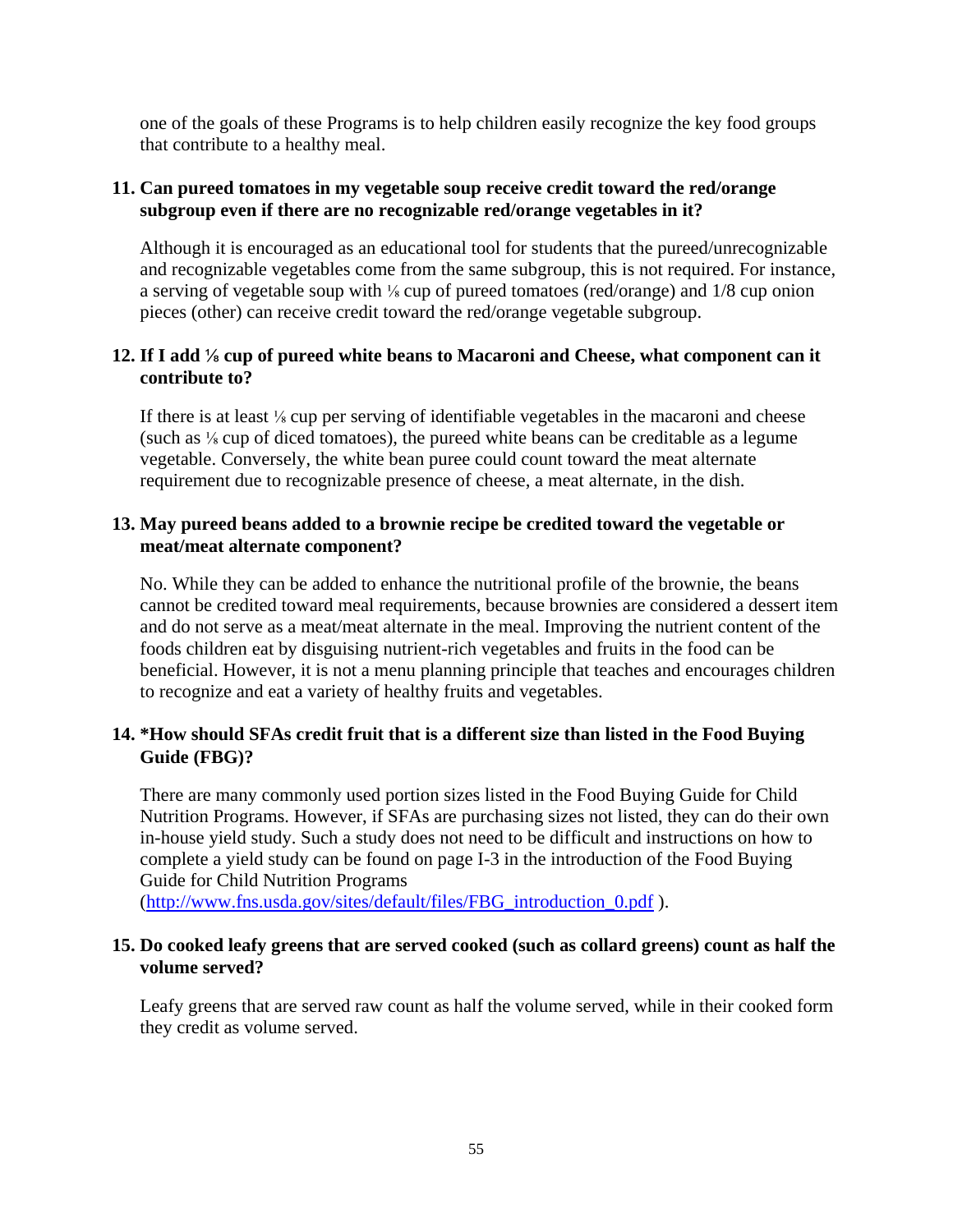#### **16. Do herbs, such as cilantro, count as half the volume served?**

Cilantro and parsley are both classified as dark green vegetables; therefore, ¼ cup would credit as ⅛ cup of dark green vegetables. Herbs in the Other subgroup, such as chives and garlic, credit as volume as served. SFAs with questions about the subgroup classification of additional herbs not listed above should contact their State agency for assistance. Herbs that are used in small amounts (less than 1/8 cup per portion) as a garnish or seasoning would not credit toward the vegetables component.

# **17. \*Can CN Labels copied with a watermark submitted by the manufacturer be used to document Federal meal requirements?**

The CN Label from the actual product carton is proof of purchase and what should be used to document meal requirements. However, State agencies can require the recipient of the CN Labeled product to document on the bill of lading, that the product was received with the CN Label. The recipient should check the CN Labeling website, at [http://www.fns.usda.gov/sites/default/files/cn/cnl\\_labels.pdf,](http://www.fns.usda.gov/sites/default/files/cn/cnl_labels.pdf) to verify that the CN identification number is valid, and to document on the bill of lading that the product was received with a valid CN identification number and list the valid identification number. In this case, the copied label from the manufacturer with the required watermark can be used as documentation for menu planning purposes. Please see SP  $11-2015(v2)$  for details at [http://www.fns.usda.gov/sites/default/files/cn/SP11v2\\_CACFP10\\_SFSP13-2015os.pdf.](http://www.fns.usda.gov/sites/default/files/cn/SP11v2_CACFP10_SFSP13-2015os.pdf)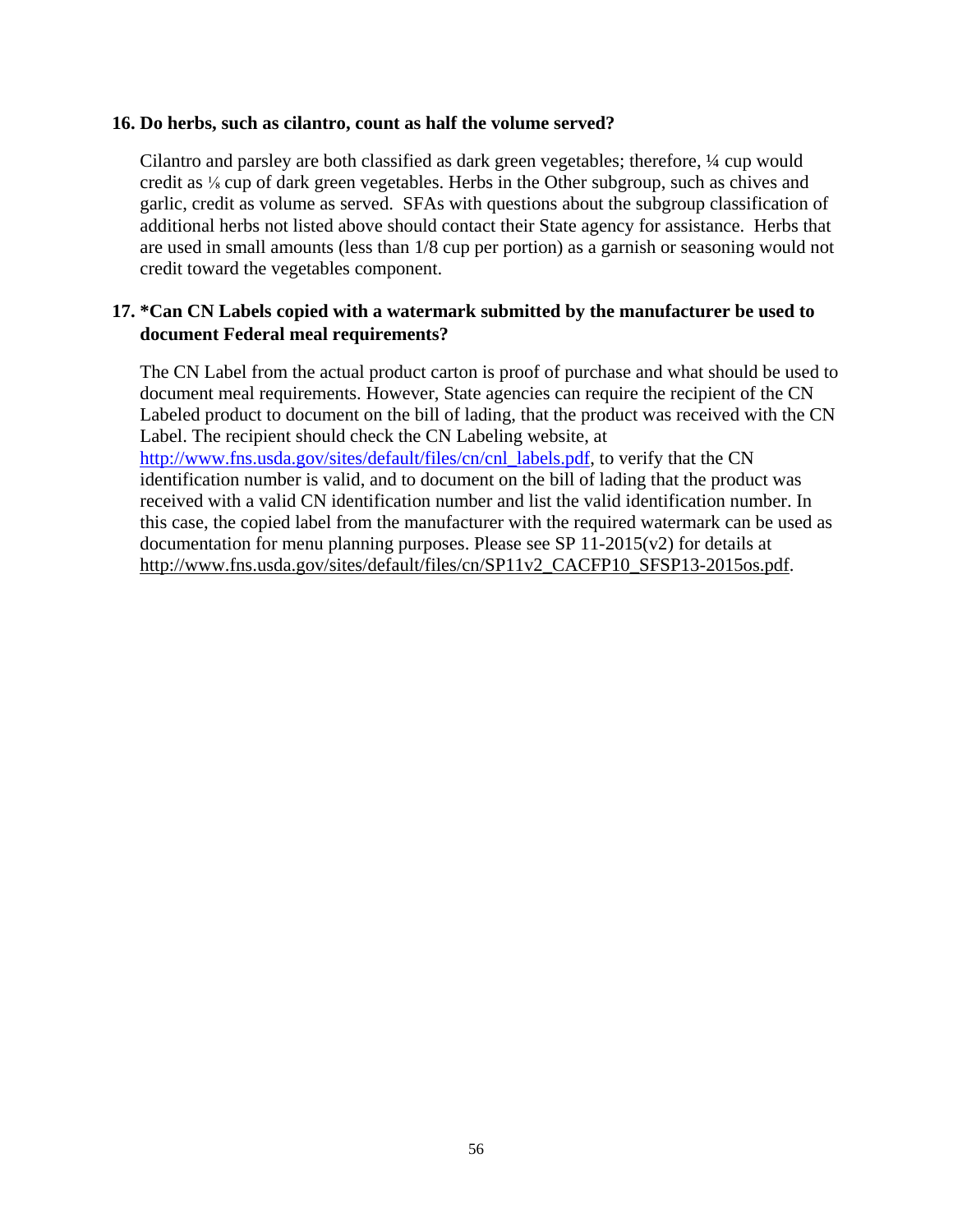# MEAL IDENTIFICATION

### REQUIREMENTS, POINT OF SERVICE

### <span id="page-57-0"></span>**1. Must a school place all food components that are part of the reimbursable meal before the Point of Service (POS)?**

If a school is not able to position all food components (e.g., salad bar) prior to the POS, State agencies may authorize alternatives to the POS lunch counts. When food components/food items are located in an approved location beyond the POS, they must be labeled, listed on the menu, or otherwise identified so the students can easily identify all the components for a reimbursable meal and select the correct quantities. There must be a system in place to ensure that each reimbursable meal selected by the student under OVS includes a fruit or a vegetable (at least  $\frac{1}{2}$  cup).

# **2. What must schools do to comply with the requirement to identify the reimbursable meal(s)?**

The requirement is for School Food Authority (SFAs) to identify, near or at the beginning of the serving line and prior to the Point of Service, all of the food items that constitute a reimbursable meal at both breakfast and lunch. This is intended to assist students in selecting the meal components that comprise the reimbursable meal and in the appropriate quantities.

The final rule, however, does not set specific requirements for identification of the reimbursable meal. State agencies and SFAs may establish requirements to fit their menu, facilities, layout and other considerations. Providing detailed information about the components, such as identifying the vegetable subgroups, is an excellent teaching tool, but is not required.

Although all the foods that are a part of the reimbursable meal do not have to be adjacent to each other, they must be labeled, listed, or otherwise identified near or at the beginning of the serving line so the students can easily choose all the components for a reimbursable meal. If some of the components of the reimbursable meal (such as the fruits and vegetables) are offered beyond the point of service, the school must ensure that students are aware that every reimbursable meal must include a fruit or a vegetable, and that the total of any fruit or vegetable item selected under OVS must equal at least ½ cup.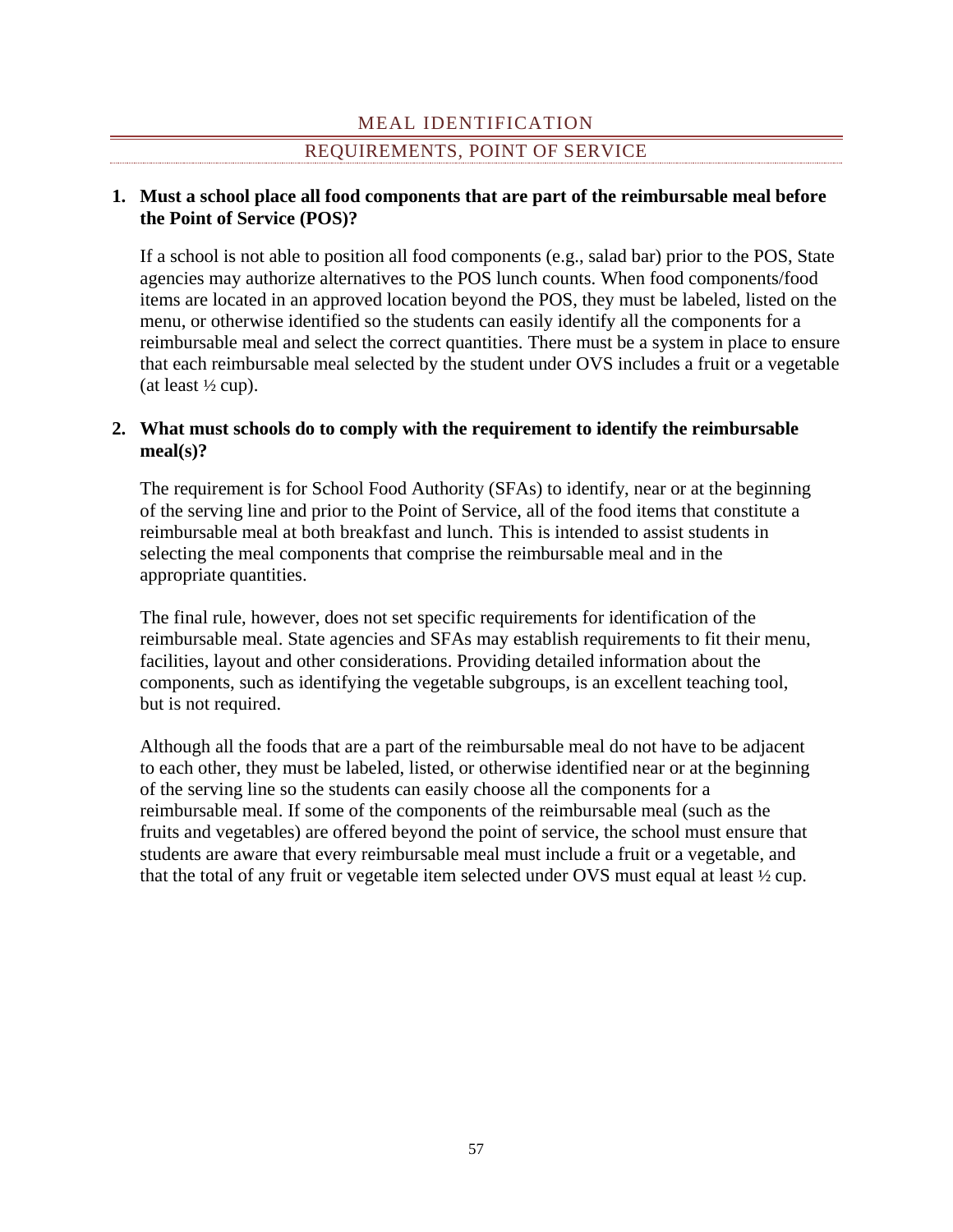### OTHER CHILD NUTRITION PROGRAMS

# <span id="page-58-0"></span>SUMMER FOOD SERVICE PROGRAM, SEAMLESS SUMMER OPTION, CACFP, PRE-K STUDENTS

# **1. When should School Food Authority (SFAs) implement the meal pattern for meals offered under the Summer Food Service Program (SFSP) and the Seamless Summer Option (SSO)?**

SFAs operating the SSO or that have authority from the State agency to use the NSLP meal pattern in the SFSP must follow the NSLP meal pattern requirements, as applicable, that are in effect the school year prior to the summer meal service.

# **2. \*How will SFAs implement the weekly requirements for meals in the Seamless Summer Option (SSO), where meals are not always served 5 days a week and where sites serve children of various ages?**

SFAs participating in SSO should make every effort to follow the school meal patterns and offer age-appropriate meals. Please refer to FNS memo [SP 37-2015,](http://www.fns.usda.gov/2015-edition-qas-nslp%E2%80%99s-seamless-summer-option) May 22, 2015, for additional guidance.

# **3. Will the 6 cents reimbursement rate increase apply to SSO meals and how will those meals be certified for the rate increase?**

Yes; SSO meals served by certified SFAs can receive the additional 6 cents reimbursement. Please refer to FNS memo [SP 39-2014](http://www.fns.usda.gov/sites/default/files/SP39-2014os.pdf) for additional guidance on SSO operations.

# **4. Do the school meal requirements apply to other Child Nutrition Programs such as the afterschool snack service, Special Milk Program, Child and Adult Care Food Program, or Summer Food Service Program?**

No. The final rule meal patterns and dietary specifications are for the NSLP (Seamless Summer option included) and SBP. The meal pattern for the NSLP snack service has not been updated, but when offering milk, operators must offer only fat-free and low-fat milk (unflavored only) as required in the NSLP. For operational ease, milk variety is not required in the NSLP snack service.

The restriction on milk fat established by this rule was extended to the Child and Adult Care Food Program (CACFP) though policy memoranda CACFP 21-2011–Revised (Sept. 15, 2011). For consistency across the Child Nutrition Programs, FNS encourages the use of fatfree and low-fat milk in the Summer Food Service Program.

Fat-free milk and low-fat milk (unflavored only) must be offered in the Special Milk Program (SMP). The SMP requirements in 7 CFR 215 will be updated through a proposed rule to revise the CACFP meal patterns, which is in clearance. (Note: When a final CACFP rule is implemented, it would also update the NSLP and SBP infant and Pre-K meal patterns. In the meantime, schools serving infants and Pre-K students must follow the meal patterns in section 210.10 and 220.8.)